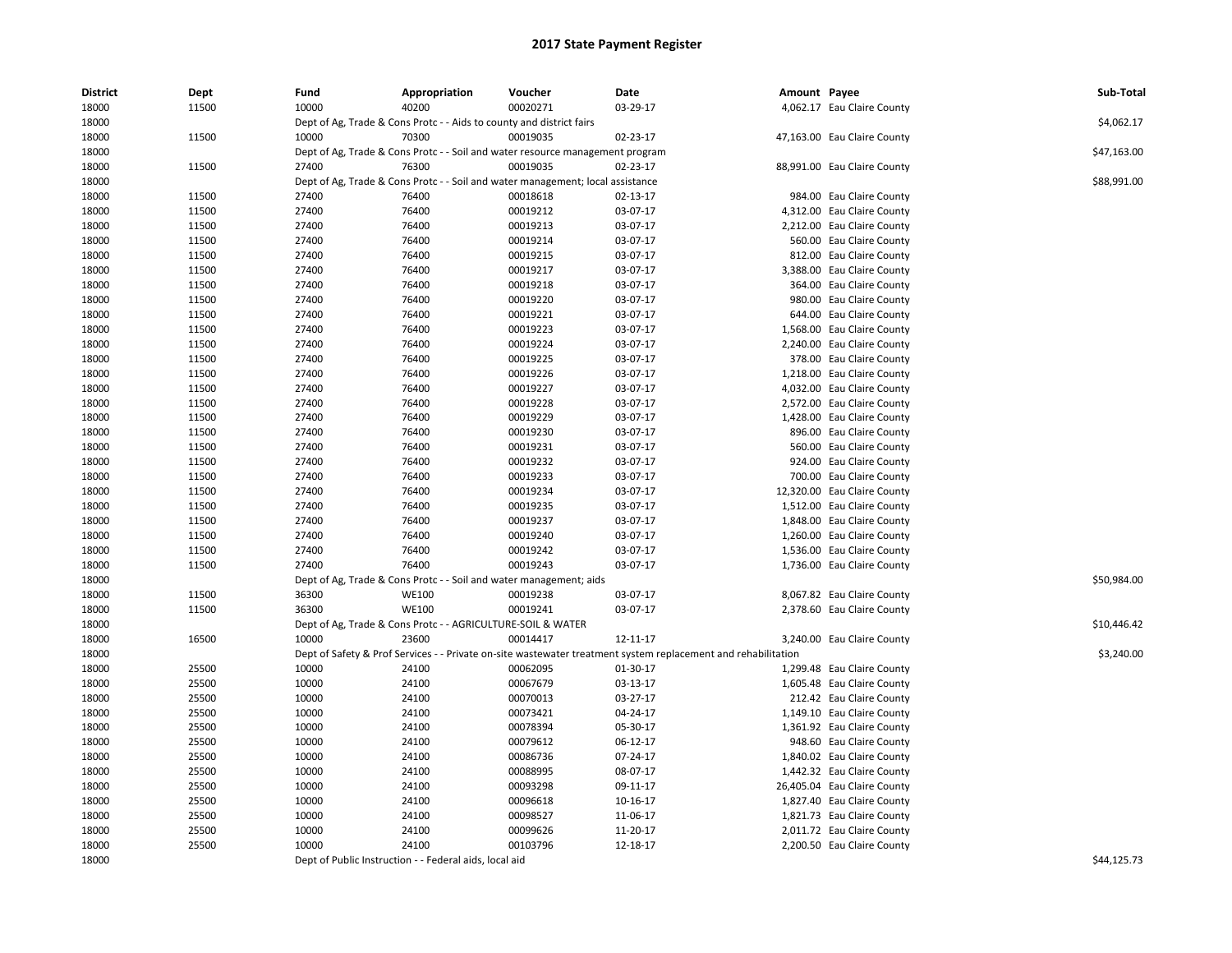| <b>District</b> | Dept  | Fund  | Appropriation                                                                               | Voucher  | Date                                                                                                   | Amount Payee |                                | Sub-Total      |
|-----------------|-------|-------|---------------------------------------------------------------------------------------------|----------|--------------------------------------------------------------------------------------------------------|--------------|--------------------------------|----------------|
| 18000           | 37000 | 21200 | 56400                                                                                       | 00141588 | 04-25-17                                                                                               |              | 2,477.16 Eau Claire County     |                |
| 18000           |       |       | Dept of Natural Resources - - Recreation aids - fish, wildlife and forestry recreation aids |          |                                                                                                        |              |                                | \$2,477.16     |
| 18000           | 37000 | 21200 | 57200                                                                                       | 00132624 | 03-08-17                                                                                               |              | 55,860.33 Eau Claire County    |                |
| 18000           | 37000 | 21200 | 57200                                                                                       | 00141737 | 05-04-17                                                                                               |              | 26,166.57 Eau Claire County    |                |
| 18000           | 37000 | 21200 | 57200                                                                                       | 00184424 | 10-18-17                                                                                               |              | 26,890.00 Eau Claire County    |                |
| 18000           |       |       |                                                                                             |          | Dept of Natural Resources - - Resource aids--county sustainable forestry and county forest adm. grants |              |                                | \$108,916.90   |
| 18000           | 37000 | 21200 | 57500                                                                                       | 00156194 | 06-06-17                                                                                               |              | 22,680.00 Eau Claire County    |                |
| 18000           | 37000 | 21200 | 57500                                                                                       | 00192521 | 11-01-17                                                                                               |              | 12,657.00 Eau Claire County    |                |
| 18000           | 37000 | 21200 | 57500                                                                                       | 00204327 | 12-28-17                                                                                               |              | 45,096.10 Eau Claire County    |                |
| 18000           |       |       | Dept of Natural Resources - - Recreation aids - snowmobile trail areas                      |          |                                                                                                        |              |                                | \$80,433.10    |
| 18000           | 37000 | 21200 | 57700                                                                                       | 00196016 | 11-14-17                                                                                               |              | 7,657.00 Eau Claire County     |                |
| 18000           |       |       | Dept of Natural Resources - - Recreation aids -- all-terrain vehicle project aids           |          |                                                                                                        |              |                                | \$7,657.00     |
| 18000           | 37000 | 21200 | 66300                                                                                       | 00147756 | 05-08-17                                                                                               |              | 18,750.00 Eau Claire County    |                |
| 18000           |       |       | Dept of Natural Resources - - Environmental aids - lake protection                          |          |                                                                                                        |              |                                | \$18,750.00    |
| 18000           | 37000 | 27400 | 65800                                                                                       | 00133458 | 03-13-17                                                                                               |              | 5,889.77 Eau Claire County     |                |
| 18000           | 37000 | 27400 | 65800                                                                                       | 00197616 | 11-27-17                                                                                               |              | 6,083.19 Eau Claire County     |                |
| 18000           |       |       | Dept of Natural Resources - - Environmental aids -- urban nonpoint source                   |          |                                                                                                        |              |                                | \$11,972.96    |
| 18000           | 37000 | 27400 | 67000                                                                                       | 00154342 | 06-01-17                                                                                               |              | 459,829.24 Eau Claire County   |                |
| 18000           |       |       | Dept of Natural Resources - - Financial assistance for responsible units                    |          |                                                                                                        |              |                                | \$459,829.24   |
| 18000           | 37000 | 27400 | 67300                                                                                       | 00154342 | 06-01-17                                                                                               |              | 26,604.06 Eau Claire County    |                |
| 18000           |       |       | Dept of Natural Resources - - Recycling consolidation grants                                |          |                                                                                                        |              |                                | \$26,604.06    |
| 18000           | 37000 | 36300 | <b>TX100</b>                                                                                | 00203153 | 12-26-17                                                                                               |              | 61,832.50 Eau Claire County    |                |
| 18000           |       |       | Dept of Natural Resources - - DNR-DAM SAFETY PROJECTS                                       |          |                                                                                                        |              |                                | \$61,832.50    |
| 18000           | 39500 | 21100 | 16800                                                                                       | 00107127 | 04-20-17                                                                                               |              | 214,770.00 Eau Claire County   |                |
| 18000           |       |       | WI Dept of Transportation - - Elderly and disabled county aids, state funds                 |          |                                                                                                        |              |                                | \$214,770.00   |
| 18000           | 39500 | 21100 | 17000                                                                                       | 00088037 | 02-23-17                                                                                               |              | 5,647.72 Eau Claire County     |                |
| 18000           |       |       | WI Dept of Transportation - - County forest road aids, state funds                          |          |                                                                                                        |              |                                | \$5,647.72     |
| 18000           | 39500 | 21100 | 19000                                                                                       | 00065414 | 01-03-17                                                                                               |              | 770,504.13 Eau Claire County   |                |
| 18000           | 39500 | 21100 | 19000                                                                                       | 00133963 | 07-03-17                                                                                               |              | 1,541,008.26 Eau Claire County |                |
| 18000           | 39500 | 21100 | 19000                                                                                       | 00169229 | 10-02-17                                                                                               |              | 770,504.16 Eau Claire County   |                |
| 18000           |       |       | WI Dept of Transportation - - Transportation aids to counties, state funds                  |          |                                                                                                        |              |                                | \$3,082,016.55 |
| 18000           | 39500 | 21100 | 27800                                                                                       | 00200745 | 12-13-17                                                                                               |              | 3,310.40 Eau Claire County     |                |
| 18000           |       |       | WI Dept of Transportation - - Local roads improvement program, state funds                  |          |                                                                                                        |              |                                | \$3,310.40     |
| 18000           | 39500 | 21100 | 36300                                                                                       | 00083190 | 02-07-17                                                                                               |              | 752.91 Eau Claire County       |                |
| 18000           | 39500 | 21100 | 36300                                                                                       | 00108185 | 04-19-17                                                                                               |              | 128.00 Eau Claire County       |                |
| 18000           | 39500 | 21100 | 36300                                                                                       | 00159094 | 08-28-17                                                                                               |              | 60.00 Eau Claire County        |                |
| 18000           |       |       | WI Dept of Transportation - - State highway rehabilitation, state funds                     |          |                                                                                                        |              |                                | \$940.91       |
| 18000           | 39500 | 21100 | 36500                                                                                       | 00091271 | 03-02-17                                                                                               |              | 2,380.00 Eau Claire County     |                |
| 18000           | 39500 | 21100 | 36500                                                                                       | 00099050 | 03-21-17                                                                                               |              | 1,190.00 Eau Claire County     |                |
| 18000           | 39500 | 21100 | 36500                                                                                       | 00102871 | 04-04-17                                                                                               |              | 1,190.00 Eau Claire County     |                |
| 18000           | 39500 | 21100 | 36500                                                                                       | 00154937 | 08-15-17                                                                                               |              | 690.00 Eau Claire County       |                |
| 18000           | 39500 | 21100 | 36500                                                                                       | 00053734 | 01-01-17                                                                                               |              | 1,190.00 Eau Claire County     |                |
| 18000           | 39500 | 21100 | 36500                                                                                       | 00077122 | 01-20-17                                                                                               |              | 1,190.00 Eau Claire County     |                |
| 18000           | 39500 | 21100 | 36500                                                                                       | 00120533 | 05-24-17                                                                                               |              | 782.00 Eau Claire County       |                |
| 18000           | 39500 | 21100 | 36500                                                                                       | 00145895 | 07-25-17                                                                                               |              | 644.00 Eau Claire County       |                |
| 18000           | 39500 | 21100 | 36500                                                                                       | 00160117 | 09-01-17                                                                                               |              | 920.00 Eau Claire County       |                |
| 18000           | 39500 | 21100 | 36500                                                                                       | 00165140 | 09-14-17                                                                                               |              | 920.00 Eau Claire County       |                |
| 18000           | 39500 | 21100 | 36500                                                                                       | 00177256 | 10-10-17                                                                                               |              | 920.00 Eau Claire County       |                |
| 18000           | 39500 | 21100 | 36500                                                                                       | 00201772 | 12-14-17                                                                                               |              | 920.00 Eau Claire County       |                |
| 18000           |       |       | WI Dept of Transportation - - Highway system management and operations, state funds         |          |                                                                                                        |              |                                | \$12,936.00    |
| 18000           | 39500 | 21100 | 36800                                                                                       | 00074640 | $01 - 17 - 17$                                                                                         |              | 3,655.49 Eau Claire County     |                |
| 18000           | 39500 | 21100 | 36800                                                                                       | 00083189 | 02-07-17                                                                                               |              | 135,525.78 Eau Claire County   |                |
|                 |       |       |                                                                                             |          |                                                                                                        |              |                                |                |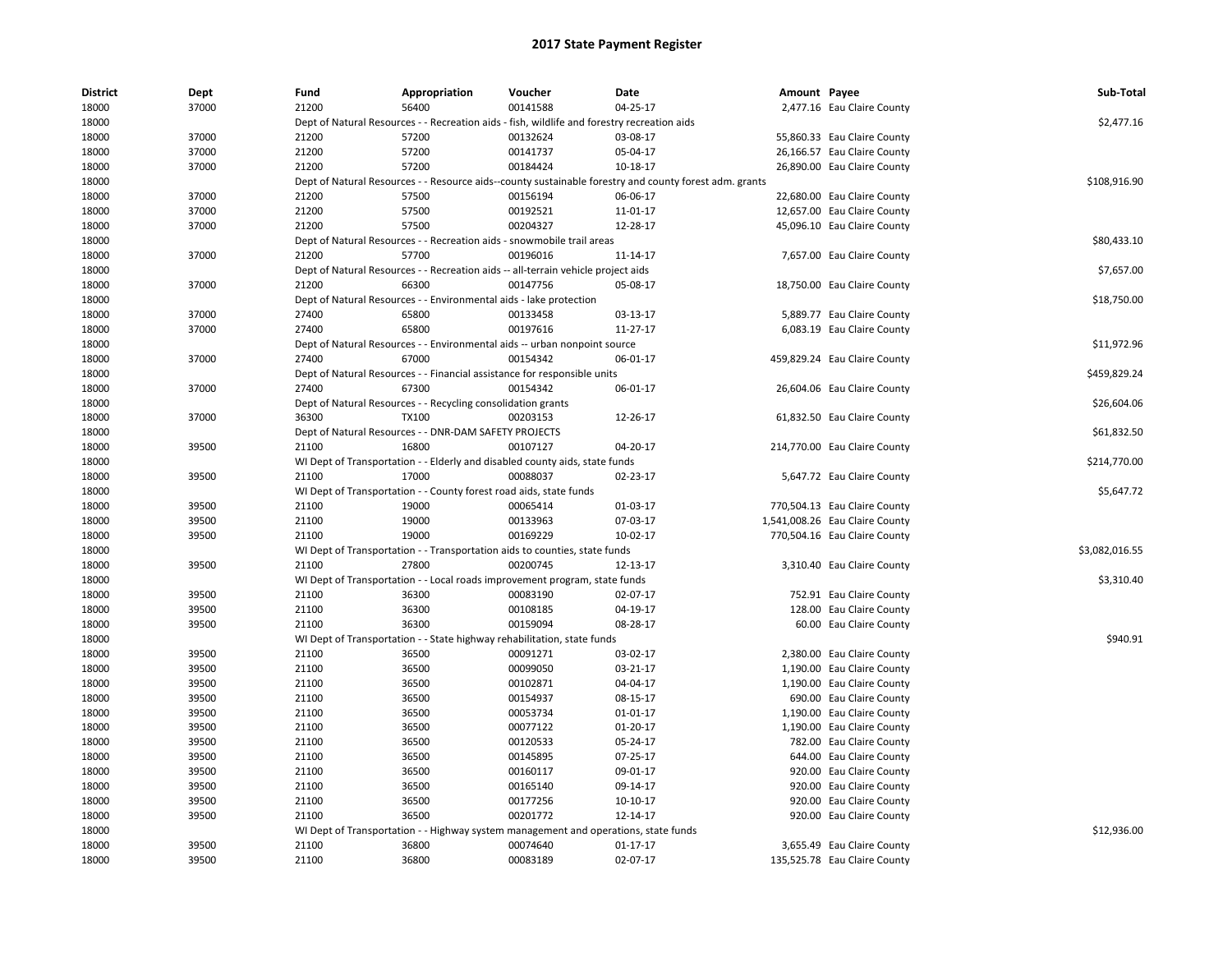| District       | Dept           | Fund           | Appropriation                                                                | Voucher        | <b>Date</b>                                                                                             | Amount Payee |                                                                | Sub-Total       |
|----------------|----------------|----------------|------------------------------------------------------------------------------|----------------|---------------------------------------------------------------------------------------------------------|--------------|----------------------------------------------------------------|-----------------|
| 18000          | 39500          | 21100          | 36800                                                                        | 00085096       | 02-13-17                                                                                                |              | 435,872.48 Eau Claire County                                   |                 |
| 18000          | 39500          | 21100          | 36800                                                                        | 00094785       | 03-15-17                                                                                                |              | 23,596.28 Eau Claire County                                    |                 |
| 18000          | 39500          | 21100          | 36800                                                                        | 00099050       | 03-21-17                                                                                                |              | 252,105.23 Eau Claire County                                   |                 |
| 18000          | 39500          | 21100          | 36800                                                                        | 00102871       | 04-04-17                                                                                                |              | 187,247.31 Eau Claire County                                   |                 |
| 18000          | 39500          | 21100          | 36800                                                                        | 00069820       | $01 - 01 - 17$                                                                                          |              | 217,304.17 Eau Claire County                                   |                 |
| 18000          | 39500          | 21100          | 36800                                                                        | 00112571       | 05-03-17                                                                                                |              | 223,230.61 Eau Claire County                                   |                 |
| 18000          | 39500          | 21100          | 36800                                                                        | 00136228       | 06-28-17                                                                                                |              | 305,385.40 Eau Claire County                                   |                 |
| 18000          | 39500          | 21100          | 36800                                                                        | 00145838       | 07-25-17                                                                                                |              | 138,570.00 Eau Claire County                                   |                 |
| 18000          | 39500          | 21100          | 36800                                                                        | 00158663       | 08-28-17                                                                                                |              | 269,722.96 Eau Claire County                                   |                 |
| 18000          | 39500          | 21100          | 36800                                                                        | 00165140       | 09-14-17                                                                                                |              | 84,319.41 Eau Claire County                                    |                 |
| 18000          | 39500          | 21100          | 36800                                                                        | 00173985       | 10-04-17                                                                                                |              | 141,047.37 Eau Claire County                                   |                 |
| 18000          | 39500          | 21100          | 36800                                                                        | 00178576       | 10-13-17                                                                                                |              | 130,156.17 Eau Claire County                                   |                 |
| 18000          | 39500          | 21100          | 36800                                                                        | 00186669       | 11-01-17                                                                                                |              | 2,059.89 Eau Claire County                                     |                 |
| 18000          | 39500          | 21100          | 36800                                                                        | 00196183       | 11-28-17                                                                                                |              | 202,949.50 Eau Claire County                                   |                 |
| 18000          |                |                | WI Dept of Transportation - - Routine maintenance activities, state funds    |                |                                                                                                         |              |                                                                | \$2,752,748.05  |
| 18000          | 39500          | 21100          | 38000                                                                        | 00178576       | 10-13-17                                                                                                |              | 522.72 Eau Claire County                                       |                 |
| 18000          | 39500          | 21100          | 38000                                                                        | 00196183       | 11-28-17                                                                                                |              | 361.87 Eau Claire County                                       |                 |
| 18000          |                |                | WI Dept of Transportation - - Routine maintenance activities, federal funds  |                |                                                                                                         |              |                                                                | \$884.59        |
| 18000          | 39500          | 21100          | 28600                                                                        | 00098707       | 03-21-17                                                                                                |              | 12,312.50 Eau Claire County                                    |                 |
| 18000          | 39500          | 21100          | 28600                                                                        | 00098710       | 03-21-17                                                                                                |              | 17,582.08 Eau Claire County                                    |                 |
| 18000          |                |                |                                                                              |                | WI Dept of Transportation - - Local transportation facility improvement assistance, federal funds       |              |                                                                | \$29,894.58     |
| 18000          | 39500          | 21100          | 38300                                                                        | 00083190       | 02-07-17                                                                                                |              | 6,776.15 Eau Claire County                                     |                 |
| 18000          |                |                | WI Dept of Transportation - - State highway rehabilitation, federal funds    |                |                                                                                                         |              |                                                                | \$6,776.15      |
| 18000          | 41000          | 10000          | 11600                                                                        | 00167982       | 11-07-17                                                                                                |              | 143,015.10 Eau Claire County                                   |                 |
| 18000          |                |                |                                                                              |                | Department of Corrections - - Reimbursing counties for probation, extended supervision and parole holds |              |                                                                | \$143,015.10    |
| 18000          | 43500          | 10000          | 41400                                                                        | 00104891       | 02-02-17                                                                                                |              | 603,046.00 Eau Claire County                                   |                 |
| 18000          |                |                | Department of Health Services - - Income maintenance                         |                |                                                                                                         |              |                                                                | \$603,046.00    |
| 18000          | 43500          | 10000          | 46800                                                                        | 00165483       | 10-30-17                                                                                                |              | 932,420.00 Eau Claire County                                   |                 |
| 18000          |                |                | Department of Health Services - - Interagency and intra-agency aids          |                |                                                                                                         |              |                                                                | \$932,420.00    |
| 18000          | 43500          | 10000          | 00000                                                                        | 90708          | 01-02-17                                                                                                |              | 485,864.00 Eau Claire County                                   |                 |
| 18000          | 43500          | 10000          | 00000                                                                        | 90710          | $02 - 01 - 17$                                                                                          |              | 468,265.00 Eau Claire County                                   |                 |
| 18000          | 43500          | 10000          | 00000                                                                        | 90711          | 03-01-17                                                                                                |              | 742,858.00 Eau Claire County                                   |                 |
|                | 43500          | 10000          | 00000                                                                        | 90715          | 05-01-17                                                                                                |              | 1,491,463.00 Eau Claire County                                 |                 |
| 18000          |                |                |                                                                              |                |                                                                                                         |              |                                                                |                 |
| 18000<br>18000 | 43500<br>43500 | 10000<br>10000 | 00000<br>00000                                                               | 90716<br>90717 | 06-01-17<br>06-15-17                                                                                    |              | 1,214,974.00 Eau Claire County<br>168,653.00 Eau Claire County |                 |
| 18000          |                | 10000          | 00000                                                                        | 90800          | $07 - 01 - 17$                                                                                          |              |                                                                |                 |
|                | 43500<br>43500 | 10000          | 00000                                                                        | 90801          |                                                                                                         |              | 1,311,628.00 Eau Claire County                                 |                 |
| 18000          |                |                |                                                                              |                | 08-01-17                                                                                                |              | 2,661,168.00 Eau Claire County                                 |                 |
| 18000          | 43500          | 10000          | 00000                                                                        | 90802          | 09-01-17                                                                                                |              | 452,660.00 Eau Claire County                                   |                 |
| 18000          | 43500          | 10000          | 00000                                                                        | 90805          | 10-02-17                                                                                                |              | 1,425,706.00 Eau Claire County                                 |                 |
| 18000          | 43500          | 10000          | 00000                                                                        | 90806          | 11-01-17                                                                                                |              | 467,309.00 Eau Claire County                                   |                 |
| 18000          | 43500          | 10000          | 00000                                                                        | 90807          | 12-01-17                                                                                                |              | 793,678.00 Eau Claire County                                   |                 |
| 18000          | 43500          | 10000          | 00000                                                                        | 90713          | 04-01-17                                                                                                |              | 754,914.00 Eau Claire County                                   |                 |
| 18000          |                |                | Department of Health Services - - State/Federal Aids                         |                |                                                                                                         |              |                                                                | \$12,439,140.00 |
| 18000          | 45500          | 10000          | 20200                                                                        | 00022739       | $01 - 26 - 17$                                                                                          |              | 1,357.65 Eau Claire County                                     |                 |
| 18000          | 45500          | 10000          | 20200                                                                        | 00023224       | 02-06-17                                                                                                |              | 644.37 Eau Claire County                                       |                 |
| 18000          | 45500          | 10000          | 20200                                                                        | 00023225       | 02-06-17                                                                                                |              | 644.37 Eau Claire County                                       |                 |
| 18000          | 45500          | 10000          | 20200                                                                        | 00038868       | 12-12-17                                                                                                |              | 3,420.97 Eau Claire County                                     |                 |
| 18000          |                |                | Department of Justice - - Officer training reimbursement                     |                |                                                                                                         |              |                                                                | \$6,067.36      |
| 18000          | 45500          | 10000          | 22100                                                                        | 00035895       | $10-13-17$                                                                                              |              | 6,920.00 Eau Claire County                                     |                 |
| 18000          |                |                | Department of Justice - - Crime laboratories; deoxyribonucleic acid analysis |                |                                                                                                         |              |                                                                | \$6,920.00      |
| 18000          | 45500          | 10000          | 22500                                                                        | 00024812       | 03-02-17                                                                                                |              | 28,896.00 Eau Claire County                                    |                 |
| 18000          | 45500          | 10000          | 22500                                                                        | 00039380       | 12-21-17                                                                                                |              | 28,896.00 Eau Claire County                                    |                 |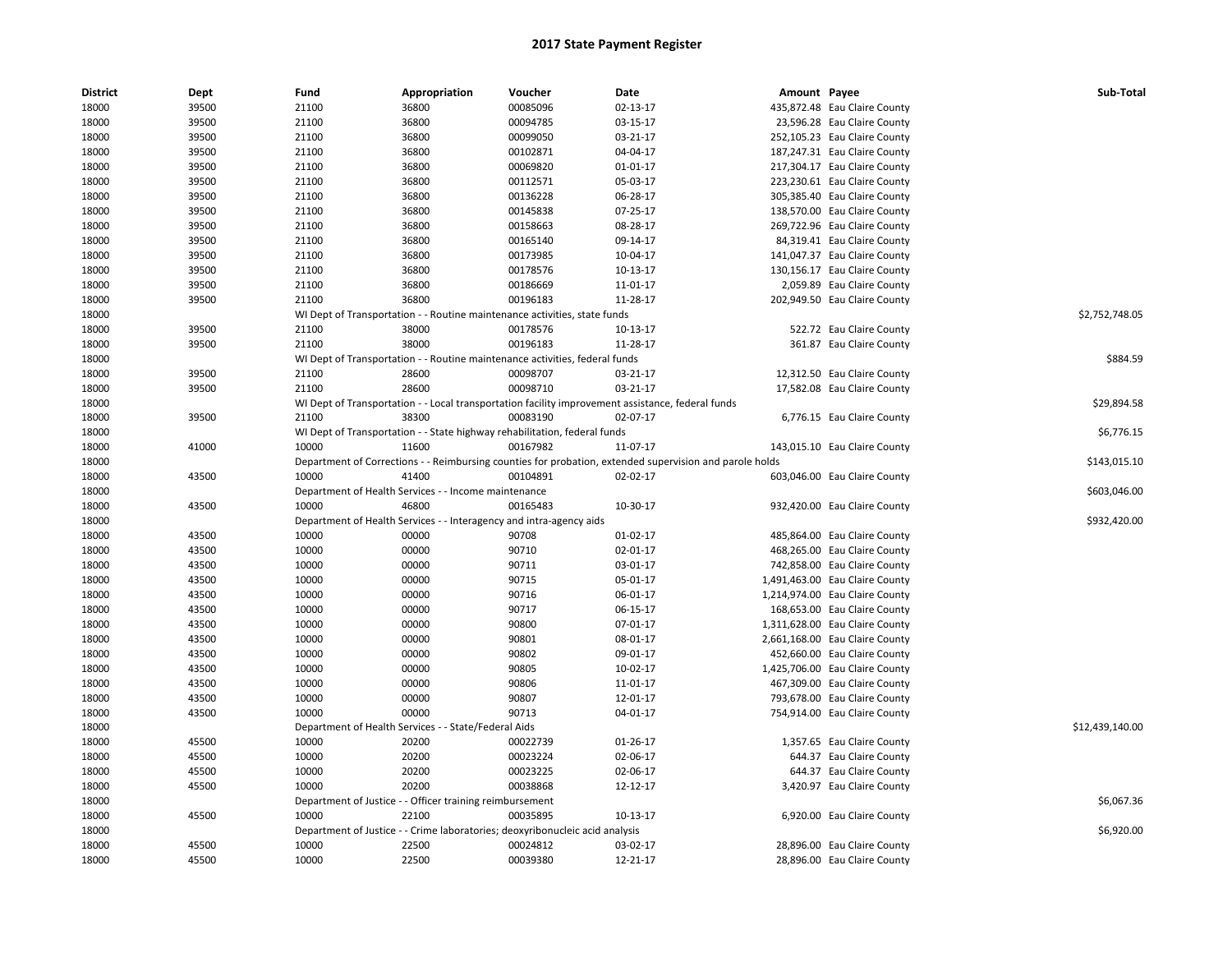| <b>District</b> | Dept  | Fund  | Appropriation                                                    | Voucher                                                                                               | Date                                                                                                                                          | Amount Payee |                                                            | Sub-Total    |
|-----------------|-------|-------|------------------------------------------------------------------|-------------------------------------------------------------------------------------------------------|-----------------------------------------------------------------------------------------------------------------------------------------------|--------------|------------------------------------------------------------|--------------|
| 18000           |       |       | Department of Justice - - Drug crimes enforcement; local grants  |                                                                                                       |                                                                                                                                               |              |                                                            | \$57,792.00  |
| 18000           | 45500 | 10000 | 23100                                                            | 00021580                                                                                              | 01-03-17                                                                                                                                      |              | 640.00 Eau Claire County                                   |              |
| 18000           | 45500 | 10000 | 23100                                                            | 00023224                                                                                              | 02-06-17                                                                                                                                      |              | 2,791.31 Eau Claire County                                 |              |
| 18000           | 45500 | 10000 | 23100                                                            | 00023225                                                                                              | 02-06-17                                                                                                                                      |              | 2,673.25 Eau Claire County                                 |              |
| 18000           | 45500 | 10000 | 23100                                                            | 00032397                                                                                              | 08-02-17                                                                                                                                      |              | 1,290.03 Eau Claire County                                 |              |
| 18000           | 45500 | 10000 | 23100                                                            | 00037720                                                                                              | 11-20-17                                                                                                                                      |              | 16,160.00 Eau Claire County                                |              |
| 18000           | 45500 | 10000 | 23100                                                            | 00039736                                                                                              | 12-26-17                                                                                                                                      |              | 1,120.00 Eau Claire County                                 |              |
| 18000           |       |       |                                                                  | Department of Justice - - Law enforcement training fund, local assistance                             |                                                                                                                                               |              |                                                            | \$24,674.59  |
| 18000           | 45500 | 10000 | 24100                                                            | 00027289                                                                                              | 05-02-17                                                                                                                                      |              | 9,686.44 Eau Claire County                                 |              |
| 18000           |       |       | Department of Justice - - Federal aid, state operations          |                                                                                                       |                                                                                                                                               |              |                                                            | \$9,686.44   |
| 18000           | 45500 | 10000 | 25100                                                            | 00022867                                                                                              | 02-02-17                                                                                                                                      |              | 10,441.00 Eau Claire County                                |              |
| 18000           | 45500 | 10000 | 25100                                                            | 00023249                                                                                              | 02-06-17                                                                                                                                      |              | 3,762.76 Eau Claire County                                 |              |
| 18000           | 45500 | 10000 | 25100                                                            | 00025629                                                                                              | 03-20-17                                                                                                                                      |              | 731.88 Eau Claire County                                   |              |
| 18000           | 45500 | 10000 | 25100                                                            | 00029055                                                                                              | 06-02-17                                                                                                                                      |              | 2,156.10 Eau Claire County                                 |              |
| 18000           | 45500 | 10000 | 25100                                                            | 00029641                                                                                              | 06-09-17                                                                                                                                      |              | 10,440.00 Eau Claire County                                |              |
| 18000           | 45500 | 10000 | 25100                                                            | 00030970                                                                                              | 07-03-17                                                                                                                                      |              | 1,764.69 Eau Claire County                                 |              |
| 18000           | 45500 | 10000 | 25100                                                            | 00033360                                                                                              | 08-18-17                                                                                                                                      |              | 10,440.00 Eau Claire County                                |              |
| 18000           | 45500 | 10000 | 25100                                                            | 00035568                                                                                              | 10-06-17                                                                                                                                      |              | 5,306.31 Eau Claire County                                 |              |
| 18000           | 45500 | 10000 | 25100                                                            | 00036739                                                                                              | 11-01-17                                                                                                                                      |              | 10,440.00 Eau Claire County                                |              |
| 18000           | 45500 | 10000 | 25100                                                            | 00037309                                                                                              | 11-16-17                                                                                                                                      |              | 1,138.72 Eau Claire County                                 |              |
| 18000           | 45500 | 10000 | 25100                                                            | 00037750                                                                                              | 11-20-17                                                                                                                                      |              | 2,005.12 Eau Claire County                                 |              |
| 18000           | 45500 | 10000 | 25100                                                            | 00037823                                                                                              | 11-21-17                                                                                                                                      |              | 3,845.97 Eau Claire County                                 |              |
| 18000           |       |       | Department of Justice - - Federal aid, local assistance          |                                                                                                       |                                                                                                                                               |              |                                                            | \$62,472.55  |
| 18000           | 45500 | 10000 | 27100                                                            | 00023107                                                                                              | 02-02-17                                                                                                                                      |              | 28,666.65 Eau Claire County                                |              |
| 18000           | 45500 | 10000 | 27100                                                            | 00030073                                                                                              | 06-23-17                                                                                                                                      |              | 21,287.81 Eau Claire County                                |              |
| 18000           | 45500 | 10000 | 27100                                                            | 00032245                                                                                              | 07-28-17                                                                                                                                      |              | 26,456.34 Eau Claire County                                |              |
| 18000           | 45500 | 10000 | 27100                                                            | 00036421                                                                                              | $10-23-17$                                                                                                                                    |              | 35,590.34 Eau Claire County                                |              |
| 18000           |       |       |                                                                  |                                                                                                       | Department of Justice - - Alternatives to prosecution and incarceration for persons who use alcohol or other drugs; presentencing assessments |              |                                                            | \$112,001.14 |
| 18000           | 45500 | 10000 | 32100                                                            | 00028113                                                                                              | 05-17-17                                                                                                                                      |              | 2,438.10 Eau Claire County                                 |              |
| 18000           |       |       | Department of Justice - - Gifts, grants and proceeds             |                                                                                                       |                                                                                                                                               |              |                                                            | \$2,438.10   |
| 18000           | 45500 | 10000 | 53200                                                            | 00024951                                                                                              | 03-03-17                                                                                                                                      |              | 47,597.95 Eau Claire County                                |              |
| 18000           | 45500 | 10000 | 53200                                                            | 00031696                                                                                              | 07-20-17                                                                                                                                      |              | 52,169.86 Eau Claire County                                |              |
|                 |       |       |                                                                  |                                                                                                       |                                                                                                                                               |              |                                                            | \$99,767.81  |
| 18000<br>18000  | 45500 | 10000 | 54200                                                            | Department of Justice - - Crime victim and witness assistance surcharge, general services<br>00022840 | $01-27-17$                                                                                                                                    |              |                                                            |              |
| 18000           | 45500 | 10000 | 54200                                                            | 00022868                                                                                              | $01 - 27 - 17$                                                                                                                                |              | 15,384.00 Eau Claire County<br>12,543.00 Eau Claire County |              |
|                 | 45500 | 10000 | 54200                                                            | 00023864                                                                                              | 02-21-17                                                                                                                                      |              |                                                            |              |
| 18000           |       |       |                                                                  |                                                                                                       |                                                                                                                                               |              | 22,998.00 Eau Claire County                                |              |
| 18000           | 45500 | 10000 | 54200                                                            | 00027684                                                                                              | 05-04-17                                                                                                                                      |              | 19,323.00 Eau Claire County                                |              |
| 18000           | 45500 | 10000 | 54200                                                            | 00027860                                                                                              | 05-09-17                                                                                                                                      |              | 7,018.00 Eau Claire County                                 |              |
| 18000           | 45500 | 10000 | 54200                                                            | 00027861                                                                                              | 05-09-17                                                                                                                                      |              | 19,303.00 Eau Claire County                                |              |
| 18000           | 45500 | 10000 | 54200                                                            | 00032150                                                                                              | 07-31-17                                                                                                                                      |              | 4,284.00 Eau Claire County                                 |              |
| 18000           | 45500 | 10000 | 54200                                                            | 00032414                                                                                              | 08-02-17                                                                                                                                      |              | 15,230.00 Eau Claire County                                |              |
| 18000           | 45500 | 10000 | 54200                                                            | 00033038                                                                                              | 08-24-17                                                                                                                                      |              | 24,594.00 Eau Claire County                                |              |
| 18000           | 45500 | 10000 | 54200                                                            | 00037001                                                                                              | 11-08-17                                                                                                                                      |              | 9,353.00 Eau Claire County                                 |              |
| 18000           | 45500 | 10000 | 54200                                                            | 00037544                                                                                              | 11-15-17                                                                                                                                      |              | 21,680.00 Eau Claire County                                |              |
| 18000           |       |       | Department of Justice - - Federal aid; victim assistance         |                                                                                                       |                                                                                                                                               |              |                                                            | \$171,710.00 |
| 18000           | 46500 | 10000 | 30800                                                            | 00021617                                                                                              | 02-06-17                                                                                                                                      |              | 533.90 Eau Claire County                                   |              |
| 18000           |       |       | Department of Military Affairs - - Emergency response equipment  |                                                                                                       |                                                                                                                                               |              |                                                            | \$533.90     |
| 18000           | 46500 | 10000 | 33700                                                            | 00021466                                                                                              | 01-31-17                                                                                                                                      |              | 9,249.00 Eau Claire County                                 |              |
| 18000           |       |       |                                                                  |                                                                                                       | Department of Military Affairs - - Division of emergency management; emergency planning grants                                                |              |                                                            | \$9,249.00   |
| 18000           | 46500 | 10000 | 34200                                                            | 00020946                                                                                              | 01-23-17                                                                                                                                      |              | 19,780.44 Eau Claire County                                |              |
| 18000           | 46500 | 10000 | 34200                                                            | 00030713                                                                                              | 08-23-17                                                                                                                                      |              | 26,458.13 Eau Claire County                                |              |
| 18000           |       |       | Department of Military Affairs - - Federal aid, local assistance |                                                                                                       |                                                                                                                                               |              |                                                            | \$46,238.57  |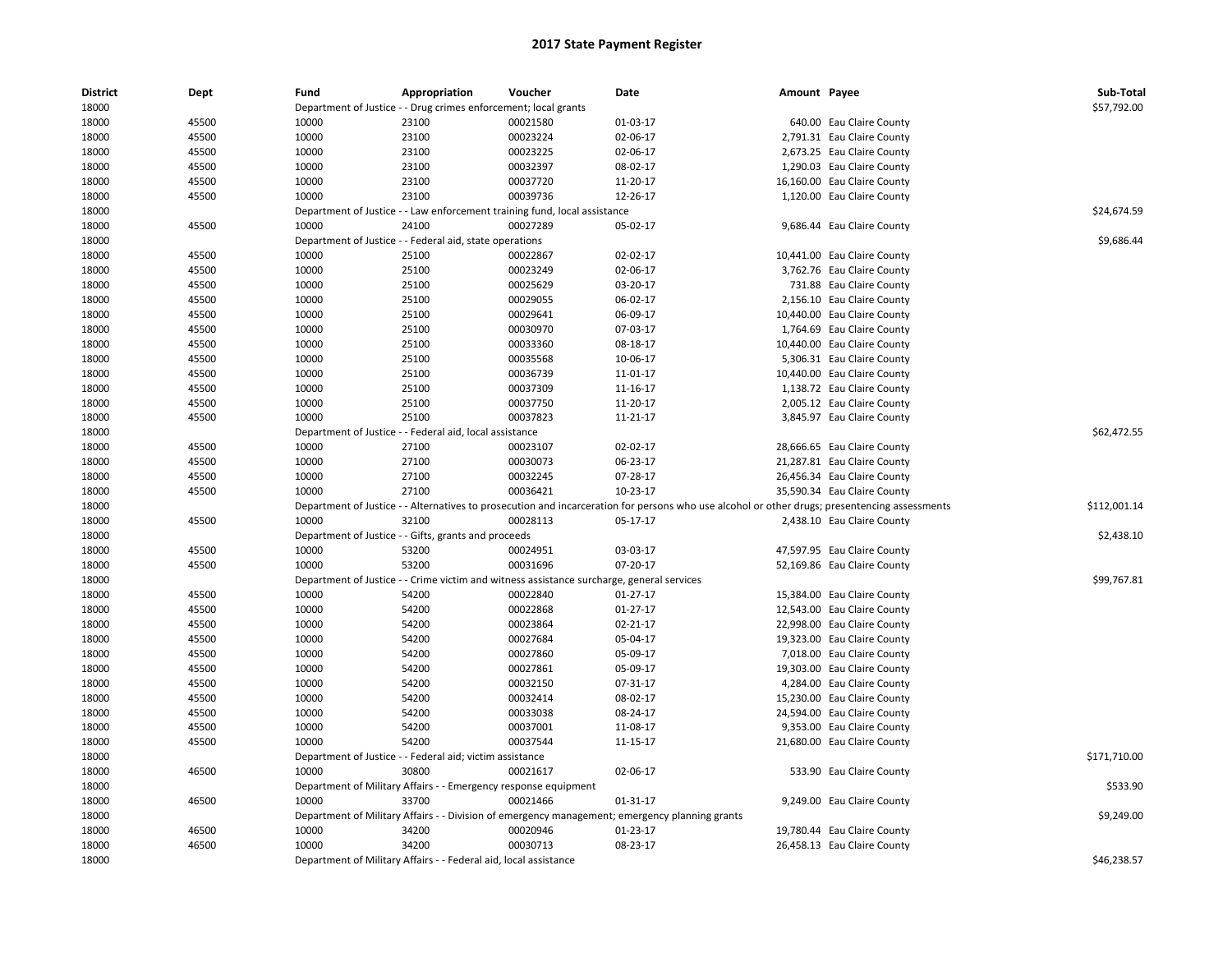| 18000<br>46500<br>10000<br>35000<br>00022484<br>02-15-17<br>26,006.25 Eau Claire County<br>18000<br>46500<br>10000<br>35000<br>00025744<br>05-05-17<br>10,081.48 Eau Claire County<br>18000<br>46500<br>10000<br>35000<br>00028244<br>06-22-17<br>20,000.00 Eau Claire County<br>10000<br>00033668<br>18000<br>46500<br>35000<br>10-26-17<br>1,547.68 Eau Claire County<br>10000<br>18000<br>46500<br>35000<br>00035098<br>11-30-17<br>11,900.00 Eau Claire County<br>35000<br>00035282<br>18000<br>46500<br>10000<br>12-07-17<br>1,833.78 Eau Claire County<br>\$71,369.19<br>18000<br>Department of Military Affairs - - Federal aid, homeland security<br>8,937.27 Eau Claire County<br>18000<br>46500<br>27200<br>36400<br>00027671<br>06-14-17<br>Department of Military Affairs - - Division of emergency management; petroleum inspection fund<br>\$8,937.27<br>18000<br>18000<br>48500<br>12700<br>00024185<br>15200<br>01-24-17<br>648.78 Eau Claire County<br>15200<br>12700<br>06-29-17<br>18000<br>48500<br>00031946<br>650.00 Eau Claire County<br>18000<br>Department of Veterans Affairs - - Grants to counties<br>\$1,298.78<br>18000<br>48500<br>58200<br>26700<br>00024185<br>01-24-17<br>2,919.50 Eau Claire County<br>48500<br>58200<br>26700<br>00031946<br>06-29-17<br>18000<br>2,925.00 Eau Claire County<br>18000<br>Department of Veterans Affairs - - County grants<br>\$5,844.50<br>37000<br>18000<br>48500<br>58300<br>00024185<br>$01 - 24 - 17$<br>2,919.50 Eau Claire County<br>18000<br>48500<br>58300<br>37000<br>00031946<br>06-29-17<br>2,925.00 Eau Claire County<br>18000<br>Department of Veterans Affairs - - County grants<br>\$5,844.50<br>18000<br>50500<br>10000<br>15500<br>00040158<br>$01 - 17 - 17$<br>3,105.31 Eau Claire County<br>10000<br>18000<br>50500<br>15500<br>00043735<br>02-28-17<br>7,938.63 Eau Claire County<br>18000<br>50500<br>10000<br>15500<br>00045008<br>03-14-17<br>6,173.45 Eau Claire County<br>18000<br>50500<br>10000<br>15500<br>00046116<br>03-28-17<br>11,344.58 Eau Claire County<br>18000<br>50500<br>10000<br>15500<br>00050371<br>05-15-17<br>9,206.11 Eau Claire County<br>18000<br>50500<br>10000<br>15500<br>00053057<br>06-14-17<br>10,409.70 Eau Claire County<br>18000<br>50500<br>10000<br>15500<br>00054232<br>06-29-17<br>9,608.22 Eau Claire County<br>00062814<br>18000<br>50500<br>10000<br>15500<br>10-16-17<br>10,390.71 Eau Claire County<br>18000<br>50500<br>10000<br>15500<br>00063969<br>10-30-17<br>28,150.22 Eau Claire County<br>10000<br>15500<br>00065209<br>18000<br>50500<br>11-14-17<br>9,995.31 Eau Claire County<br>15500<br>00068718<br>18000<br>50500<br>10000<br>12-28-17<br>4,334.83 Eau Claire County<br>18000<br>Department of Administration - - Federal aid; local assistance<br>\$110,657.07<br>18000<br>50500<br>23500<br>37100<br>00040158<br>$01 - 17 - 17$<br>5,761.37 Eau Claire County<br>18000<br>50500<br>23500<br>37100<br>00043735<br>02-28-17<br>5,076.11 Eau Claire County<br>23500<br>37100<br>00045008<br>18000<br>50500<br>03-14-17<br>9,295.45 Eau Claire County<br>18000<br>50500<br>23500<br>37100<br>00046116<br>03-28-17<br>5,635.49 Eau Claire County<br>18000<br>50500<br>23500<br>37100<br>00050371<br>05-15-17<br>6,145.19 Eau Claire County<br>18000<br>50500<br>23500<br>37100<br>00053057<br>06-14-17<br>7,291.66 Eau Claire County<br>00054232<br>18000<br>50500<br>23500<br>37100<br>06-29-17<br>6,462.95 Eau Claire County<br>18000<br>50500<br>23500<br>37100<br>00062814<br>10-16-17<br>5,879.32 Eau Claire County<br>23500<br>00063969<br>18000<br>50500<br>37100<br>10-30-17<br>20,021.54 Eau Claire County<br>37100<br>18000<br>50500<br>23500<br>00068718<br>12-28-17<br>3,053.55 Eau Claire County<br>\$74,622.63<br>18000<br>Department of Administration - - Low-income assistance grants<br>16600<br>18000<br>50500<br>26900<br>00041069<br>02-07-17<br>1,000.00 Eau Claire County<br>18000<br>50500<br>26900<br>16600<br>00054676<br>07-06-17<br>25,000.00 Eau Claire County<br>26900<br>16600<br>00061027<br>18000<br>50500<br>09-29-17<br>25,000.00 Eau Claire County<br>18000<br>Department of Administration - - Land<br>\$51,000.00<br>18000<br>51000<br>10000<br>12000<br>00000303<br>02-03-17<br>19,679.70 Eau Claire County<br>\$19,679.70<br>18000<br>Elections Commission - - Recount fees<br>18000<br>83500<br>10000<br>10500<br>00020721<br>07-24-17<br>329,927.22 Eau Claire County<br>18000<br>83500<br>10000<br>10500<br>00023739<br>11-20-17<br>1,869,587.60 Eau Claire County<br>18000<br>\$2,199,514.82<br>Shared Revenue and Tax Relief - - County and municipal aid account<br>18000<br>83500<br>10000<br>10900<br>00017332<br>07-24-17<br>175,072.00 Eau Claire County<br>18000<br>\$175,072.00<br>Shared Revenue and Tax Relief - - State aid; tax exempt property | <b>District</b> | Dept | Fund | Appropriation | Voucher | Date | Amount Payee | Sub-Total |
|----------------------------------------------------------------------------------------------------------------------------------------------------------------------------------------------------------------------------------------------------------------------------------------------------------------------------------------------------------------------------------------------------------------------------------------------------------------------------------------------------------------------------------------------------------------------------------------------------------------------------------------------------------------------------------------------------------------------------------------------------------------------------------------------------------------------------------------------------------------------------------------------------------------------------------------------------------------------------------------------------------------------------------------------------------------------------------------------------------------------------------------------------------------------------------------------------------------------------------------------------------------------------------------------------------------------------------------------------------------------------------------------------------------------------------------------------------------------------------------------------------------------------------------------------------------------------------------------------------------------------------------------------------------------------------------------------------------------------------------------------------------------------------------------------------------------------------------------------------------------------------------------------------------------------------------------------------------------------------------------------------------------------------------------------------------------------------------------------------------------------------------------------------------------------------------------------------------------------------------------------------------------------------------------------------------------------------------------------------------------------------------------------------------------------------------------------------------------------------------------------------------------------------------------------------------------------------------------------------------------------------------------------------------------------------------------------------------------------------------------------------------------------------------------------------------------------------------------------------------------------------------------------------------------------------------------------------------------------------------------------------------------------------------------------------------------------------------------------------------------------------------------------------------------------------------------------------------------------------------------------------------------------------------------------------------------------------------------------------------------------------------------------------------------------------------------------------------------------------------------------------------------------------------------------------------------------------------------------------------------------------------------------------------------------------------------------------------------------------------------------------------------------------------------------------------------------------------------------------------------------------------------------------------------------------------------------------------------------------------------------------------------------------------------------------------------------------------------------------------------------------------------------------------------------------------------------------------------------------------------------------------------------------------------------------------------------------------------------------------------------------------------------------------------------------------------------------------------------------------------------------------------------------------------------------------------------------------------------------------------------------------------------------------------------------------------------------------------------------------------------------------------------------------------------------------------------------------------------------|-----------------|------|------|---------------|---------|------|--------------|-----------|
|                                                                                                                                                                                                                                                                                                                                                                                                                                                                                                                                                                                                                                                                                                                                                                                                                                                                                                                                                                                                                                                                                                                                                                                                                                                                                                                                                                                                                                                                                                                                                                                                                                                                                                                                                                                                                                                                                                                                                                                                                                                                                                                                                                                                                                                                                                                                                                                                                                                                                                                                                                                                                                                                                                                                                                                                                                                                                                                                                                                                                                                                                                                                                                                                                                                                                                                                                                                                                                                                                                                                                                                                                                                                                                                                                                                                                                                                                                                                                                                                                                                                                                                                                                                                                                                                                                                                                                                                                                                                                                                                                                                                                                                                                                                                                                                                                                                          |                 |      |      |               |         |      |              |           |
|                                                                                                                                                                                                                                                                                                                                                                                                                                                                                                                                                                                                                                                                                                                                                                                                                                                                                                                                                                                                                                                                                                                                                                                                                                                                                                                                                                                                                                                                                                                                                                                                                                                                                                                                                                                                                                                                                                                                                                                                                                                                                                                                                                                                                                                                                                                                                                                                                                                                                                                                                                                                                                                                                                                                                                                                                                                                                                                                                                                                                                                                                                                                                                                                                                                                                                                                                                                                                                                                                                                                                                                                                                                                                                                                                                                                                                                                                                                                                                                                                                                                                                                                                                                                                                                                                                                                                                                                                                                                                                                                                                                                                                                                                                                                                                                                                                                          |                 |      |      |               |         |      |              |           |
|                                                                                                                                                                                                                                                                                                                                                                                                                                                                                                                                                                                                                                                                                                                                                                                                                                                                                                                                                                                                                                                                                                                                                                                                                                                                                                                                                                                                                                                                                                                                                                                                                                                                                                                                                                                                                                                                                                                                                                                                                                                                                                                                                                                                                                                                                                                                                                                                                                                                                                                                                                                                                                                                                                                                                                                                                                                                                                                                                                                                                                                                                                                                                                                                                                                                                                                                                                                                                                                                                                                                                                                                                                                                                                                                                                                                                                                                                                                                                                                                                                                                                                                                                                                                                                                                                                                                                                                                                                                                                                                                                                                                                                                                                                                                                                                                                                                          |                 |      |      |               |         |      |              |           |
|                                                                                                                                                                                                                                                                                                                                                                                                                                                                                                                                                                                                                                                                                                                                                                                                                                                                                                                                                                                                                                                                                                                                                                                                                                                                                                                                                                                                                                                                                                                                                                                                                                                                                                                                                                                                                                                                                                                                                                                                                                                                                                                                                                                                                                                                                                                                                                                                                                                                                                                                                                                                                                                                                                                                                                                                                                                                                                                                                                                                                                                                                                                                                                                                                                                                                                                                                                                                                                                                                                                                                                                                                                                                                                                                                                                                                                                                                                                                                                                                                                                                                                                                                                                                                                                                                                                                                                                                                                                                                                                                                                                                                                                                                                                                                                                                                                                          |                 |      |      |               |         |      |              |           |
|                                                                                                                                                                                                                                                                                                                                                                                                                                                                                                                                                                                                                                                                                                                                                                                                                                                                                                                                                                                                                                                                                                                                                                                                                                                                                                                                                                                                                                                                                                                                                                                                                                                                                                                                                                                                                                                                                                                                                                                                                                                                                                                                                                                                                                                                                                                                                                                                                                                                                                                                                                                                                                                                                                                                                                                                                                                                                                                                                                                                                                                                                                                                                                                                                                                                                                                                                                                                                                                                                                                                                                                                                                                                                                                                                                                                                                                                                                                                                                                                                                                                                                                                                                                                                                                                                                                                                                                                                                                                                                                                                                                                                                                                                                                                                                                                                                                          |                 |      |      |               |         |      |              |           |
|                                                                                                                                                                                                                                                                                                                                                                                                                                                                                                                                                                                                                                                                                                                                                                                                                                                                                                                                                                                                                                                                                                                                                                                                                                                                                                                                                                                                                                                                                                                                                                                                                                                                                                                                                                                                                                                                                                                                                                                                                                                                                                                                                                                                                                                                                                                                                                                                                                                                                                                                                                                                                                                                                                                                                                                                                                                                                                                                                                                                                                                                                                                                                                                                                                                                                                                                                                                                                                                                                                                                                                                                                                                                                                                                                                                                                                                                                                                                                                                                                                                                                                                                                                                                                                                                                                                                                                                                                                                                                                                                                                                                                                                                                                                                                                                                                                                          |                 |      |      |               |         |      |              |           |
|                                                                                                                                                                                                                                                                                                                                                                                                                                                                                                                                                                                                                                                                                                                                                                                                                                                                                                                                                                                                                                                                                                                                                                                                                                                                                                                                                                                                                                                                                                                                                                                                                                                                                                                                                                                                                                                                                                                                                                                                                                                                                                                                                                                                                                                                                                                                                                                                                                                                                                                                                                                                                                                                                                                                                                                                                                                                                                                                                                                                                                                                                                                                                                                                                                                                                                                                                                                                                                                                                                                                                                                                                                                                                                                                                                                                                                                                                                                                                                                                                                                                                                                                                                                                                                                                                                                                                                                                                                                                                                                                                                                                                                                                                                                                                                                                                                                          |                 |      |      |               |         |      |              |           |
|                                                                                                                                                                                                                                                                                                                                                                                                                                                                                                                                                                                                                                                                                                                                                                                                                                                                                                                                                                                                                                                                                                                                                                                                                                                                                                                                                                                                                                                                                                                                                                                                                                                                                                                                                                                                                                                                                                                                                                                                                                                                                                                                                                                                                                                                                                                                                                                                                                                                                                                                                                                                                                                                                                                                                                                                                                                                                                                                                                                                                                                                                                                                                                                                                                                                                                                                                                                                                                                                                                                                                                                                                                                                                                                                                                                                                                                                                                                                                                                                                                                                                                                                                                                                                                                                                                                                                                                                                                                                                                                                                                                                                                                                                                                                                                                                                                                          |                 |      |      |               |         |      |              |           |
|                                                                                                                                                                                                                                                                                                                                                                                                                                                                                                                                                                                                                                                                                                                                                                                                                                                                                                                                                                                                                                                                                                                                                                                                                                                                                                                                                                                                                                                                                                                                                                                                                                                                                                                                                                                                                                                                                                                                                                                                                                                                                                                                                                                                                                                                                                                                                                                                                                                                                                                                                                                                                                                                                                                                                                                                                                                                                                                                                                                                                                                                                                                                                                                                                                                                                                                                                                                                                                                                                                                                                                                                                                                                                                                                                                                                                                                                                                                                                                                                                                                                                                                                                                                                                                                                                                                                                                                                                                                                                                                                                                                                                                                                                                                                                                                                                                                          |                 |      |      |               |         |      |              |           |
|                                                                                                                                                                                                                                                                                                                                                                                                                                                                                                                                                                                                                                                                                                                                                                                                                                                                                                                                                                                                                                                                                                                                                                                                                                                                                                                                                                                                                                                                                                                                                                                                                                                                                                                                                                                                                                                                                                                                                                                                                                                                                                                                                                                                                                                                                                                                                                                                                                                                                                                                                                                                                                                                                                                                                                                                                                                                                                                                                                                                                                                                                                                                                                                                                                                                                                                                                                                                                                                                                                                                                                                                                                                                                                                                                                                                                                                                                                                                                                                                                                                                                                                                                                                                                                                                                                                                                                                                                                                                                                                                                                                                                                                                                                                                                                                                                                                          |                 |      |      |               |         |      |              |           |
|                                                                                                                                                                                                                                                                                                                                                                                                                                                                                                                                                                                                                                                                                                                                                                                                                                                                                                                                                                                                                                                                                                                                                                                                                                                                                                                                                                                                                                                                                                                                                                                                                                                                                                                                                                                                                                                                                                                                                                                                                                                                                                                                                                                                                                                                                                                                                                                                                                                                                                                                                                                                                                                                                                                                                                                                                                                                                                                                                                                                                                                                                                                                                                                                                                                                                                                                                                                                                                                                                                                                                                                                                                                                                                                                                                                                                                                                                                                                                                                                                                                                                                                                                                                                                                                                                                                                                                                                                                                                                                                                                                                                                                                                                                                                                                                                                                                          |                 |      |      |               |         |      |              |           |
|                                                                                                                                                                                                                                                                                                                                                                                                                                                                                                                                                                                                                                                                                                                                                                                                                                                                                                                                                                                                                                                                                                                                                                                                                                                                                                                                                                                                                                                                                                                                                                                                                                                                                                                                                                                                                                                                                                                                                                                                                                                                                                                                                                                                                                                                                                                                                                                                                                                                                                                                                                                                                                                                                                                                                                                                                                                                                                                                                                                                                                                                                                                                                                                                                                                                                                                                                                                                                                                                                                                                                                                                                                                                                                                                                                                                                                                                                                                                                                                                                                                                                                                                                                                                                                                                                                                                                                                                                                                                                                                                                                                                                                                                                                                                                                                                                                                          |                 |      |      |               |         |      |              |           |
|                                                                                                                                                                                                                                                                                                                                                                                                                                                                                                                                                                                                                                                                                                                                                                                                                                                                                                                                                                                                                                                                                                                                                                                                                                                                                                                                                                                                                                                                                                                                                                                                                                                                                                                                                                                                                                                                                                                                                                                                                                                                                                                                                                                                                                                                                                                                                                                                                                                                                                                                                                                                                                                                                                                                                                                                                                                                                                                                                                                                                                                                                                                                                                                                                                                                                                                                                                                                                                                                                                                                                                                                                                                                                                                                                                                                                                                                                                                                                                                                                                                                                                                                                                                                                                                                                                                                                                                                                                                                                                                                                                                                                                                                                                                                                                                                                                                          |                 |      |      |               |         |      |              |           |
|                                                                                                                                                                                                                                                                                                                                                                                                                                                                                                                                                                                                                                                                                                                                                                                                                                                                                                                                                                                                                                                                                                                                                                                                                                                                                                                                                                                                                                                                                                                                                                                                                                                                                                                                                                                                                                                                                                                                                                                                                                                                                                                                                                                                                                                                                                                                                                                                                                                                                                                                                                                                                                                                                                                                                                                                                                                                                                                                                                                                                                                                                                                                                                                                                                                                                                                                                                                                                                                                                                                                                                                                                                                                                                                                                                                                                                                                                                                                                                                                                                                                                                                                                                                                                                                                                                                                                                                                                                                                                                                                                                                                                                                                                                                                                                                                                                                          |                 |      |      |               |         |      |              |           |
|                                                                                                                                                                                                                                                                                                                                                                                                                                                                                                                                                                                                                                                                                                                                                                                                                                                                                                                                                                                                                                                                                                                                                                                                                                                                                                                                                                                                                                                                                                                                                                                                                                                                                                                                                                                                                                                                                                                                                                                                                                                                                                                                                                                                                                                                                                                                                                                                                                                                                                                                                                                                                                                                                                                                                                                                                                                                                                                                                                                                                                                                                                                                                                                                                                                                                                                                                                                                                                                                                                                                                                                                                                                                                                                                                                                                                                                                                                                                                                                                                                                                                                                                                                                                                                                                                                                                                                                                                                                                                                                                                                                                                                                                                                                                                                                                                                                          |                 |      |      |               |         |      |              |           |
|                                                                                                                                                                                                                                                                                                                                                                                                                                                                                                                                                                                                                                                                                                                                                                                                                                                                                                                                                                                                                                                                                                                                                                                                                                                                                                                                                                                                                                                                                                                                                                                                                                                                                                                                                                                                                                                                                                                                                                                                                                                                                                                                                                                                                                                                                                                                                                                                                                                                                                                                                                                                                                                                                                                                                                                                                                                                                                                                                                                                                                                                                                                                                                                                                                                                                                                                                                                                                                                                                                                                                                                                                                                                                                                                                                                                                                                                                                                                                                                                                                                                                                                                                                                                                                                                                                                                                                                                                                                                                                                                                                                                                                                                                                                                                                                                                                                          |                 |      |      |               |         |      |              |           |
|                                                                                                                                                                                                                                                                                                                                                                                                                                                                                                                                                                                                                                                                                                                                                                                                                                                                                                                                                                                                                                                                                                                                                                                                                                                                                                                                                                                                                                                                                                                                                                                                                                                                                                                                                                                                                                                                                                                                                                                                                                                                                                                                                                                                                                                                                                                                                                                                                                                                                                                                                                                                                                                                                                                                                                                                                                                                                                                                                                                                                                                                                                                                                                                                                                                                                                                                                                                                                                                                                                                                                                                                                                                                                                                                                                                                                                                                                                                                                                                                                                                                                                                                                                                                                                                                                                                                                                                                                                                                                                                                                                                                                                                                                                                                                                                                                                                          |                 |      |      |               |         |      |              |           |
|                                                                                                                                                                                                                                                                                                                                                                                                                                                                                                                                                                                                                                                                                                                                                                                                                                                                                                                                                                                                                                                                                                                                                                                                                                                                                                                                                                                                                                                                                                                                                                                                                                                                                                                                                                                                                                                                                                                                                                                                                                                                                                                                                                                                                                                                                                                                                                                                                                                                                                                                                                                                                                                                                                                                                                                                                                                                                                                                                                                                                                                                                                                                                                                                                                                                                                                                                                                                                                                                                                                                                                                                                                                                                                                                                                                                                                                                                                                                                                                                                                                                                                                                                                                                                                                                                                                                                                                                                                                                                                                                                                                                                                                                                                                                                                                                                                                          |                 |      |      |               |         |      |              |           |
|                                                                                                                                                                                                                                                                                                                                                                                                                                                                                                                                                                                                                                                                                                                                                                                                                                                                                                                                                                                                                                                                                                                                                                                                                                                                                                                                                                                                                                                                                                                                                                                                                                                                                                                                                                                                                                                                                                                                                                                                                                                                                                                                                                                                                                                                                                                                                                                                                                                                                                                                                                                                                                                                                                                                                                                                                                                                                                                                                                                                                                                                                                                                                                                                                                                                                                                                                                                                                                                                                                                                                                                                                                                                                                                                                                                                                                                                                                                                                                                                                                                                                                                                                                                                                                                                                                                                                                                                                                                                                                                                                                                                                                                                                                                                                                                                                                                          |                 |      |      |               |         |      |              |           |
|                                                                                                                                                                                                                                                                                                                                                                                                                                                                                                                                                                                                                                                                                                                                                                                                                                                                                                                                                                                                                                                                                                                                                                                                                                                                                                                                                                                                                                                                                                                                                                                                                                                                                                                                                                                                                                                                                                                                                                                                                                                                                                                                                                                                                                                                                                                                                                                                                                                                                                                                                                                                                                                                                                                                                                                                                                                                                                                                                                                                                                                                                                                                                                                                                                                                                                                                                                                                                                                                                                                                                                                                                                                                                                                                                                                                                                                                                                                                                                                                                                                                                                                                                                                                                                                                                                                                                                                                                                                                                                                                                                                                                                                                                                                                                                                                                                                          |                 |      |      |               |         |      |              |           |
|                                                                                                                                                                                                                                                                                                                                                                                                                                                                                                                                                                                                                                                                                                                                                                                                                                                                                                                                                                                                                                                                                                                                                                                                                                                                                                                                                                                                                                                                                                                                                                                                                                                                                                                                                                                                                                                                                                                                                                                                                                                                                                                                                                                                                                                                                                                                                                                                                                                                                                                                                                                                                                                                                                                                                                                                                                                                                                                                                                                                                                                                                                                                                                                                                                                                                                                                                                                                                                                                                                                                                                                                                                                                                                                                                                                                                                                                                                                                                                                                                                                                                                                                                                                                                                                                                                                                                                                                                                                                                                                                                                                                                                                                                                                                                                                                                                                          |                 |      |      |               |         |      |              |           |
|                                                                                                                                                                                                                                                                                                                                                                                                                                                                                                                                                                                                                                                                                                                                                                                                                                                                                                                                                                                                                                                                                                                                                                                                                                                                                                                                                                                                                                                                                                                                                                                                                                                                                                                                                                                                                                                                                                                                                                                                                                                                                                                                                                                                                                                                                                                                                                                                                                                                                                                                                                                                                                                                                                                                                                                                                                                                                                                                                                                                                                                                                                                                                                                                                                                                                                                                                                                                                                                                                                                                                                                                                                                                                                                                                                                                                                                                                                                                                                                                                                                                                                                                                                                                                                                                                                                                                                                                                                                                                                                                                                                                                                                                                                                                                                                                                                                          |                 |      |      |               |         |      |              |           |
|                                                                                                                                                                                                                                                                                                                                                                                                                                                                                                                                                                                                                                                                                                                                                                                                                                                                                                                                                                                                                                                                                                                                                                                                                                                                                                                                                                                                                                                                                                                                                                                                                                                                                                                                                                                                                                                                                                                                                                                                                                                                                                                                                                                                                                                                                                                                                                                                                                                                                                                                                                                                                                                                                                                                                                                                                                                                                                                                                                                                                                                                                                                                                                                                                                                                                                                                                                                                                                                                                                                                                                                                                                                                                                                                                                                                                                                                                                                                                                                                                                                                                                                                                                                                                                                                                                                                                                                                                                                                                                                                                                                                                                                                                                                                                                                                                                                          |                 |      |      |               |         |      |              |           |
|                                                                                                                                                                                                                                                                                                                                                                                                                                                                                                                                                                                                                                                                                                                                                                                                                                                                                                                                                                                                                                                                                                                                                                                                                                                                                                                                                                                                                                                                                                                                                                                                                                                                                                                                                                                                                                                                                                                                                                                                                                                                                                                                                                                                                                                                                                                                                                                                                                                                                                                                                                                                                                                                                                                                                                                                                                                                                                                                                                                                                                                                                                                                                                                                                                                                                                                                                                                                                                                                                                                                                                                                                                                                                                                                                                                                                                                                                                                                                                                                                                                                                                                                                                                                                                                                                                                                                                                                                                                                                                                                                                                                                                                                                                                                                                                                                                                          |                 |      |      |               |         |      |              |           |
|                                                                                                                                                                                                                                                                                                                                                                                                                                                                                                                                                                                                                                                                                                                                                                                                                                                                                                                                                                                                                                                                                                                                                                                                                                                                                                                                                                                                                                                                                                                                                                                                                                                                                                                                                                                                                                                                                                                                                                                                                                                                                                                                                                                                                                                                                                                                                                                                                                                                                                                                                                                                                                                                                                                                                                                                                                                                                                                                                                                                                                                                                                                                                                                                                                                                                                                                                                                                                                                                                                                                                                                                                                                                                                                                                                                                                                                                                                                                                                                                                                                                                                                                                                                                                                                                                                                                                                                                                                                                                                                                                                                                                                                                                                                                                                                                                                                          |                 |      |      |               |         |      |              |           |
|                                                                                                                                                                                                                                                                                                                                                                                                                                                                                                                                                                                                                                                                                                                                                                                                                                                                                                                                                                                                                                                                                                                                                                                                                                                                                                                                                                                                                                                                                                                                                                                                                                                                                                                                                                                                                                                                                                                                                                                                                                                                                                                                                                                                                                                                                                                                                                                                                                                                                                                                                                                                                                                                                                                                                                                                                                                                                                                                                                                                                                                                                                                                                                                                                                                                                                                                                                                                                                                                                                                                                                                                                                                                                                                                                                                                                                                                                                                                                                                                                                                                                                                                                                                                                                                                                                                                                                                                                                                                                                                                                                                                                                                                                                                                                                                                                                                          |                 |      |      |               |         |      |              |           |
|                                                                                                                                                                                                                                                                                                                                                                                                                                                                                                                                                                                                                                                                                                                                                                                                                                                                                                                                                                                                                                                                                                                                                                                                                                                                                                                                                                                                                                                                                                                                                                                                                                                                                                                                                                                                                                                                                                                                                                                                                                                                                                                                                                                                                                                                                                                                                                                                                                                                                                                                                                                                                                                                                                                                                                                                                                                                                                                                                                                                                                                                                                                                                                                                                                                                                                                                                                                                                                                                                                                                                                                                                                                                                                                                                                                                                                                                                                                                                                                                                                                                                                                                                                                                                                                                                                                                                                                                                                                                                                                                                                                                                                                                                                                                                                                                                                                          |                 |      |      |               |         |      |              |           |
|                                                                                                                                                                                                                                                                                                                                                                                                                                                                                                                                                                                                                                                                                                                                                                                                                                                                                                                                                                                                                                                                                                                                                                                                                                                                                                                                                                                                                                                                                                                                                                                                                                                                                                                                                                                                                                                                                                                                                                                                                                                                                                                                                                                                                                                                                                                                                                                                                                                                                                                                                                                                                                                                                                                                                                                                                                                                                                                                                                                                                                                                                                                                                                                                                                                                                                                                                                                                                                                                                                                                                                                                                                                                                                                                                                                                                                                                                                                                                                                                                                                                                                                                                                                                                                                                                                                                                                                                                                                                                                                                                                                                                                                                                                                                                                                                                                                          |                 |      |      |               |         |      |              |           |
|                                                                                                                                                                                                                                                                                                                                                                                                                                                                                                                                                                                                                                                                                                                                                                                                                                                                                                                                                                                                                                                                                                                                                                                                                                                                                                                                                                                                                                                                                                                                                                                                                                                                                                                                                                                                                                                                                                                                                                                                                                                                                                                                                                                                                                                                                                                                                                                                                                                                                                                                                                                                                                                                                                                                                                                                                                                                                                                                                                                                                                                                                                                                                                                                                                                                                                                                                                                                                                                                                                                                                                                                                                                                                                                                                                                                                                                                                                                                                                                                                                                                                                                                                                                                                                                                                                                                                                                                                                                                                                                                                                                                                                                                                                                                                                                                                                                          |                 |      |      |               |         |      |              |           |
|                                                                                                                                                                                                                                                                                                                                                                                                                                                                                                                                                                                                                                                                                                                                                                                                                                                                                                                                                                                                                                                                                                                                                                                                                                                                                                                                                                                                                                                                                                                                                                                                                                                                                                                                                                                                                                                                                                                                                                                                                                                                                                                                                                                                                                                                                                                                                                                                                                                                                                                                                                                                                                                                                                                                                                                                                                                                                                                                                                                                                                                                                                                                                                                                                                                                                                                                                                                                                                                                                                                                                                                                                                                                                                                                                                                                                                                                                                                                                                                                                                                                                                                                                                                                                                                                                                                                                                                                                                                                                                                                                                                                                                                                                                                                                                                                                                                          |                 |      |      |               |         |      |              |           |
|                                                                                                                                                                                                                                                                                                                                                                                                                                                                                                                                                                                                                                                                                                                                                                                                                                                                                                                                                                                                                                                                                                                                                                                                                                                                                                                                                                                                                                                                                                                                                                                                                                                                                                                                                                                                                                                                                                                                                                                                                                                                                                                                                                                                                                                                                                                                                                                                                                                                                                                                                                                                                                                                                                                                                                                                                                                                                                                                                                                                                                                                                                                                                                                                                                                                                                                                                                                                                                                                                                                                                                                                                                                                                                                                                                                                                                                                                                                                                                                                                                                                                                                                                                                                                                                                                                                                                                                                                                                                                                                                                                                                                                                                                                                                                                                                                                                          |                 |      |      |               |         |      |              |           |
|                                                                                                                                                                                                                                                                                                                                                                                                                                                                                                                                                                                                                                                                                                                                                                                                                                                                                                                                                                                                                                                                                                                                                                                                                                                                                                                                                                                                                                                                                                                                                                                                                                                                                                                                                                                                                                                                                                                                                                                                                                                                                                                                                                                                                                                                                                                                                                                                                                                                                                                                                                                                                                                                                                                                                                                                                                                                                                                                                                                                                                                                                                                                                                                                                                                                                                                                                                                                                                                                                                                                                                                                                                                                                                                                                                                                                                                                                                                                                                                                                                                                                                                                                                                                                                                                                                                                                                                                                                                                                                                                                                                                                                                                                                                                                                                                                                                          |                 |      |      |               |         |      |              |           |
|                                                                                                                                                                                                                                                                                                                                                                                                                                                                                                                                                                                                                                                                                                                                                                                                                                                                                                                                                                                                                                                                                                                                                                                                                                                                                                                                                                                                                                                                                                                                                                                                                                                                                                                                                                                                                                                                                                                                                                                                                                                                                                                                                                                                                                                                                                                                                                                                                                                                                                                                                                                                                                                                                                                                                                                                                                                                                                                                                                                                                                                                                                                                                                                                                                                                                                                                                                                                                                                                                                                                                                                                                                                                                                                                                                                                                                                                                                                                                                                                                                                                                                                                                                                                                                                                                                                                                                                                                                                                                                                                                                                                                                                                                                                                                                                                                                                          |                 |      |      |               |         |      |              |           |
|                                                                                                                                                                                                                                                                                                                                                                                                                                                                                                                                                                                                                                                                                                                                                                                                                                                                                                                                                                                                                                                                                                                                                                                                                                                                                                                                                                                                                                                                                                                                                                                                                                                                                                                                                                                                                                                                                                                                                                                                                                                                                                                                                                                                                                                                                                                                                                                                                                                                                                                                                                                                                                                                                                                                                                                                                                                                                                                                                                                                                                                                                                                                                                                                                                                                                                                                                                                                                                                                                                                                                                                                                                                                                                                                                                                                                                                                                                                                                                                                                                                                                                                                                                                                                                                                                                                                                                                                                                                                                                                                                                                                                                                                                                                                                                                                                                                          |                 |      |      |               |         |      |              |           |
|                                                                                                                                                                                                                                                                                                                                                                                                                                                                                                                                                                                                                                                                                                                                                                                                                                                                                                                                                                                                                                                                                                                                                                                                                                                                                                                                                                                                                                                                                                                                                                                                                                                                                                                                                                                                                                                                                                                                                                                                                                                                                                                                                                                                                                                                                                                                                                                                                                                                                                                                                                                                                                                                                                                                                                                                                                                                                                                                                                                                                                                                                                                                                                                                                                                                                                                                                                                                                                                                                                                                                                                                                                                                                                                                                                                                                                                                                                                                                                                                                                                                                                                                                                                                                                                                                                                                                                                                                                                                                                                                                                                                                                                                                                                                                                                                                                                          |                 |      |      |               |         |      |              |           |
|                                                                                                                                                                                                                                                                                                                                                                                                                                                                                                                                                                                                                                                                                                                                                                                                                                                                                                                                                                                                                                                                                                                                                                                                                                                                                                                                                                                                                                                                                                                                                                                                                                                                                                                                                                                                                                                                                                                                                                                                                                                                                                                                                                                                                                                                                                                                                                                                                                                                                                                                                                                                                                                                                                                                                                                                                                                                                                                                                                                                                                                                                                                                                                                                                                                                                                                                                                                                                                                                                                                                                                                                                                                                                                                                                                                                                                                                                                                                                                                                                                                                                                                                                                                                                                                                                                                                                                                                                                                                                                                                                                                                                                                                                                                                                                                                                                                          |                 |      |      |               |         |      |              |           |
|                                                                                                                                                                                                                                                                                                                                                                                                                                                                                                                                                                                                                                                                                                                                                                                                                                                                                                                                                                                                                                                                                                                                                                                                                                                                                                                                                                                                                                                                                                                                                                                                                                                                                                                                                                                                                                                                                                                                                                                                                                                                                                                                                                                                                                                                                                                                                                                                                                                                                                                                                                                                                                                                                                                                                                                                                                                                                                                                                                                                                                                                                                                                                                                                                                                                                                                                                                                                                                                                                                                                                                                                                                                                                                                                                                                                                                                                                                                                                                                                                                                                                                                                                                                                                                                                                                                                                                                                                                                                                                                                                                                                                                                                                                                                                                                                                                                          |                 |      |      |               |         |      |              |           |
|                                                                                                                                                                                                                                                                                                                                                                                                                                                                                                                                                                                                                                                                                                                                                                                                                                                                                                                                                                                                                                                                                                                                                                                                                                                                                                                                                                                                                                                                                                                                                                                                                                                                                                                                                                                                                                                                                                                                                                                                                                                                                                                                                                                                                                                                                                                                                                                                                                                                                                                                                                                                                                                                                                                                                                                                                                                                                                                                                                                                                                                                                                                                                                                                                                                                                                                                                                                                                                                                                                                                                                                                                                                                                                                                                                                                                                                                                                                                                                                                                                                                                                                                                                                                                                                                                                                                                                                                                                                                                                                                                                                                                                                                                                                                                                                                                                                          |                 |      |      |               |         |      |              |           |
|                                                                                                                                                                                                                                                                                                                                                                                                                                                                                                                                                                                                                                                                                                                                                                                                                                                                                                                                                                                                                                                                                                                                                                                                                                                                                                                                                                                                                                                                                                                                                                                                                                                                                                                                                                                                                                                                                                                                                                                                                                                                                                                                                                                                                                                                                                                                                                                                                                                                                                                                                                                                                                                                                                                                                                                                                                                                                                                                                                                                                                                                                                                                                                                                                                                                                                                                                                                                                                                                                                                                                                                                                                                                                                                                                                                                                                                                                                                                                                                                                                                                                                                                                                                                                                                                                                                                                                                                                                                                                                                                                                                                                                                                                                                                                                                                                                                          |                 |      |      |               |         |      |              |           |
|                                                                                                                                                                                                                                                                                                                                                                                                                                                                                                                                                                                                                                                                                                                                                                                                                                                                                                                                                                                                                                                                                                                                                                                                                                                                                                                                                                                                                                                                                                                                                                                                                                                                                                                                                                                                                                                                                                                                                                                                                                                                                                                                                                                                                                                                                                                                                                                                                                                                                                                                                                                                                                                                                                                                                                                                                                                                                                                                                                                                                                                                                                                                                                                                                                                                                                                                                                                                                                                                                                                                                                                                                                                                                                                                                                                                                                                                                                                                                                                                                                                                                                                                                                                                                                                                                                                                                                                                                                                                                                                                                                                                                                                                                                                                                                                                                                                          |                 |      |      |               |         |      |              |           |
|                                                                                                                                                                                                                                                                                                                                                                                                                                                                                                                                                                                                                                                                                                                                                                                                                                                                                                                                                                                                                                                                                                                                                                                                                                                                                                                                                                                                                                                                                                                                                                                                                                                                                                                                                                                                                                                                                                                                                                                                                                                                                                                                                                                                                                                                                                                                                                                                                                                                                                                                                                                                                                                                                                                                                                                                                                                                                                                                                                                                                                                                                                                                                                                                                                                                                                                                                                                                                                                                                                                                                                                                                                                                                                                                                                                                                                                                                                                                                                                                                                                                                                                                                                                                                                                                                                                                                                                                                                                                                                                                                                                                                                                                                                                                                                                                                                                          |                 |      |      |               |         |      |              |           |
|                                                                                                                                                                                                                                                                                                                                                                                                                                                                                                                                                                                                                                                                                                                                                                                                                                                                                                                                                                                                                                                                                                                                                                                                                                                                                                                                                                                                                                                                                                                                                                                                                                                                                                                                                                                                                                                                                                                                                                                                                                                                                                                                                                                                                                                                                                                                                                                                                                                                                                                                                                                                                                                                                                                                                                                                                                                                                                                                                                                                                                                                                                                                                                                                                                                                                                                                                                                                                                                                                                                                                                                                                                                                                                                                                                                                                                                                                                                                                                                                                                                                                                                                                                                                                                                                                                                                                                                                                                                                                                                                                                                                                                                                                                                                                                                                                                                          |                 |      |      |               |         |      |              |           |
|                                                                                                                                                                                                                                                                                                                                                                                                                                                                                                                                                                                                                                                                                                                                                                                                                                                                                                                                                                                                                                                                                                                                                                                                                                                                                                                                                                                                                                                                                                                                                                                                                                                                                                                                                                                                                                                                                                                                                                                                                                                                                                                                                                                                                                                                                                                                                                                                                                                                                                                                                                                                                                                                                                                                                                                                                                                                                                                                                                                                                                                                                                                                                                                                                                                                                                                                                                                                                                                                                                                                                                                                                                                                                                                                                                                                                                                                                                                                                                                                                                                                                                                                                                                                                                                                                                                                                                                                                                                                                                                                                                                                                                                                                                                                                                                                                                                          |                 |      |      |               |         |      |              |           |
|                                                                                                                                                                                                                                                                                                                                                                                                                                                                                                                                                                                                                                                                                                                                                                                                                                                                                                                                                                                                                                                                                                                                                                                                                                                                                                                                                                                                                                                                                                                                                                                                                                                                                                                                                                                                                                                                                                                                                                                                                                                                                                                                                                                                                                                                                                                                                                                                                                                                                                                                                                                                                                                                                                                                                                                                                                                                                                                                                                                                                                                                                                                                                                                                                                                                                                                                                                                                                                                                                                                                                                                                                                                                                                                                                                                                                                                                                                                                                                                                                                                                                                                                                                                                                                                                                                                                                                                                                                                                                                                                                                                                                                                                                                                                                                                                                                                          |                 |      |      |               |         |      |              |           |
|                                                                                                                                                                                                                                                                                                                                                                                                                                                                                                                                                                                                                                                                                                                                                                                                                                                                                                                                                                                                                                                                                                                                                                                                                                                                                                                                                                                                                                                                                                                                                                                                                                                                                                                                                                                                                                                                                                                                                                                                                                                                                                                                                                                                                                                                                                                                                                                                                                                                                                                                                                                                                                                                                                                                                                                                                                                                                                                                                                                                                                                                                                                                                                                                                                                                                                                                                                                                                                                                                                                                                                                                                                                                                                                                                                                                                                                                                                                                                                                                                                                                                                                                                                                                                                                                                                                                                                                                                                                                                                                                                                                                                                                                                                                                                                                                                                                          |                 |      |      |               |         |      |              |           |
|                                                                                                                                                                                                                                                                                                                                                                                                                                                                                                                                                                                                                                                                                                                                                                                                                                                                                                                                                                                                                                                                                                                                                                                                                                                                                                                                                                                                                                                                                                                                                                                                                                                                                                                                                                                                                                                                                                                                                                                                                                                                                                                                                                                                                                                                                                                                                                                                                                                                                                                                                                                                                                                                                                                                                                                                                                                                                                                                                                                                                                                                                                                                                                                                                                                                                                                                                                                                                                                                                                                                                                                                                                                                                                                                                                                                                                                                                                                                                                                                                                                                                                                                                                                                                                                                                                                                                                                                                                                                                                                                                                                                                                                                                                                                                                                                                                                          |                 |      |      |               |         |      |              |           |
|                                                                                                                                                                                                                                                                                                                                                                                                                                                                                                                                                                                                                                                                                                                                                                                                                                                                                                                                                                                                                                                                                                                                                                                                                                                                                                                                                                                                                                                                                                                                                                                                                                                                                                                                                                                                                                                                                                                                                                                                                                                                                                                                                                                                                                                                                                                                                                                                                                                                                                                                                                                                                                                                                                                                                                                                                                                                                                                                                                                                                                                                                                                                                                                                                                                                                                                                                                                                                                                                                                                                                                                                                                                                                                                                                                                                                                                                                                                                                                                                                                                                                                                                                                                                                                                                                                                                                                                                                                                                                                                                                                                                                                                                                                                                                                                                                                                          |                 |      |      |               |         |      |              |           |
|                                                                                                                                                                                                                                                                                                                                                                                                                                                                                                                                                                                                                                                                                                                                                                                                                                                                                                                                                                                                                                                                                                                                                                                                                                                                                                                                                                                                                                                                                                                                                                                                                                                                                                                                                                                                                                                                                                                                                                                                                                                                                                                                                                                                                                                                                                                                                                                                                                                                                                                                                                                                                                                                                                                                                                                                                                                                                                                                                                                                                                                                                                                                                                                                                                                                                                                                                                                                                                                                                                                                                                                                                                                                                                                                                                                                                                                                                                                                                                                                                                                                                                                                                                                                                                                                                                                                                                                                                                                                                                                                                                                                                                                                                                                                                                                                                                                          |                 |      |      |               |         |      |              |           |
|                                                                                                                                                                                                                                                                                                                                                                                                                                                                                                                                                                                                                                                                                                                                                                                                                                                                                                                                                                                                                                                                                                                                                                                                                                                                                                                                                                                                                                                                                                                                                                                                                                                                                                                                                                                                                                                                                                                                                                                                                                                                                                                                                                                                                                                                                                                                                                                                                                                                                                                                                                                                                                                                                                                                                                                                                                                                                                                                                                                                                                                                                                                                                                                                                                                                                                                                                                                                                                                                                                                                                                                                                                                                                                                                                                                                                                                                                                                                                                                                                                                                                                                                                                                                                                                                                                                                                                                                                                                                                                                                                                                                                                                                                                                                                                                                                                                          |                 |      |      |               |         |      |              |           |
|                                                                                                                                                                                                                                                                                                                                                                                                                                                                                                                                                                                                                                                                                                                                                                                                                                                                                                                                                                                                                                                                                                                                                                                                                                                                                                                                                                                                                                                                                                                                                                                                                                                                                                                                                                                                                                                                                                                                                                                                                                                                                                                                                                                                                                                                                                                                                                                                                                                                                                                                                                                                                                                                                                                                                                                                                                                                                                                                                                                                                                                                                                                                                                                                                                                                                                                                                                                                                                                                                                                                                                                                                                                                                                                                                                                                                                                                                                                                                                                                                                                                                                                                                                                                                                                                                                                                                                                                                                                                                                                                                                                                                                                                                                                                                                                                                                                          |                 |      |      |               |         |      |              |           |
|                                                                                                                                                                                                                                                                                                                                                                                                                                                                                                                                                                                                                                                                                                                                                                                                                                                                                                                                                                                                                                                                                                                                                                                                                                                                                                                                                                                                                                                                                                                                                                                                                                                                                                                                                                                                                                                                                                                                                                                                                                                                                                                                                                                                                                                                                                                                                                                                                                                                                                                                                                                                                                                                                                                                                                                                                                                                                                                                                                                                                                                                                                                                                                                                                                                                                                                                                                                                                                                                                                                                                                                                                                                                                                                                                                                                                                                                                                                                                                                                                                                                                                                                                                                                                                                                                                                                                                                                                                                                                                                                                                                                                                                                                                                                                                                                                                                          |                 |      |      |               |         |      |              |           |
|                                                                                                                                                                                                                                                                                                                                                                                                                                                                                                                                                                                                                                                                                                                                                                                                                                                                                                                                                                                                                                                                                                                                                                                                                                                                                                                                                                                                                                                                                                                                                                                                                                                                                                                                                                                                                                                                                                                                                                                                                                                                                                                                                                                                                                                                                                                                                                                                                                                                                                                                                                                                                                                                                                                                                                                                                                                                                                                                                                                                                                                                                                                                                                                                                                                                                                                                                                                                                                                                                                                                                                                                                                                                                                                                                                                                                                                                                                                                                                                                                                                                                                                                                                                                                                                                                                                                                                                                                                                                                                                                                                                                                                                                                                                                                                                                                                                          |                 |      |      |               |         |      |              |           |
|                                                                                                                                                                                                                                                                                                                                                                                                                                                                                                                                                                                                                                                                                                                                                                                                                                                                                                                                                                                                                                                                                                                                                                                                                                                                                                                                                                                                                                                                                                                                                                                                                                                                                                                                                                                                                                                                                                                                                                                                                                                                                                                                                                                                                                                                                                                                                                                                                                                                                                                                                                                                                                                                                                                                                                                                                                                                                                                                                                                                                                                                                                                                                                                                                                                                                                                                                                                                                                                                                                                                                                                                                                                                                                                                                                                                                                                                                                                                                                                                                                                                                                                                                                                                                                                                                                                                                                                                                                                                                                                                                                                                                                                                                                                                                                                                                                                          |                 |      |      |               |         |      |              |           |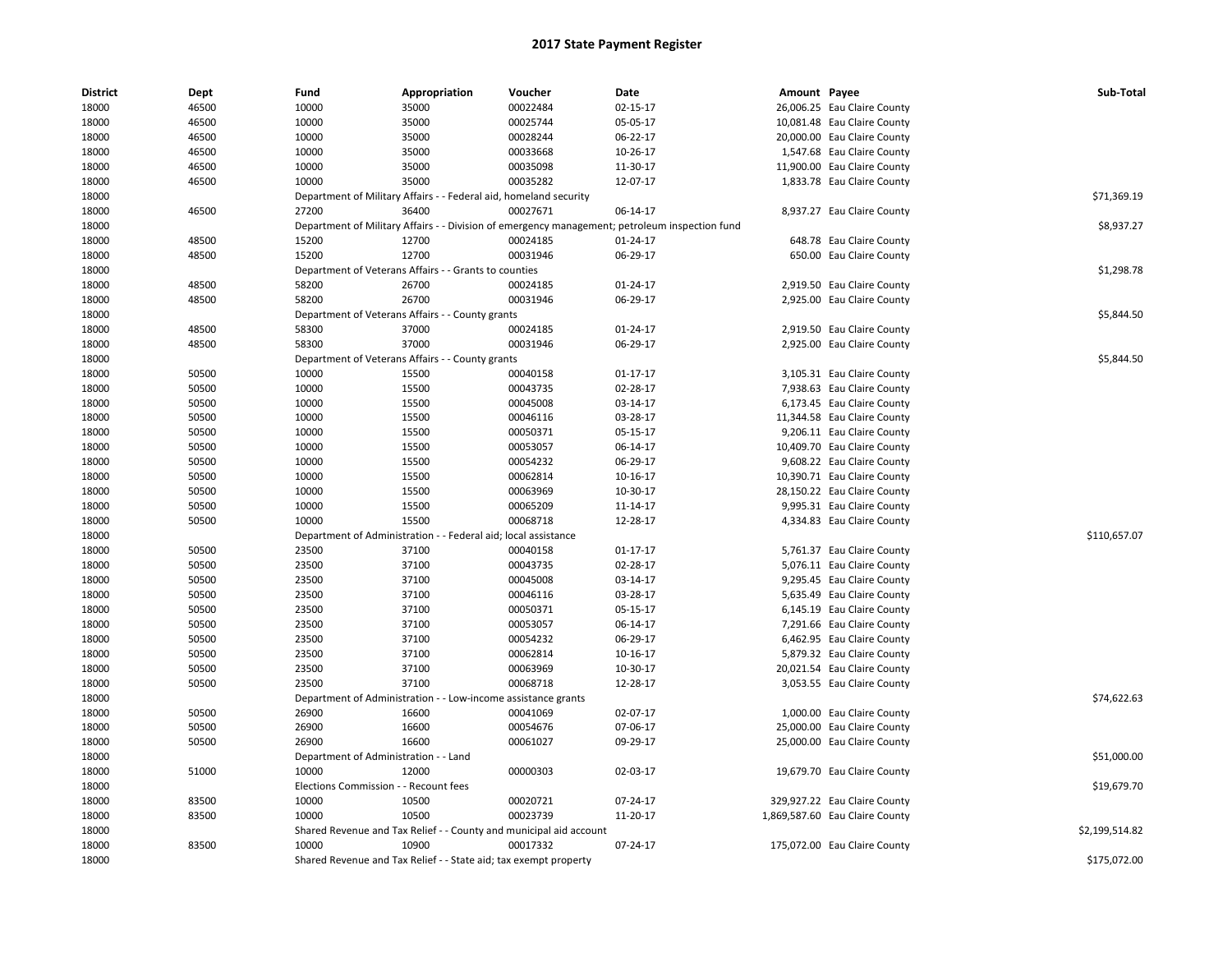| <b>District</b> | Dept  | Fund  | Appropriation                                                         | Voucher                                                                          | Date     | Amount Payee |                                | Sub-Total       |
|-----------------|-------|-------|-----------------------------------------------------------------------|----------------------------------------------------------------------------------|----------|--------------|--------------------------------|-----------------|
| 18000           | 83500 | 10000 | 11000                                                                 | 00020721                                                                         | 07-24-17 |              | 55,099.41 Eau Claire County    |                 |
| 18000           | 83500 | 10000 | 11000                                                                 | 00023739                                                                         | 11-20-17 |              | 356,340.69 Eau Claire County   |                 |
| 18000           |       |       | Shared Revenue and Tax Relief - - Public utility distribution account |                                                                                  |          |              |                                | \$411,440.10    |
| 18000           | 83500 | 10000 | 30200                                                                 | 00020089                                                                         | 07-24-17 |              | 1,019,611.58 Eau Claire County |                 |
| 18000           | 83500 | 10000 | 30200                                                                 | 00022134                                                                         | 07-24-17 |              | 5,109,348.64 Eau Claire County |                 |
| 18000           |       |       |                                                                       | Shared Revenue and Tax Relief - - School levy tax credit and first dollar credit |          |              |                                | \$6,128,960.22  |
| 18000           | 83500 | 52100 | 36300                                                                 | 00016139                                                                         | 03-27-17 |              | 1,304,995.67 Eau Claire County |                 |
| 18000           |       |       | Shared Revenue and Tax Relief - - Lottery and gaming credit           |                                                                                  |          |              |                                | \$1,304,995.67  |
| 18000 Total     |       |       |                                                                       |                                                                                  |          |              |                                | \$32,433,819.20 |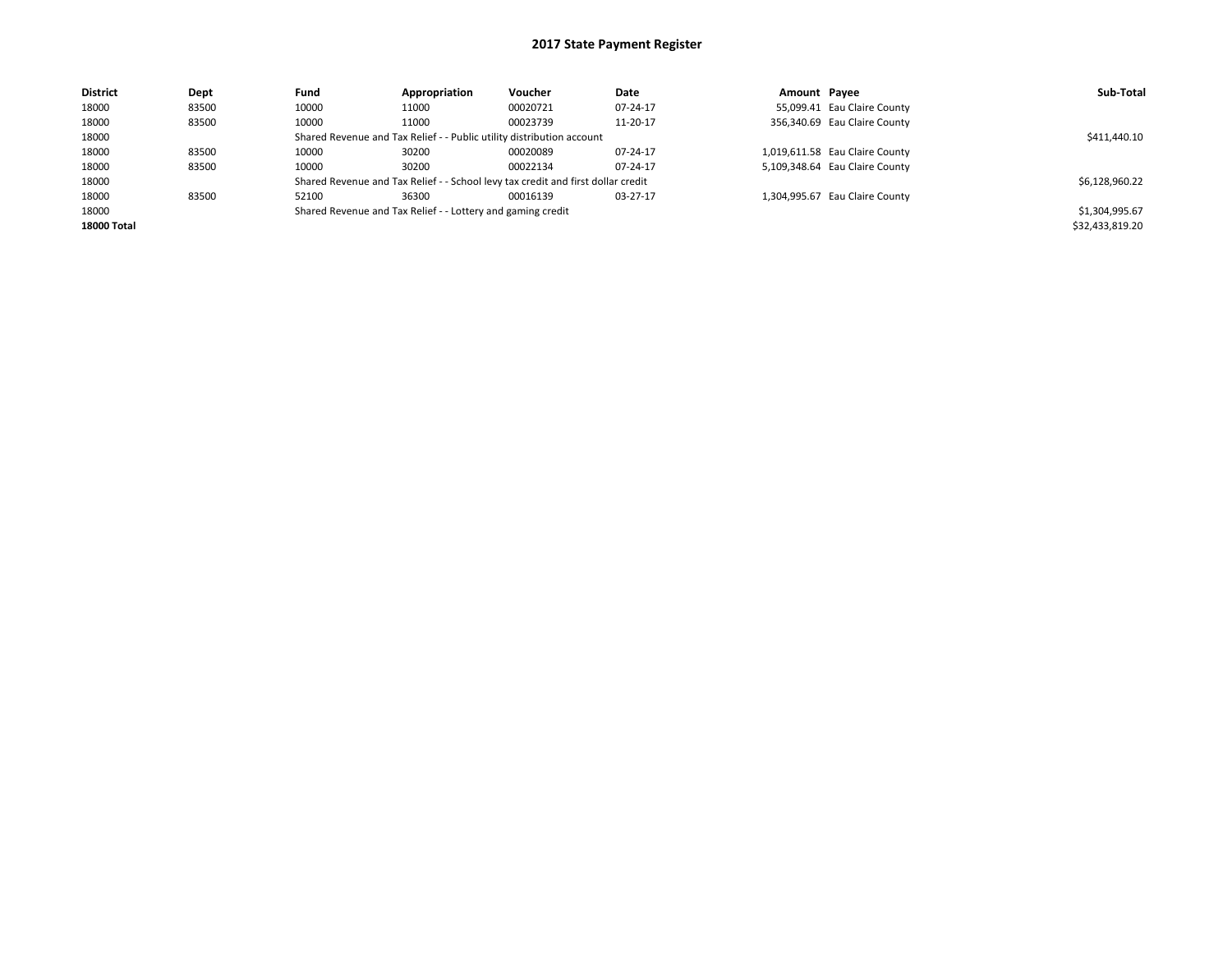| <b>District</b> | Dept  | Fund  | Appropriation                                                                      | Voucher  | Date                                                                                                         | Amount Payee |                                | Sub-Total    |
|-----------------|-------|-------|------------------------------------------------------------------------------------|----------|--------------------------------------------------------------------------------------------------------------|--------------|--------------------------------|--------------|
| 18002           | 16500 | 10000 | 22500                                                                              | 00010939 | 06-26-17                                                                                                     |              | 5,154.15 Town Of Bridge Creek  |              |
| 18002           |       |       | Dept of Safety & Prof Services - - Fire dues distribution                          |          |                                                                                                              |              |                                | \$5,154.15   |
| 18002           | 37000 | 10000 | 50300                                                                              | 00142416 | 04-21-17                                                                                                     |              | 173.96 Town Of Bridge Creek    |              |
| 18002           |       |       | Dept of Natural Resources - - Aids in lieu of taxes - general fund                 |          |                                                                                                              |              |                                | \$173.96     |
| 18002           | 37000 | 21200 | 16600                                                                              | 00157317 | 06-19-17                                                                                                     |              | 1,746.29 Town Of Bridge Creek  |              |
| 18002           |       |       | Dept of Natural Resources - - General program operations - state funds; forestry   |          |                                                                                                              |              |                                | \$1,746.29   |
| 18002           | 37000 | 21200 | 57100                                                                              | 00157317 | 06-19-17                                                                                                     |              | 8,553.74 Town Of Bridge Creek  |              |
| 18002           |       |       |                                                                                    |          | Dept of Natural Resources - - Resource aids -- county forests, forest croplands and managed forest land aids |              |                                | \$8,553.74   |
| 18002           | 37000 | 21200 | 57900                                                                              | 00142417 | 04-21-17                                                                                                     |              | 1,742.40 Town Of Bridge Creek  |              |
| 18002           |       |       | Dept of Natural Resources - - Aids in lieu of taxes - sum sufficient               |          |                                                                                                              |              |                                | \$1,742.40   |
| 18002           | 37000 | 21200 | 58900                                                                              | 00157317 | 06-19-17                                                                                                     |              | 8,032.96 Town Of Bridge Creek  |              |
| 18002           |       |       | Dept of Natural Resources - - Resource aids - distribution of closed acreage fees. |          |                                                                                                              |              |                                | \$8,032.96   |
| 18002           | 39500 | 21100 | 19100                                                                              | 00065956 | 01-03-17                                                                                                     |              | 37,268.85 Town Of Bridge Creek |              |
| 18002           | 39500 | 21100 | 19100                                                                              | 00097079 | 04-03-17                                                                                                     |              | 37,268.85 Town Of Bridge Creek |              |
| 18002           | 39500 | 21100 | 19100                                                                              | 00134505 | 07-03-17                                                                                                     |              | 37,268.85 Town Of Bridge Creek |              |
| 18002           | 39500 | 21100 | 19100                                                                              | 00169771 | 10-02-17                                                                                                     |              | 37,268.85 Town Of Bridge Creek |              |
| 18002           |       |       | WI Dept of Transportation - - Transportation aids to municipalities, state funds   |          |                                                                                                              |              |                                | \$149,075.40 |
| 18002           | 83500 | 10000 | 10500                                                                              | 00020703 | 07-24-17                                                                                                     |              | 11,112.71 Town Of Bridge Creek |              |
| 18002           | 83500 | 10000 | 10500                                                                              | 00023721 | 11-20-17                                                                                                     |              | 62,971.99 Town Of Bridge Creek |              |
| 18002           |       |       | Shared Revenue and Tax Relief - - County and municipal aid account                 |          |                                                                                                              |              |                                | \$74,084.70  |
| 18002           | 83500 | 10000 | 10900                                                                              | 00017853 | 07-24-17                                                                                                     |              | 104.00 Town Of Bridge Creek    |              |
| 18002           |       |       | Shared Revenue and Tax Relief - - State aid; tax exempt property                   |          |                                                                                                              |              |                                | \$104.00     |
| 18002           | 83500 | 10000 | 11000                                                                              | 00020703 | 07-24-17                                                                                                     |              | 700.16 Town Of Bridge Creek    |              |
| 18002           | 83500 | 10000 | 11000                                                                              | 00023721 | 11-20-17                                                                                                     |              | 4,121.02 Town Of Bridge Creek  |              |
| 18002           |       |       | Shared Revenue and Tax Relief - - Public utility distribution account              |          |                                                                                                              |              |                                | \$4,821.18   |
| 18002 Total     |       |       |                                                                                    |          |                                                                                                              |              |                                | \$253,488.78 |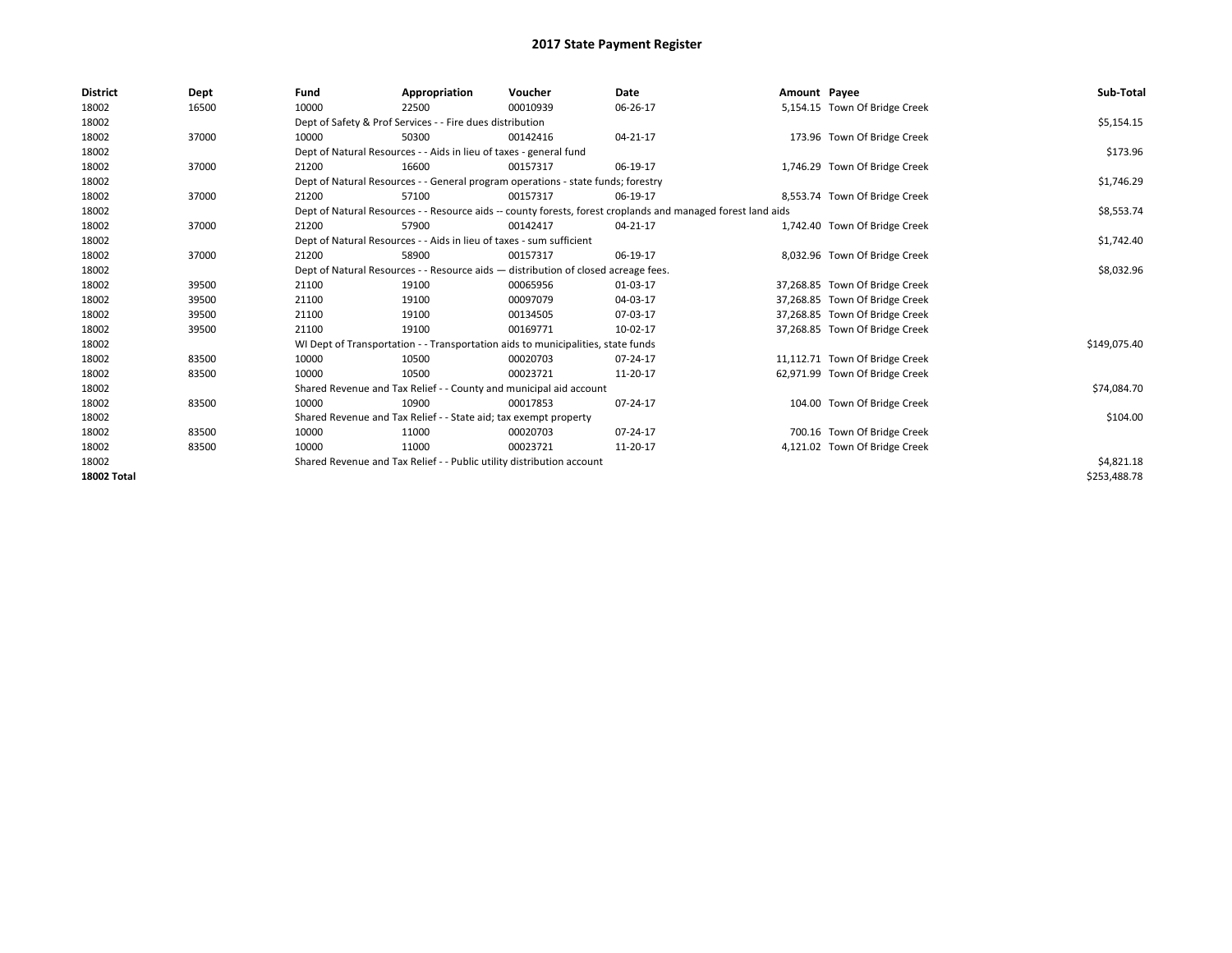| <b>District</b>    | Dept  | Fund  | Appropriation                                                                      | Voucher  | <b>Date</b>                                                                                                  | Amount Payee |                              | Sub-Total    |
|--------------------|-------|-------|------------------------------------------------------------------------------------|----------|--------------------------------------------------------------------------------------------------------------|--------------|------------------------------|--------------|
| 18004              | 16500 | 10000 | 22500                                                                              | 00010940 | 06-27-17                                                                                                     |              | 6.511.48 Town Of Brunswick   |              |
| 18004              |       |       | Dept of Safety & Prof Services - - Fire dues distribution                          |          |                                                                                                              |              |                              | \$6,511.48   |
| 18004              | 37000 | 10000 | 50300                                                                              | 00124350 | 02-03-17                                                                                                     |              | 10,726.44 Town Of Brunswick  |              |
| 18004              | 37000 | 10000 | 50300                                                                              | 00143273 | 04-21-17                                                                                                     |              | 124.29 Town Of Brunswick     |              |
| 18004              |       |       | Dept of Natural Resources - - Aids in lieu of taxes - general fund                 |          |                                                                                                              |              |                              | \$10,850.73  |
| 18004              | 37000 | 21200 | 16600                                                                              | 00157318 | 06-19-17                                                                                                     |              | 527.83 Town Of Brunswick     |              |
| 18004              |       |       | Dept of Natural Resources - - General program operations - state funds; forestry   |          |                                                                                                              |              |                              | \$527.83     |
| 18004              | 37000 | 21200 | 57100                                                                              | 00157318 | 06-19-17                                                                                                     |              | 246.46 Town Of Brunswick     |              |
| 18004              |       |       |                                                                                    |          | Dept of Natural Resources - - Resource aids -- county forests, forest croplands and managed forest land aids |              |                              | \$246.46     |
| 18004              | 37000 | 21200 | 58900                                                                              | 00157318 | 06-19-17                                                                                                     |              | 2,428.03 Town Of Brunswick   |              |
| 18004              |       |       | Dept of Natural Resources - - Resource aids - distribution of closed acreage fees. |          |                                                                                                              |              |                              | \$2,428.03   |
| 18004              | 39500 | 21100 | 19100                                                                              | 00065957 | 01-03-17                                                                                                     |              | 26,121.22 Town Of Brunswick  |              |
| 18004              | 39500 | 21100 | 19100                                                                              | 00097080 | 04-03-17                                                                                                     |              | 26,121.22 Town Of Brunswick  |              |
| 18004              | 39500 | 21100 | 19100                                                                              | 00134506 | 07-03-17                                                                                                     |              | 26.121.22 Town Of Brunswick  |              |
| 18004              | 39500 | 21100 | 19100                                                                              | 00169772 | 10-02-17                                                                                                     |              | 26,121.24 Town Of Brunswick  |              |
| 18004              |       |       | WI Dept of Transportation - - Transportation aids to municipalities, state funds   |          |                                                                                                              |              |                              | \$104,484.90 |
| 18004              | 39500 | 21100 | 27000                                                                              | 00154908 | 08-15-17                                                                                                     |              | 116,280.41 Town Of Brunswick |              |
| 18004              |       |       |                                                                                    |          | WI Dept of Transportation - - Local roads improvement program. discretionary grants, state funds             |              |                              | \$116,280.41 |
| 18004              | 83500 | 10000 | 10500                                                                              | 00020704 | 07-24-17                                                                                                     |              | 7,943.16 Town Of Brunswick   |              |
| 18004              | 83500 | 10000 | 10500                                                                              | 00023722 | 11-20-17                                                                                                     |              | 45,011.21 Town Of Brunswick  |              |
| 18004              |       |       | Shared Revenue and Tax Relief - - County and municipal aid account                 |          |                                                                                                              |              |                              | \$52,954.37  |
| 18004              | 83500 | 10000 | 10900                                                                              | 00017854 | 07-24-17                                                                                                     |              | 43.00 Town Of Brunswick      |              |
| 18004              |       |       | Shared Revenue and Tax Relief - - State aid; tax exempt property                   |          |                                                                                                              |              |                              | \$43.00      |
| 18004              | 83500 | 10000 | 11000                                                                              | 00020704 | 07-24-17                                                                                                     |              | 264.06 Town Of Brunswick     |              |
| 18004              | 83500 | 10000 | 11000                                                                              | 00023722 | 11-20-17                                                                                                     |              | 1,619.88 Town Of Brunswick   |              |
| 18004              |       |       | Shared Revenue and Tax Relief - - Public utility distribution account              |          |                                                                                                              |              |                              | \$1,883.94   |
| 18004              | 83500 | 52100 | 36300                                                                              | 00015774 | 03-27-17                                                                                                     |              | 6,378.67 Town Of Brunswick   |              |
| 18004              |       |       | Shared Revenue and Tax Relief - - Lottery and gaming credit                        |          |                                                                                                              |              |                              | \$6,378.67   |
| <b>18004 Total</b> |       |       |                                                                                    |          |                                                                                                              |              |                              | \$302,589.82 |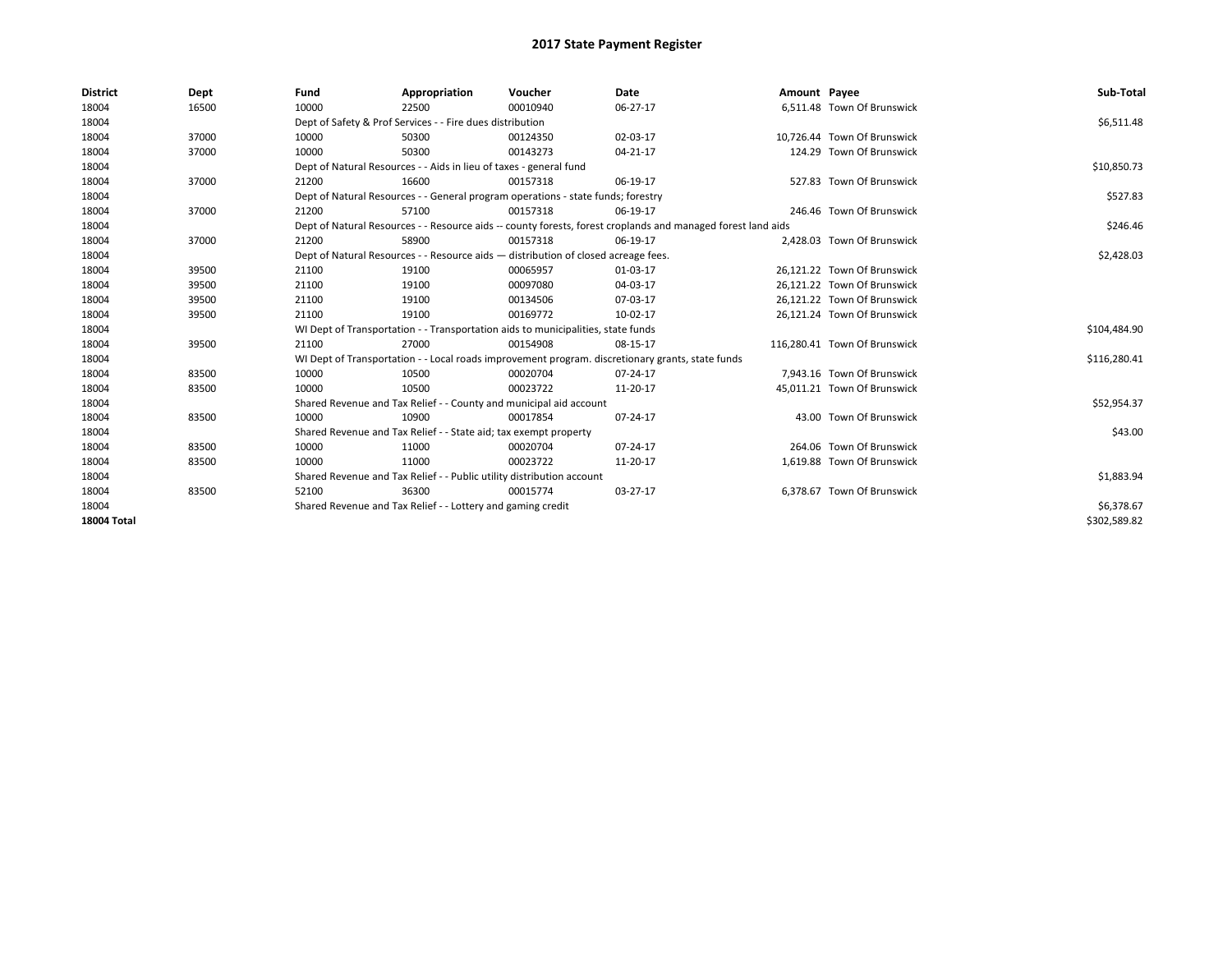| District    | Dept  | Fund  | Appropriation                                                                      | Voucher  | Date                                                                                                         | Amount Payee |                               | Sub-Total    |
|-------------|-------|-------|------------------------------------------------------------------------------------|----------|--------------------------------------------------------------------------------------------------------------|--------------|-------------------------------|--------------|
| 18006       | 16500 | 10000 | 22500                                                                              | 00010941 | 06-26-17                                                                                                     |              | 2.563.03 Town Of Clear Creek  |              |
| 18006       |       |       | Dept of Safety & Prof Services - - Fire dues distribution                          |          |                                                                                                              |              |                               | \$2,563.03   |
| 18006       | 37000 | 21200 | 16600                                                                              | 00157319 | 06-19-17                                                                                                     |              | 277.49 Town Of Clear Creek    |              |
| 18006       |       |       | Dept of Natural Resources - - General program operations - state funds; forestry   |          |                                                                                                              |              |                               | \$277.49     |
| 18006       | 37000 | 21200 | 57100                                                                              | 00157319 | 06-19-17                                                                                                     |              | 141.20 Town Of Clear Creek    |              |
| 18006       |       |       |                                                                                    |          | Dept of Natural Resources - - Resource aids -- county forests, forest croplands and managed forest land aids |              |                               | \$141.20     |
| 18006       | 37000 | 21200 | 58900                                                                              | 00157319 | 06-19-17                                                                                                     |              | 1.276.43 Town Of Clear Creek  |              |
| 18006       |       |       | Dept of Natural Resources - - Resource aids - distribution of closed acreage fees. |          |                                                                                                              |              |                               | \$1,276.43   |
| 18006       | 39500 | 21100 | 19100                                                                              | 00065958 | 01-03-17                                                                                                     |              | 16.864.21 Town Of Clear Creek |              |
| 18006       | 39500 | 21100 | 19100                                                                              | 00097081 | 04-03-17                                                                                                     |              | 16,864.21 Town Of Clear Creek |              |
| 18006       | 39500 | 21100 | 19100                                                                              | 00134507 | 07-03-17                                                                                                     |              | 16,864.21 Town Of Clear Creek |              |
| 18006       | 39500 | 21100 | 19100                                                                              | 00169773 | 10-02-17                                                                                                     |              | 16,864.22 Town Of Clear Creek |              |
| 18006       |       |       | WI Dept of Transportation - - Transportation aids to municipalities, state funds   |          |                                                                                                              |              |                               | \$67,456.85  |
| 18006       | 83500 | 10000 | 10500                                                                              | 00020705 | 07-24-17                                                                                                     |              | 5.255.51 Town Of Clear Creek  |              |
| 18006       | 83500 | 10000 | 10500                                                                              | 00023723 | 11-20-17                                                                                                     |              | 29,781.25 Town Of Clear Creek |              |
| 18006       |       |       | Shared Revenue and Tax Relief - - County and municipal aid account                 |          |                                                                                                              |              |                               | \$35,036.76  |
| 18006       | 83500 | 10000 | 10900                                                                              | 00017855 | 07-24-17                                                                                                     |              | 9.00 Town Of Clear Creek      |              |
| 18006       |       |       | Shared Revenue and Tax Relief - - State aid; tax exempt property                   |          |                                                                                                              |              |                               | \$9.00       |
| 18006 Total |       |       |                                                                                    |          |                                                                                                              |              |                               | \$106,760.76 |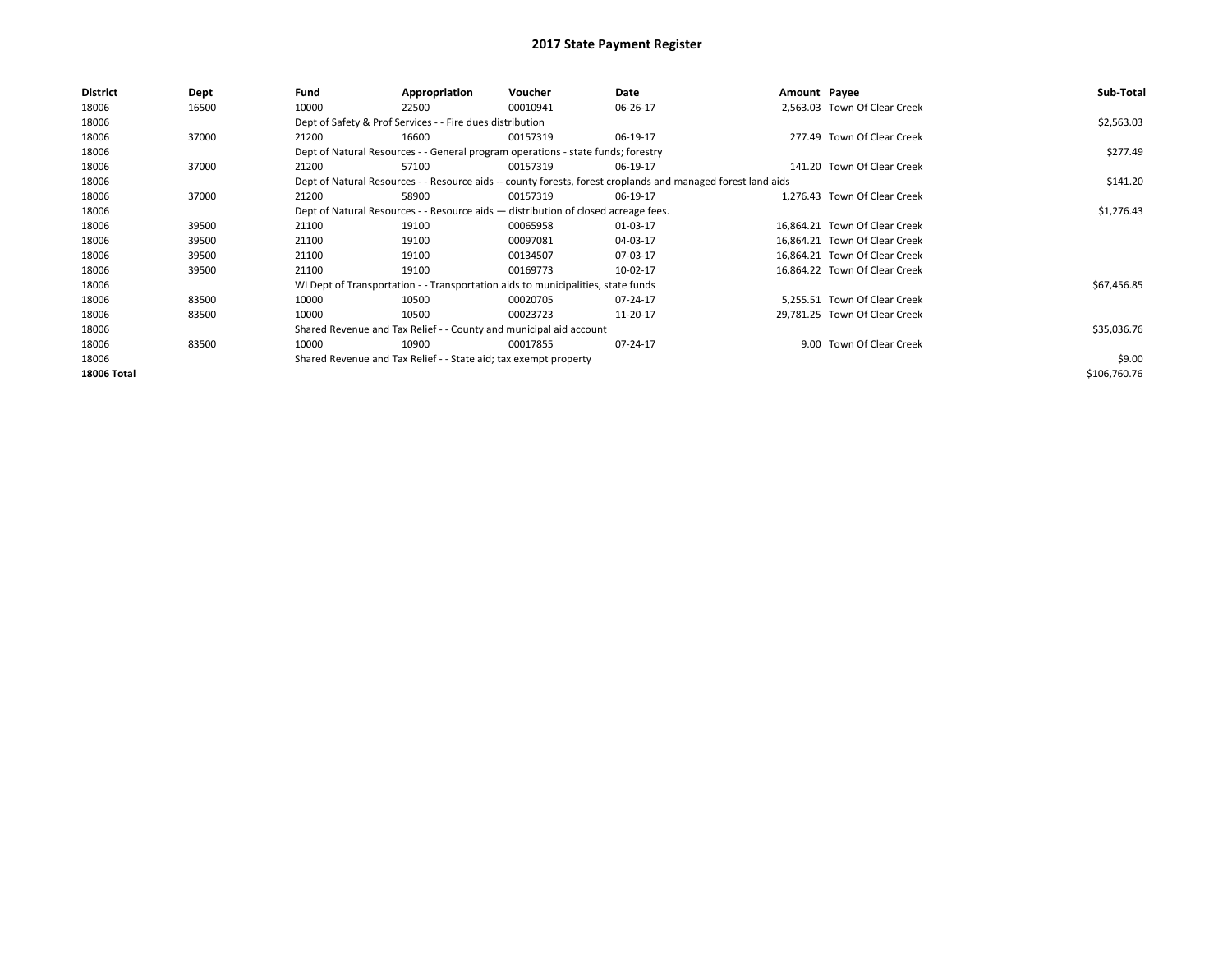| <b>District</b>    | Dept  | Fund  | Appropriation                                                                      | Voucher  | Date                                                                                                         | Amount Payee |                           | Sub-Total   |
|--------------------|-------|-------|------------------------------------------------------------------------------------|----------|--------------------------------------------------------------------------------------------------------------|--------------|---------------------------|-------------|
| 18008              | 37000 | 21200 | 16600                                                                              | 00157320 | 06-19-17                                                                                                     |              | 825.40 Town Of Drammen    |             |
| 18008              |       |       | Dept of Natural Resources - - General program operations - state funds; forestry   |          |                                                                                                              |              |                           | \$825.40    |
| 18008              | 37000 | 21200 | 57100                                                                              | 00157320 | 06-19-17                                                                                                     |              | 396.37 Town Of Drammen    |             |
| 18008              |       |       |                                                                                    |          | Dept of Natural Resources - - Resource aids -- county forests, forest croplands and managed forest land aids |              |                           | \$396.37    |
| 18008              | 37000 | 21200 | 58900                                                                              | 00157320 | 06-19-17                                                                                                     |              | 3,796.83 Town Of Drammen  |             |
| 18008              |       |       | Dept of Natural Resources - - Resource aids - distribution of closed acreage fees. |          |                                                                                                              |              |                           | \$3,796.83  |
| 18008              | 39500 | 21100 | 19100                                                                              | 00065959 | 01-03-17                                                                                                     |              | 16.614.09 Town Of Drammen |             |
| 18008              | 39500 | 21100 | 19100                                                                              | 00097082 | 04-03-17                                                                                                     |              | 16,614.09 Town Of Drammen |             |
| 18008              | 39500 | 21100 | 19100                                                                              | 00134508 | 07-03-17                                                                                                     |              | 16,614.09 Town Of Drammen |             |
| 18008              | 39500 | 21100 | 19100                                                                              | 00169774 | 10-02-17                                                                                                     |              | 16,614.09 Town Of Drammen |             |
| 18008              |       |       | WI Dept of Transportation - - Transportation aids to municipalities, state funds   |          |                                                                                                              |              |                           | \$66,456.36 |
| 18008              | 83500 | 10000 | 10500                                                                              | 00020706 | 07-24-17                                                                                                     |              | 3.533.91 Town Of Drammen  |             |
| 18008              | 83500 | 10000 | 10500                                                                              | 00023724 | 11-20-17                                                                                                     |              | 20,025.49 Town Of Drammen |             |
| 18008              |       |       | Shared Revenue and Tax Relief - - County and municipal aid account                 |          |                                                                                                              |              |                           | \$23,559.40 |
| 18008              | 83500 | 10000 | 10900                                                                              | 00017856 | 07-24-17                                                                                                     |              | 2.00 Town Of Drammen      |             |
| 18008              |       |       | Shared Revenue and Tax Relief - - State aid; tax exempt property                   |          |                                                                                                              |              |                           | \$2.00      |
| 18008              | 83500 | 10000 | 11000                                                                              | 00020706 | 07-24-17                                                                                                     |              | 38.61 Town Of Drammen     |             |
| 18008              | 83500 | 10000 | 11000                                                                              | 00023724 | 11-20-17                                                                                                     |              | 204.69 Town Of Drammen    |             |
| 18008              |       |       | Shared Revenue and Tax Relief - - Public utility distribution account              |          |                                                                                                              |              |                           | \$243.30    |
| 18008              | 83500 | 52100 | 36300                                                                              | 00015775 | 03-27-17                                                                                                     |              | 1,122.77 Town Of Drammen  |             |
| 18008              |       |       | Shared Revenue and Tax Relief - - Lottery and gaming credit                        |          |                                                                                                              |              |                           | \$1,122.77  |
| <b>18008 Total</b> |       |       |                                                                                    |          |                                                                                                              |              |                           | \$96,402.43 |
|                    |       |       |                                                                                    |          |                                                                                                              |              |                           |             |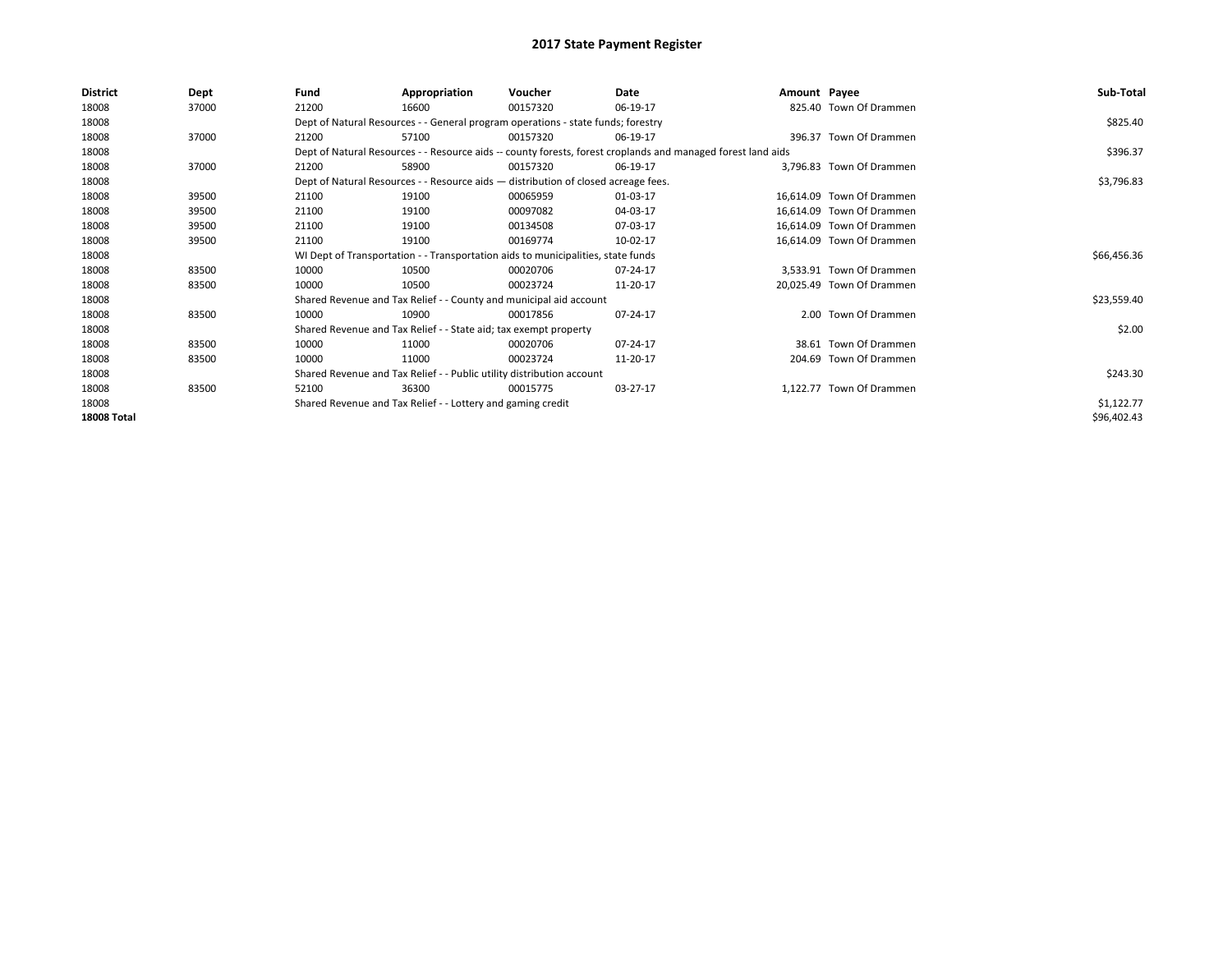| <b>District</b>    | <b>Dept</b> | Fund  | Appropriation                                                                                                | Voucher  | Date       | Amount Payee |                             | Sub-Total    |
|--------------------|-------------|-------|--------------------------------------------------------------------------------------------------------------|----------|------------|--------------|-----------------------------|--------------|
| 18010              | 16500       | 10000 | 22500                                                                                                        | 00010943 | 06-26-17   |              | 823.43 Town Of Fairchild    |              |
| 18010              |             |       | Dept of Safety & Prof Services - - Fire dues distribution                                                    |          |            |              |                             | \$823.43     |
| 18010              | 37000       | 10000 | 50300                                                                                                        | 00142573 | 04-21-17   |              | 3.74 Town Of Fairchild      |              |
| 18010              |             |       | Dept of Natural Resources - - Aids in lieu of taxes - general fund                                           |          |            |              |                             | \$3.74       |
| 18010              | 37000       | 21200 | 16600                                                                                                        | 00157321 | 06-19-17   |              | 889.53 Town Of Fairchild    |              |
| 18010              |             |       | Dept of Natural Resources - - General program operations - state funds; forestry                             |          |            |              |                             | \$889.53     |
| 18010              | 37000       | 21200 | 57100                                                                                                        | 00157321 | 06-19-17   |              | 2,846.40 Town Of Fairchild  |              |
| 18010              |             |       | Dept of Natural Resources - - Resource aids -- county forests, forest croplands and managed forest land aids |          | \$2,846.40 |              |                             |              |
| 18010              | 37000       | 21200 | 58900                                                                                                        | 00157321 | 06-19-17   |              | 4,091.84 Town Of Fairchild  |              |
| 18010              |             |       | Dept of Natural Resources - - Resource aids - distribution of closed acreage fees.                           |          |            |              |                             | \$4,091.84   |
| 18010              | 39500       | 21100 | 19100                                                                                                        | 00065960 | 01-03-17   |              | 15.628.69 Town Of Fairchild |              |
| 18010              | 39500       | 21100 | 19100                                                                                                        | 00097083 | 04-03-17   |              | 15.628.69 Town Of Fairchild |              |
| 18010              | 39500       | 21100 | 19100                                                                                                        | 00134509 | 07-03-17   |              | 15.628.69 Town Of Fairchild |              |
| 18010              | 39500       | 21100 | 19100                                                                                                        | 00169775 | 10-02-17   |              | 15.628.71 Town Of Fairchild |              |
| 18010              |             |       | WI Dept of Transportation - - Transportation aids to municipalities, state funds                             |          |            |              |                             | \$62,514.78  |
| 18010              | 83500       | 10000 | 10500                                                                                                        | 00020707 | 07-24-17   |              | 4.403.87 Town Of Fairchild  |              |
| 18010              | 83500       | 10000 | 10500                                                                                                        | 00023725 | 11-20-17   |              | 24,955.23 Town Of Fairchild |              |
| 18010              |             |       | Shared Revenue and Tax Relief - - County and municipal aid account                                           |          |            |              |                             | \$29,359.10  |
| 18010              | 83500       | 10000 | 10900                                                                                                        | 00017857 | 07-24-17   |              | 384.00 Town Of Fairchild    |              |
| 18010              |             |       | Shared Revenue and Tax Relief - - State aid; tax exempt property                                             |          |            |              |                             | \$384.00     |
| 18010              | 83500       | 10000 | 11000                                                                                                        | 00020707 | 07-24-17   |              | 502.08 Town Of Fairchild    |              |
| 18010              | 83500       | 10000 | 11000                                                                                                        | 00023725 | 11-20-17   |              | 2,878.24 Town Of Fairchild  |              |
| 18010              |             |       | Shared Revenue and Tax Relief - - Public utility distribution account                                        |          |            |              |                             | \$3,380.32   |
| <b>18010 Total</b> |             |       |                                                                                                              |          |            |              |                             | \$104,293.14 |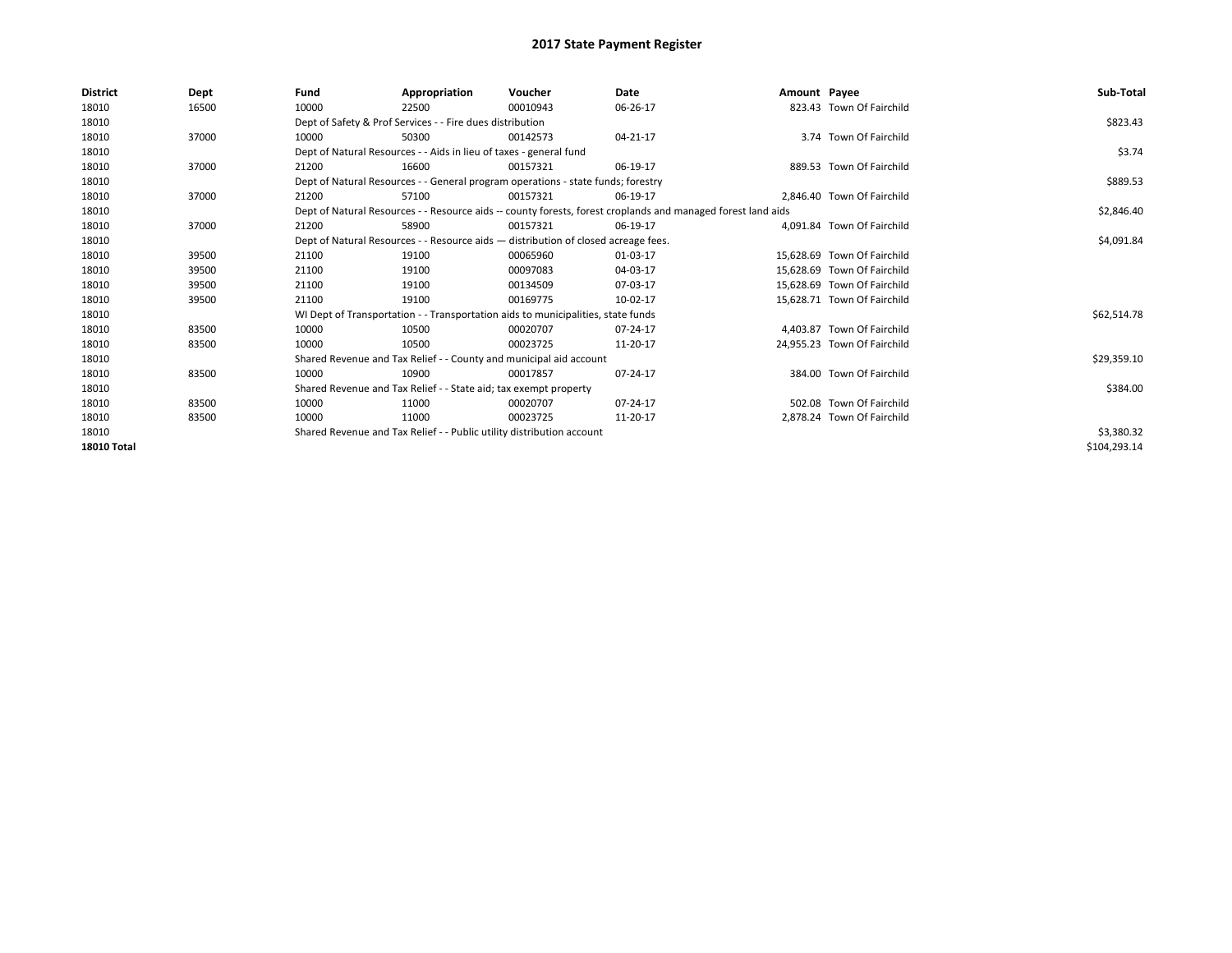| <b>District</b>    | Dept  | Fund  | Appropriation                                                                      | Voucher  | Date                                                                                                         | Amount Payee |                           | Sub-Total    |
|--------------------|-------|-------|------------------------------------------------------------------------------------|----------|--------------------------------------------------------------------------------------------------------------|--------------|---------------------------|--------------|
| 18012              | 16500 | 10000 | 22500                                                                              | 00010944 | 06-26-17                                                                                                     |              | 3,939.49 Town Of Lincoln  |              |
| 18012              |       |       | Dept of Safety & Prof Services - - Fire dues distribution                          |          |                                                                                                              |              |                           | \$3,939.49   |
| 18012              | 37000 | 21200 | 16600                                                                              | 00157322 | 06-19-17                                                                                                     |              | 1,146.35 Town Of Lincoln  |              |
| 18012              |       |       | Dept of Natural Resources - - General program operations - state funds; forestry   |          |                                                                                                              |              |                           | \$1,146.35   |
| 18012              | 37000 | 21200 | 57100                                                                              | 00157322 | 06-19-17                                                                                                     |              | 1.508.66 Town Of Lincoln  |              |
| 18012              |       |       |                                                                                    |          | Dept of Natural Resources - - Resource aids -- county forests, forest croplands and managed forest land aids |              |                           | \$1,508.66   |
| 18012              | 37000 | 21200 | 58900                                                                              | 00157322 | 06-19-17                                                                                                     |              | 5.273.21 Town Of Lincoln  |              |
| 18012              |       |       | Dept of Natural Resources - - Resource aids - distribution of closed acreage fees. |          | \$5,273.21                                                                                                   |              |                           |              |
| 18012              | 39500 | 21100 | 19100                                                                              | 00065961 | 01-03-17                                                                                                     |              | 26,407.48 Town Of Lincoln |              |
| 18012              | 39500 | 21100 | 19100                                                                              | 00097084 | 04-03-17                                                                                                     |              | 26,407.48 Town Of Lincoln |              |
| 18012              | 39500 | 21100 | 19100                                                                              | 00134510 | 07-03-17                                                                                                     |              | 26.407.48 Town Of Lincoln |              |
| 18012              | 39500 | 21100 | 19100                                                                              | 00169776 | 10-02-17                                                                                                     |              | 26,407.50 Town Of Lincoln |              |
| 18012              |       |       | WI Dept of Transportation - - Transportation aids to municipalities, state funds   |          |                                                                                                              |              |                           | \$105,629.94 |
| 18012              | 39500 | 21100 | 27800                                                                              | 00146028 | 07-26-17                                                                                                     |              | 12.381.22 Town Of Lincoln |              |
| 18012              |       |       | WI Dept of Transportation - - Local roads improvement program, state funds         |          |                                                                                                              |              |                           | \$12,381.22  |
| 18012              | 83500 | 10000 | 10500                                                                              | 00020708 | 07-24-17                                                                                                     |              | 7,212.83 Town Of Lincoln  |              |
| 18012              | 83500 | 10000 | 10500                                                                              | 00023726 | 11-20-17                                                                                                     |              | 40,873.98 Town Of Lincoln |              |
| 18012              |       |       | Shared Revenue and Tax Relief - - County and municipal aid account                 |          |                                                                                                              |              |                           | \$48,086.81  |
| 18012              | 83500 | 10000 | 10900                                                                              | 00017858 | 07-24-17                                                                                                     |              | 3.00 Town Of Lincoln      |              |
| 18012              |       |       | Shared Revenue and Tax Relief - - State aid; tax exempt property                   |          |                                                                                                              |              |                           | \$3.00       |
| 18012              | 83500 | 10000 | 11000                                                                              | 00020708 | 07-24-17                                                                                                     |              | 253.41 Town Of Lincoln    |              |
| 18012              | 83500 | 10000 | 11000                                                                              | 00023726 | 11-20-17                                                                                                     |              | 1,476.34 Town Of Lincoln  |              |
| 18012              |       |       | Shared Revenue and Tax Relief - - Public utility distribution account              |          |                                                                                                              |              |                           | \$1,729.75   |
| <b>18012 Total</b> |       |       |                                                                                    |          |                                                                                                              |              |                           | \$179,698.43 |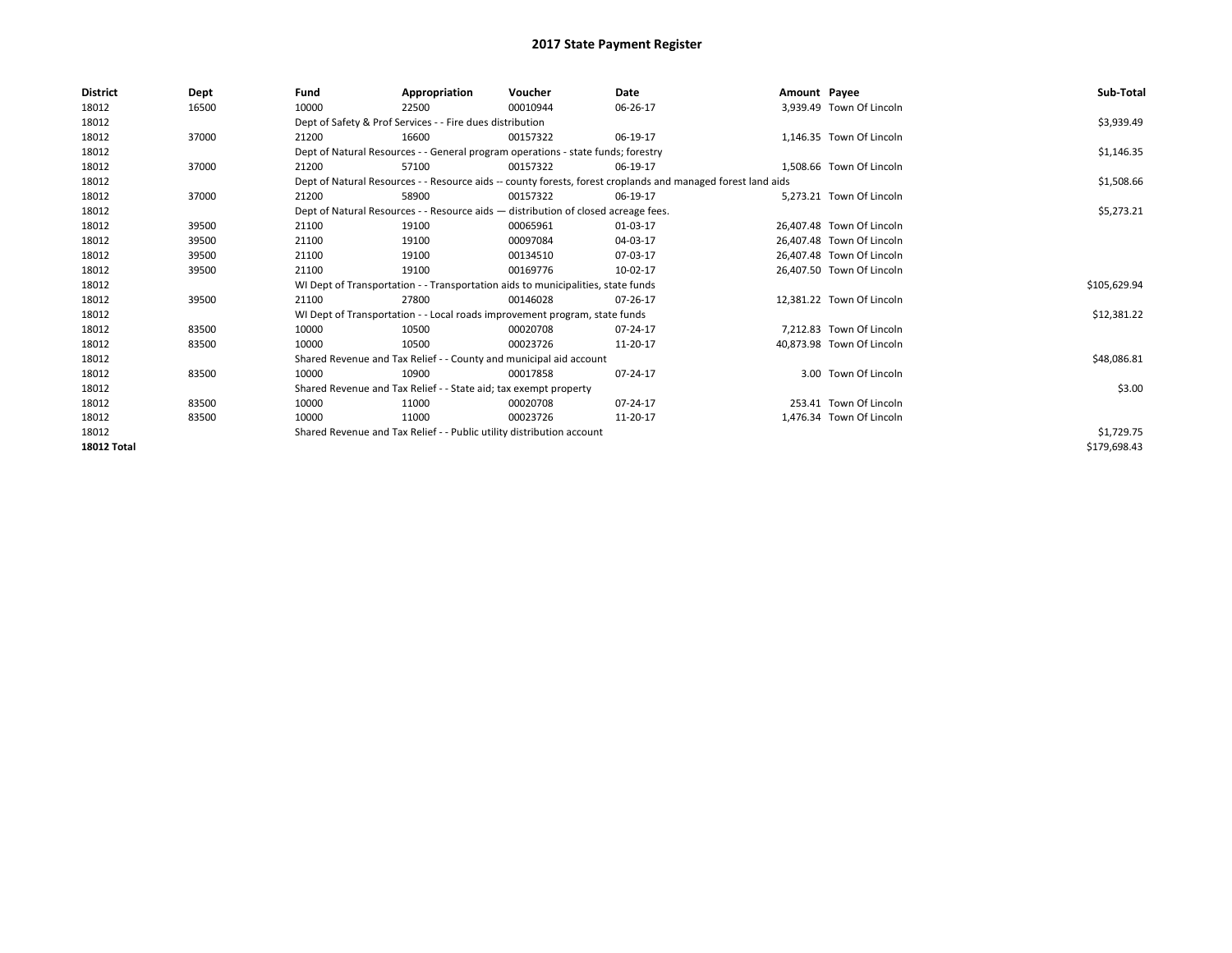| <b>District</b>    | Dept  | Fund  | Appropriation                                                                      | Voucher  | Date                                                                                                         | Amount Payee |                             | Sub-Total    |
|--------------------|-------|-------|------------------------------------------------------------------------------------|----------|--------------------------------------------------------------------------------------------------------------|--------------|-----------------------------|--------------|
| 18014              | 16500 | 10000 | 22500                                                                              | 00010945 | 06-26-17                                                                                                     |              | 3,241.33 Town Of Ludington  |              |
| 18014              |       |       | Dept of Safety & Prof Services - - Fire dues distribution                          |          |                                                                                                              |              |                             | \$3,241.33   |
| 18014              | 37000 | 21200 | 16600                                                                              | 00157323 | 06-19-17                                                                                                     |              | 1,832.88 Town Of Ludington  |              |
| 18014              |       |       | Dept of Natural Resources - - General program operations - state funds; forestry   |          |                                                                                                              |              |                             | \$1,832.88   |
| 18014              | 37000 | 21200 | 57100                                                                              | 00157323 | 06-19-17                                                                                                     |              | 1,633.20 Town Of Ludington  |              |
| 18014              |       |       |                                                                                    |          | Dept of Natural Resources - - Resource aids -- county forests, forest croplands and managed forest land aids |              |                             | \$1,633.20   |
| 18014              | 37000 | 21200 | 58900                                                                              | 00157323 | 06-19-17                                                                                                     |              | 8,431.25 Town Of Ludington  |              |
| 18014              |       |       | Dept of Natural Resources - - Resource aids - distribution of closed acreage fees. |          |                                                                                                              |              |                             | \$8,431.25   |
| 18014              | 39500 | 21100 | 19100                                                                              | 00065962 | 01-03-17                                                                                                     |              | 19,074.82 Town Of Ludington |              |
| 18014              | 39500 | 21100 | 19100                                                                              | 00097085 | 04-03-17                                                                                                     |              | 19,074.82 Town Of Ludington |              |
| 18014              | 39500 | 21100 | 19100                                                                              | 00134511 | 07-03-17                                                                                                     |              | 19,074.82 Town Of Ludington |              |
| 18014              | 39500 | 21100 | 19100                                                                              | 00169777 | 10-02-17                                                                                                     |              | 19,074.84 Town Of Ludington |              |
| 18014              |       |       | WI Dept of Transportation - - Transportation aids to municipalities, state funds   |          |                                                                                                              |              |                             | \$76,299.30  |
| 18014              | 83500 | 10000 | 10500                                                                              | 00020709 | 07-24-17                                                                                                     |              | 5,517.45 Town Of Ludington  |              |
| 18014              | 83500 | 10000 | 10500                                                                              | 00023727 | 11-20-17                                                                                                     |              | 31,265.58 Town Of Ludington |              |
| 18014              |       |       | Shared Revenue and Tax Relief - - County and municipal aid account                 |          |                                                                                                              |              |                             | \$36,783.03  |
| 18014              | 83500 | 10000 | 10900                                                                              | 00017859 | 07-24-17                                                                                                     |              | 16.00 Town Of Ludington     |              |
| 18014              |       |       | Shared Revenue and Tax Relief - - State aid; tax exempt property                   |          |                                                                                                              |              |                             | \$16.00      |
| 18014              | 83500 | 10000 | 11000                                                                              | 00020709 | 07-24-17                                                                                                     |              | 222.00 Town Of Ludington    |              |
| 18014              | 83500 | 10000 | 11000                                                                              | 00023727 | 11-20-17                                                                                                     |              | 1,269.21 Town Of Ludington  |              |
| 18014              |       |       | Shared Revenue and Tax Relief - - Public utility distribution account              |          |                                                                                                              |              |                             | \$1,491.21   |
| <b>18014 Total</b> |       |       |                                                                                    |          |                                                                                                              |              |                             | \$129,728.20 |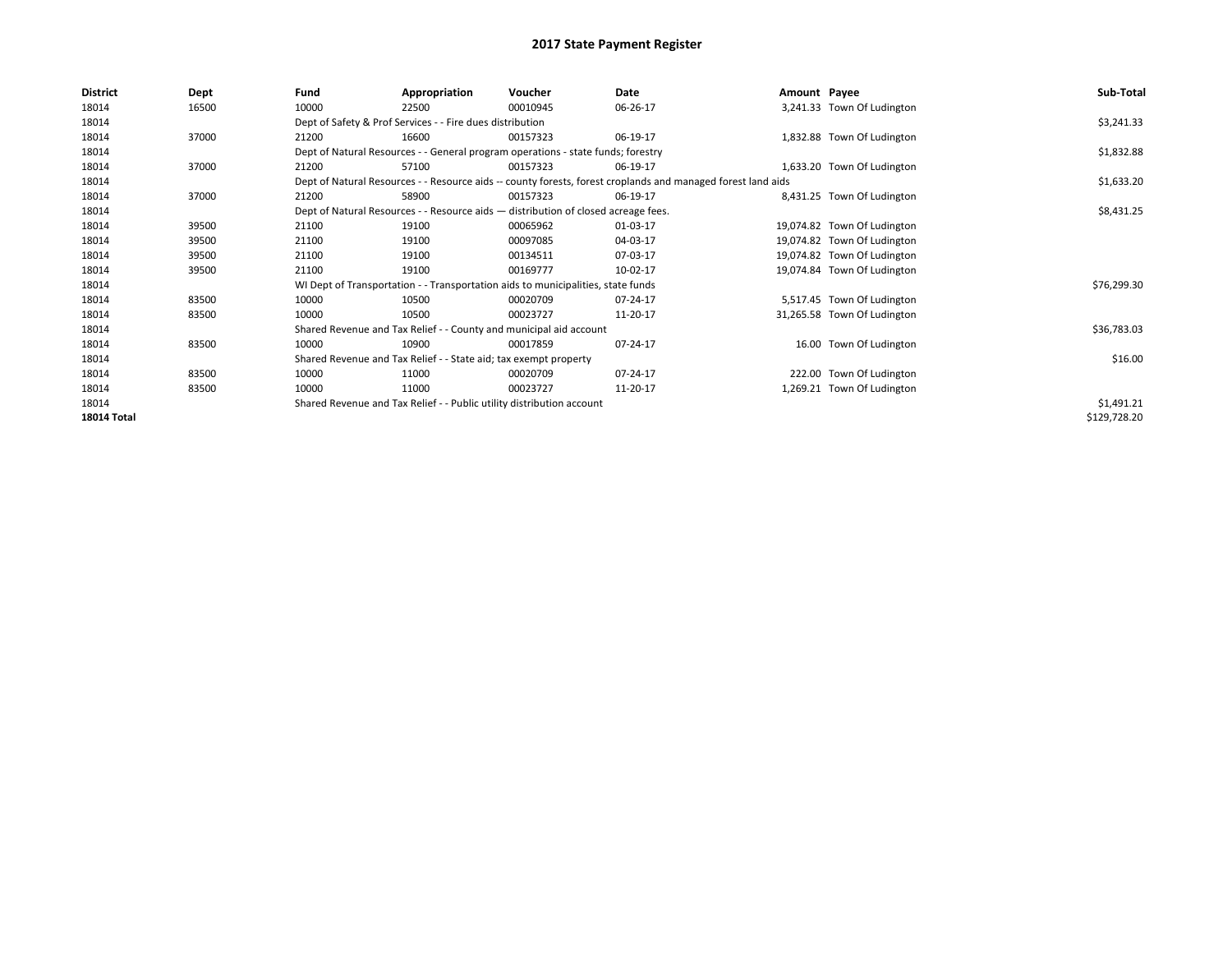| <b>District</b>    | Dept  | Fund                                                                             | Appropriation                                                                                                | Voucher                                                                             | Date     | Amount Payee |                               | Sub-Total   |  |  |  |
|--------------------|-------|----------------------------------------------------------------------------------|--------------------------------------------------------------------------------------------------------------|-------------------------------------------------------------------------------------|----------|--------------|-------------------------------|-------------|--|--|--|
| 18016              | 16500 | 10000                                                                            | 22500                                                                                                        | 00010946                                                                            | 06-26-17 |              | 1,209.31 Town Of Otter Creek  |             |  |  |  |
| 18016              |       |                                                                                  | Dept of Safety & Prof Services - - Fire dues distribution                                                    |                                                                                     |          |              |                               | \$1,209.31  |  |  |  |
| 18016              | 37000 | 21200                                                                            | 16600                                                                                                        | 00157324                                                                            | 06-19-17 |              | 314.52 Town Of Otter Creek    |             |  |  |  |
| 18016              |       |                                                                                  |                                                                                                              | Dept of Natural Resources - - General program operations - state funds; forestry    |          |              |                               | \$314.52    |  |  |  |
| 18016              | 37000 | 21200                                                                            | 57100                                                                                                        | 00157324                                                                            | 06-19-17 |              | 143.95 Town Of Otter Creek    |             |  |  |  |
| 18016              |       |                                                                                  | Dept of Natural Resources - - Resource aids -- county forests, forest croplands and managed forest land aids |                                                                                     |          |              |                               |             |  |  |  |
| 18016              | 37000 | 21200                                                                            | 58900                                                                                                        | 00157324                                                                            | 06-19-17 |              | 1.446.79 Town Of Otter Creek  |             |  |  |  |
| 18016              |       |                                                                                  |                                                                                                              | Dept of Natural Resources - - Resource aids - distribution of closed acreage fees.  |          |              |                               | \$1,446.79  |  |  |  |
| 18016              | 39500 | 21100                                                                            | 19100                                                                                                        | 00065963                                                                            | 01-03-17 |              | 15.749.80 Town Of Otter Creek |             |  |  |  |
| 18016              | 39500 | 21100                                                                            | 19100                                                                                                        | 00097086                                                                            | 04-03-17 |              | 15.749.80 Town Of Otter Creek |             |  |  |  |
| 18016              | 39500 | 21100                                                                            | 19100                                                                                                        | 00134512                                                                            | 07-03-17 |              | 15.749.80 Town Of Otter Creek |             |  |  |  |
| 18016              | 39500 | 21100                                                                            | 19100                                                                                                        | 00169778                                                                            | 10-02-17 |              | 15,749.82 Town Of Otter Creek |             |  |  |  |
| 18016              |       | WI Dept of Transportation - - Transportation aids to municipalities, state funds |                                                                                                              | \$62,999.22                                                                         |          |              |                               |             |  |  |  |
| 18016              | 39500 | 21100                                                                            | 36500                                                                                                        | 00164321                                                                            | 09-13-17 |              | 500.00 Town Of Otter Creek    |             |  |  |  |
| 18016              |       |                                                                                  |                                                                                                              | WI Dept of Transportation - - Highway system management and operations, state funds |          |              |                               | \$500.00    |  |  |  |
| 18016              | 83500 | 10000                                                                            | 10500                                                                                                        | 00020710                                                                            | 07-24-17 |              | 3.010.95 Town Of Otter Creek  |             |  |  |  |
| 18016              | 83500 | 10000                                                                            | 10500                                                                                                        | 00023728                                                                            | 11-20-17 |              | 17,062.08 Town Of Otter Creek |             |  |  |  |
| 18016              |       |                                                                                  | Shared Revenue and Tax Relief - - County and municipal aid account                                           |                                                                                     |          |              |                               | \$20,073.03 |  |  |  |
| 18016              | 83500 | 10000                                                                            | 10900                                                                                                        | 00017860                                                                            | 07-24-17 |              | 1.00 Town Of Otter Creek      |             |  |  |  |
| 18016              |       |                                                                                  | Shared Revenue and Tax Relief - - State aid; tax exempt property                                             |                                                                                     |          |              |                               | \$1.00      |  |  |  |
| 18016              | 83500 | 10000                                                                            | 11000                                                                                                        | 00020710                                                                            | 07-24-17 |              | 23.47 Town Of Otter Creek     |             |  |  |  |
| 18016              | 83500 | 10000                                                                            | 11000                                                                                                        | 00023728                                                                            | 11-20-17 |              | 137.63 Town Of Otter Creek    |             |  |  |  |
| 18016              |       | Shared Revenue and Tax Relief - - Public utility distribution account            |                                                                                                              | \$161.10                                                                            |          |              |                               |             |  |  |  |
| 18016              | 83500 | 10000                                                                            | 50100                                                                                                        | 00015236                                                                            | 01-31-17 |              | 50.09 Town Of Otter Creek     |             |  |  |  |
| 18016              |       | Shared Revenue and Tax Relief - - Payments for municipal services                |                                                                                                              | \$50.09                                                                             |          |              |                               |             |  |  |  |
| <b>18016 Total</b> |       |                                                                                  |                                                                                                              |                                                                                     |          |              |                               | \$86,899.01 |  |  |  |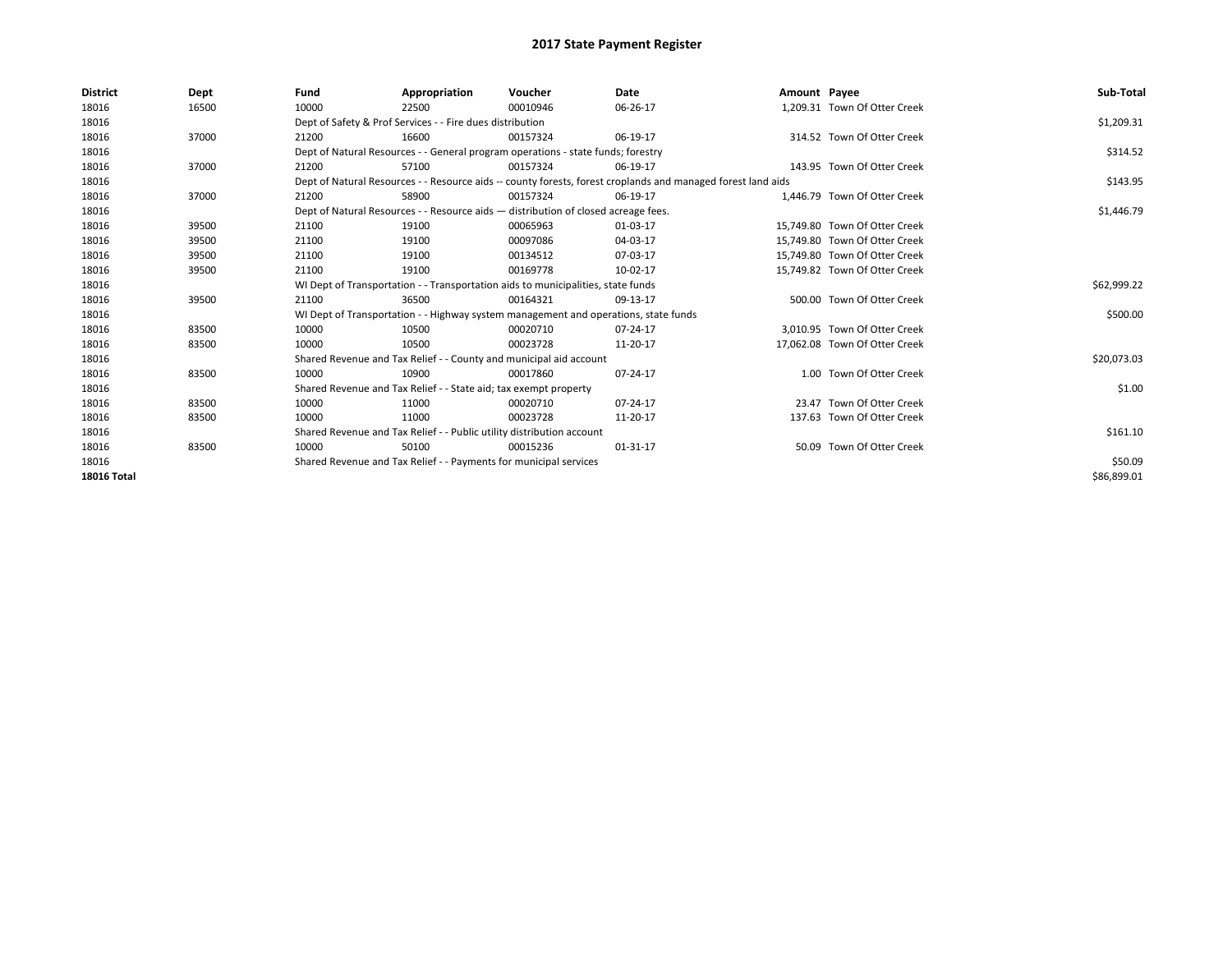| <b>District</b>    | Dept  | Fund  | Appropriation                                                                                                | Voucher  | Date     | Amount Payee |                                   | Sub-Total    |  |  |  |
|--------------------|-------|-------|--------------------------------------------------------------------------------------------------------------|----------|----------|--------------|-----------------------------------|--------------|--|--|--|
| 18018              | 16500 | 10000 | 22500                                                                                                        | 00010947 | 06-26-17 |              | 15,116.99 Town Of Pleasant Valley |              |  |  |  |
| 18018              |       |       | Dept of Safety & Prof Services - - Fire dues distribution                                                    |          |          |              |                                   | \$15,116.99  |  |  |  |
| 18018              | 37000 | 10000 | 50300                                                                                                        | 00124399 | 02-06-17 |              | 2,157.98 Town Of Pleasant Valley  |              |  |  |  |
| 18018              | 37000 | 10000 | 50300                                                                                                        | 00143678 | 04-21-17 |              | 164.34 Town Of Pleasant Valley    |              |  |  |  |
| 18018              |       |       | Dept of Natural Resources - - Aids in lieu of taxes - general fund                                           |          |          |              |                                   |              |  |  |  |
| 18018              | 37000 | 21200 | 16600                                                                                                        | 00157325 | 06-19-17 |              | 473.71 Town Of Pleasant Valley    |              |  |  |  |
| 18018              |       |       | Dept of Natural Resources - - General program operations - state funds; forestry                             |          |          |              |                                   |              |  |  |  |
| 18018              | 37000 | 21200 | 57100                                                                                                        | 00157325 | 06-19-17 |              | 254.50 Town Of Pleasant Valley    |              |  |  |  |
| 18018              |       |       | Dept of Natural Resources - - Resource aids -- county forests, forest croplands and managed forest land aids |          |          |              |                                   |              |  |  |  |
| 18018              | 37000 | 21200 | 58900                                                                                                        | 00157325 | 06-19-17 |              | 2,179.08 Town Of Pleasant Valley  |              |  |  |  |
| 18018              |       |       | Dept of Natural Resources - - Resource aids - distribution of closed acreage fees.                           |          |          |              |                                   |              |  |  |  |
| 18018              | 39500 | 21100 | 19100                                                                                                        | 00065964 | 01-03-17 |              | 36,459.61 Town Of Pleasant Valley |              |  |  |  |
| 18018              | 39500 | 21100 | 19100                                                                                                        | 00097087 | 04-03-17 |              | 36,459.61 Town Of Pleasant Valley |              |  |  |  |
| 18018              | 39500 | 21100 | 19100                                                                                                        | 00134513 | 07-03-17 |              | 36,459.61 Town Of Pleasant Valley |              |  |  |  |
| 18018              | 39500 | 21100 | 19100                                                                                                        | 00169779 | 10-02-17 |              | 36,459.63 Town Of Pleasant Valley |              |  |  |  |
| 18018              |       |       | WI Dept of Transportation - - Transportation aids to municipalities, state funds                             |          |          |              |                                   | \$145,838.46 |  |  |  |
| 18018              | 83500 | 10000 | 10500                                                                                                        | 00020711 | 07-24-17 |              | 6,051.17 Town Of Pleasant Valley  |              |  |  |  |
| 18018              | 83500 | 10000 | 10500                                                                                                        | 00023729 | 11-20-17 |              | 34,289.98 Town Of Pleasant Valley |              |  |  |  |
| 18018              |       |       | Shared Revenue and Tax Relief - - County and municipal aid account                                           |          |          |              |                                   | \$40,341.15  |  |  |  |
| 18018              | 83500 | 10000 | 10900                                                                                                        | 00017861 | 07-24-17 |              | 17.00 Town Of Pleasant Valley     |              |  |  |  |
| 18018              |       |       | Shared Revenue and Tax Relief - - State aid; tax exempt property                                             |          |          |              |                                   | \$17.00      |  |  |  |
| 18018              | 83500 | 10000 | 11000                                                                                                        | 00020711 | 07-24-17 |              | 171.36 Town Of Pleasant Valley    |              |  |  |  |
| 18018              | 83500 | 10000 | 11000                                                                                                        | 00023729 | 11-20-17 |              | 995.50 Town Of Pleasant Valley    |              |  |  |  |
| 18018              |       |       | Shared Revenue and Tax Relief - - Public utility distribution account                                        |          |          |              |                                   | \$1,166.86   |  |  |  |
| <b>18018 Total</b> |       |       |                                                                                                              |          |          |              |                                   | \$207,710.07 |  |  |  |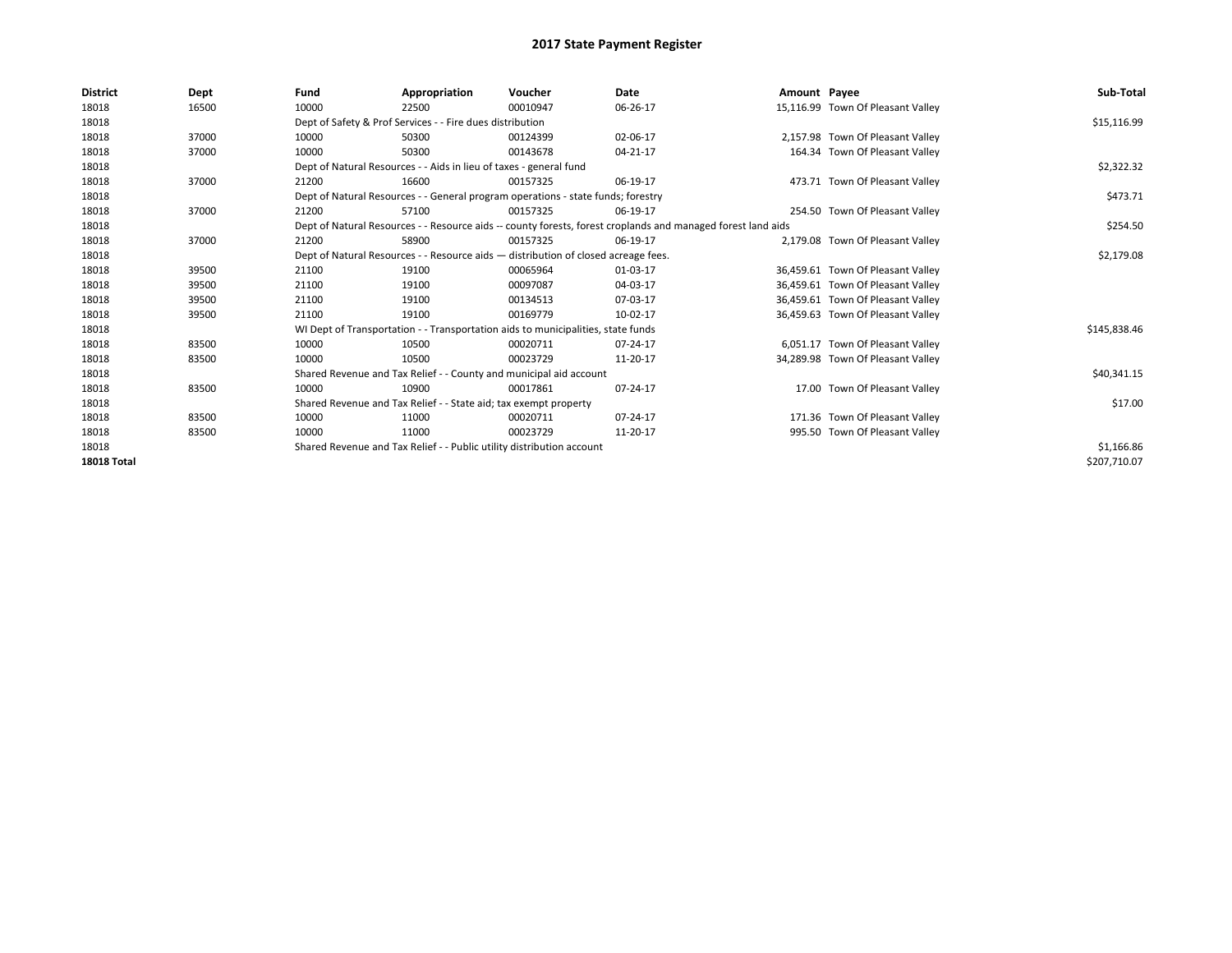| <b>District</b>    | Dept  | Fund                                                                             | Appropriation                                                                           | Voucher      | Date                                                                                                         | Amount Payee |                           | Sub-Total    |
|--------------------|-------|----------------------------------------------------------------------------------|-----------------------------------------------------------------------------------------|--------------|--------------------------------------------------------------------------------------------------------------|--------------|---------------------------|--------------|
| 18020              | 16500 | 10000                                                                            | 22500                                                                                   | 00010948     | 06-26-17                                                                                                     |              | 11,732.46 Town Of Seymour |              |
| 18020              |       |                                                                                  | Dept of Safety & Prof Services - - Fire dues distribution                               |              |                                                                                                              |              |                           | \$11,732.46  |
| 18020              | 37000 | 21200                                                                            | 16600                                                                                   | 00157326     | 06-19-17                                                                                                     |              | 498.11 Town Of Seymour    |              |
| 18020              |       |                                                                                  | Dept of Natural Resources - - General program operations - state funds; forestry        |              |                                                                                                              |              |                           | \$498.11     |
| 18020              | 37000 | 21200                                                                            | 57100                                                                                   | 00157326     | 06-19-17                                                                                                     |              | 1,068.51 Town Of Seymour  |              |
| 18020              |       |                                                                                  |                                                                                         |              | Dept of Natural Resources - - Resource aids -- county forests, forest croplands and managed forest land aids |              |                           | \$1,068.51   |
| 18020              | 37000 | 21200                                                                            | 58900                                                                                   | 00157326     | 06-19-17                                                                                                     |              | 2,291.31 Town Of Seymour  |              |
| 18020              |       |                                                                                  | Dept of Natural Resources - - Resource aids - distribution of closed acreage fees.      |              |                                                                                                              |              |                           | \$2,291.31   |
| 18020              | 39500 | 21100                                                                            | 19100                                                                                   | 00065965     | 01-03-17                                                                                                     |              | 29,270.08 Town Of Seymour |              |
| 18020              | 39500 | 21100                                                                            | 19100                                                                                   | 00097088     | 04-03-17                                                                                                     |              | 29,270.08 Town Of Seymour |              |
| 18020              | 39500 | 21100                                                                            | 19100                                                                                   | 00134514     | 07-03-17                                                                                                     |              | 29,270.08 Town Of Seymour |              |
| 18020              | 39500 | 21100                                                                            | 19100                                                                                   | 00169780     | 10-02-17                                                                                                     |              | 29,270.10 Town Of Seymour |              |
| 18020              |       | WI Dept of Transportation - - Transportation aids to municipalities, state funds |                                                                                         | \$117,080.34 |                                                                                                              |              |                           |              |
| 18020              | 46500 | 27200                                                                            | 36500                                                                                   | 00034373     | 11-13-17                                                                                                     |              | 35,789.19 Town Of Seymour |              |
| 18020              |       |                                                                                  | Department of Military Affairs - - State disaster assistance; petroleum inspection fund |              |                                                                                                              |              |                           | \$35,789.19  |
| 18020              | 83500 | 10000                                                                            | 10500                                                                                   | 00020712     | 07-24-17                                                                                                     |              | 10,951.41 Town Of Seymour |              |
| 18020              | 83500 | 10000                                                                            | 10500                                                                                   | 00023730     | 11-20-17                                                                                                     |              | 62,057.99 Town Of Seymour |              |
| 18020              |       |                                                                                  | Shared Revenue and Tax Relief - - County and municipal aid account                      |              |                                                                                                              |              |                           | \$73,009.40  |
| 18020              | 83500 | 10000                                                                            | 10900                                                                                   | 00017862     | 07-24-17                                                                                                     |              | 6.00 Town Of Seymour      |              |
| 18020              |       |                                                                                  | Shared Revenue and Tax Relief - - State aid; tax exempt property                        |              |                                                                                                              |              |                           | \$6.00       |
| 18020              | 83500 | 10000                                                                            | 11000                                                                                   | 00020712     | 07-24-17                                                                                                     |              | 152.39 Town Of Seymour    |              |
| 18020              | 83500 | 10000                                                                            | 11000                                                                                   | 00023730     | 11-20-17                                                                                                     |              | 885.36 Town Of Seymour    |              |
| 18020              |       | Shared Revenue and Tax Relief - - Public utility distribution account            |                                                                                         | \$1,037.75   |                                                                                                              |              |                           |              |
| 18020              | 83500 | 52100                                                                            | 36300                                                                                   | 00015776     | 03-27-17                                                                                                     |              | 2,769.24 Town Of Seymour  |              |
| 18020              |       | Shared Revenue and Tax Relief - - Lottery and gaming credit                      |                                                                                         | \$2,769.24   |                                                                                                              |              |                           |              |
| <b>18020 Total</b> |       |                                                                                  |                                                                                         |              |                                                                                                              |              |                           | \$245,282.31 |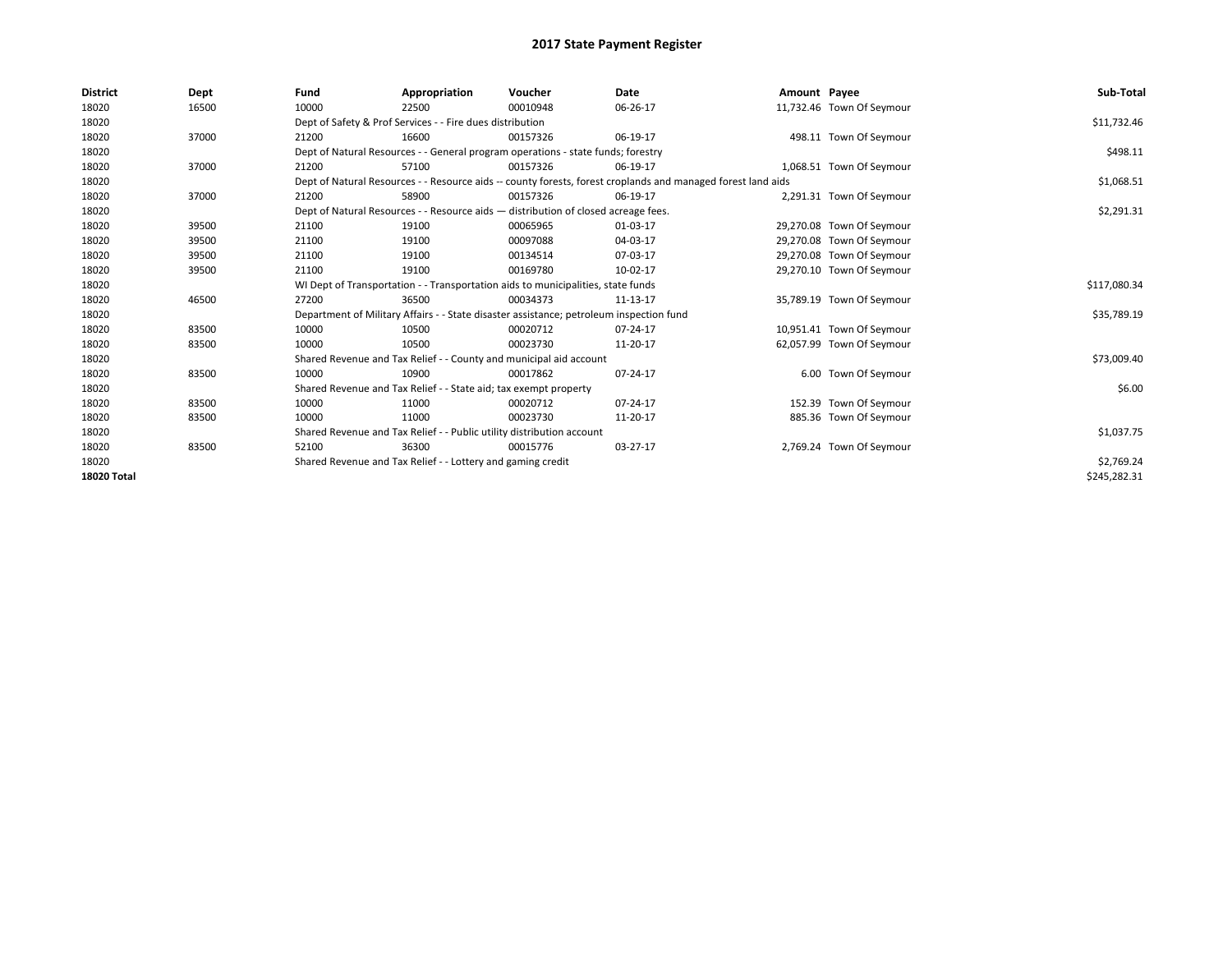| <b>District</b>    | Dept  | Fund  | Appropriation                                                                                                | Voucher  | Date       | Amount Payee |                         | Sub-Total    |
|--------------------|-------|-------|--------------------------------------------------------------------------------------------------------------|----------|------------|--------------|-------------------------|--------------|
| 18022              | 16500 | 10000 | 22500                                                                                                        | 00010949 | 06-26-17   |              | 14,123.59 Town Of Union |              |
| 18022              |       |       | Dept of Safety & Prof Services - - Fire dues distribution                                                    |          |            |              |                         | \$14,123.59  |
| 18022              | 37000 | 10000 | 50300                                                                                                        | 00124317 | 02-06-17   |              | 13,617.75 Town Of Union |              |
| 18022              |       |       | Dept of Natural Resources - - Aids in lieu of taxes - general fund                                           |          |            |              |                         | \$13,617.75  |
| 18022              | 37000 | 21200 | 16600                                                                                                        | 00157327 | 06-19-17   |              | 239.00 Town Of Union    |              |
| 18022              |       |       | Dept of Natural Resources - - General program operations - state funds; forestry                             |          |            |              |                         | \$239.00     |
| 18022              | 37000 | 21200 | 57100                                                                                                        | 00157327 | 06-19-17   |              | 187.19 Town Of Union    |              |
| 18022              |       |       | Dept of Natural Resources - - Resource aids -- county forests, forest croplands and managed forest land aids |          |            |              |                         | \$187.19     |
| 18022              | 37000 | 21200 | 58900                                                                                                        | 00157327 | 06-19-17   |              | 1,099.39 Town Of Union  |              |
| 18022              |       |       | Dept of Natural Resources - - Resource aids - distribution of closed acreage fees.                           |          | \$1,099.39 |              |                         |              |
| 18022              | 39500 | 21100 | 19100                                                                                                        | 00065966 | 01-03-17   |              | 25,317.49 Town Of Union |              |
| 18022              | 39500 | 21100 | 19100                                                                                                        | 00097089 | 04-03-17   |              | 25.317.49 Town Of Union |              |
| 18022              | 39500 | 21100 | 19100                                                                                                        | 00134515 | 07-03-17   |              | 25,317.49 Town Of Union |              |
| 18022              | 39500 | 21100 | 19100                                                                                                        | 00169781 | 10-02-17   |              | 25,317.51 Town Of Union |              |
| 18022              |       |       | WI Dept of Transportation - - Transportation aids to municipalities, state funds                             |          |            |              |                         | \$101,269.98 |
| 18022              | 39500 | 21100 | 36500                                                                                                        | 00103680 | 04-06-17   |              | 500.00 Town Of Union    |              |
| 18022              | 39500 | 21100 | 36500                                                                                                        | 00122652 | 06-01-17   |              | 500.00 Town Of Union    |              |
| 18022              | 39500 | 21100 | 36500                                                                                                        | 00162248 | 09-07-17   |              | 500.00 Town Of Union    |              |
| 18022              |       |       | WI Dept of Transportation - - Highway system management and operations, state funds                          |          |            |              |                         | \$1,500.00   |
| 18022              | 83500 | 10000 | 10500                                                                                                        | 00020713 | 07-24-17   |              | 5,481.52 Town Of Union  |              |
| 18022              | 83500 | 10000 | 10500                                                                                                        | 00023731 | 11-20-17   |              | 31,061.95 Town Of Union |              |
| 18022              |       |       | Shared Revenue and Tax Relief - - County and municipal aid account                                           |          |            |              |                         | \$36,543.47  |
| 18022              | 83500 | 10000 | 10900                                                                                                        | 00017863 | 07-24-17   |              | 15,405.00 Town Of Union |              |
| 18022              |       |       | Shared Revenue and Tax Relief - - State aid; tax exempt property                                             |          |            |              |                         | \$15,405.00  |
| 18022              | 83500 | 10000 | 11000                                                                                                        | 00020713 | 07-24-17   |              | 290.09 Town Of Union    |              |
| 18022              | 83500 | 10000 | 11000                                                                                                        | 00023731 | 11-20-17   |              | 1,653.63 Town Of Union  |              |
| 18022              |       |       | Shared Revenue and Tax Relief - - Public utility distribution account                                        |          |            |              |                         | \$1,943.72   |
| <b>18022 Total</b> |       |       |                                                                                                              |          |            |              |                         | \$185,929.09 |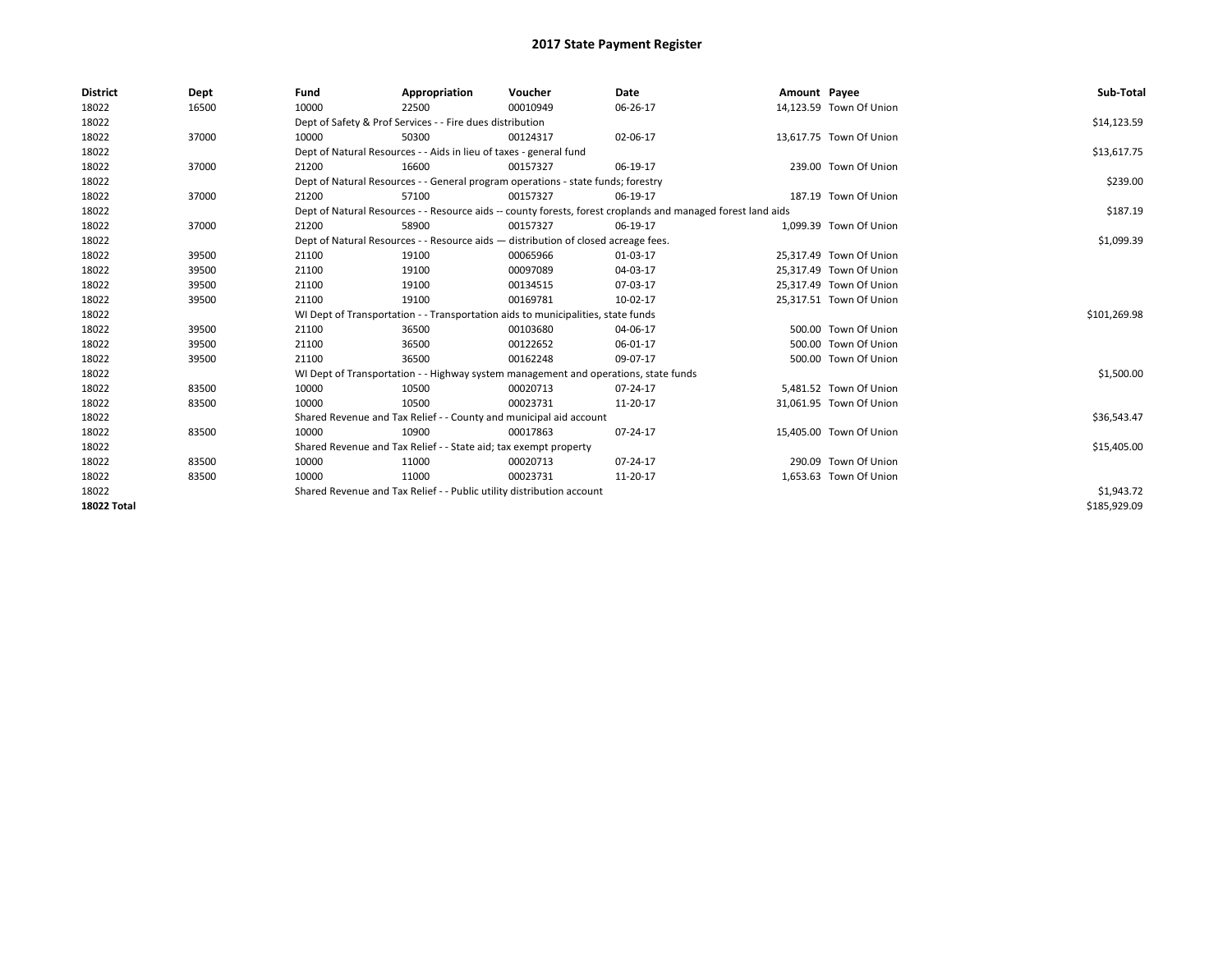| <b>District</b>    | Dept  | Fund                                                                  | Appropriation                                                                                                | Voucher     | Date     | Amount Payee |                              | Sub-Total    |  |  |  |
|--------------------|-------|-----------------------------------------------------------------------|--------------------------------------------------------------------------------------------------------------|-------------|----------|--------------|------------------------------|--------------|--|--|--|
| 18024              | 16500 | 10000                                                                 | 22500                                                                                                        | 00010950    | 06-26-17 |              | 28,646.34 Town Of Washington |              |  |  |  |
| 18024              |       |                                                                       | Dept of Safety & Prof Services - - Fire dues distribution                                                    |             |          |              |                              | \$28,646.34  |  |  |  |
| 18024              | 37000 | 21200                                                                 | 16600                                                                                                        | 00157328    | 06-19-17 |              | 514.42 Town Of Washington    |              |  |  |  |
| 18024              |       |                                                                       | Dept of Natural Resources - - General program operations - state funds; forestry                             |             |          |              |                              | \$514.42     |  |  |  |
| 18024              | 37000 | 21200                                                                 | 57100                                                                                                        | 00157328    | 06-19-17 |              | 298.99 Town Of Washington    |              |  |  |  |
| 18024              |       |                                                                       | Dept of Natural Resources - - Resource aids -- county forests, forest croplands and managed forest land aids |             |          |              |                              |              |  |  |  |
| 18024              | 37000 | 21200                                                                 | 58900                                                                                                        | 00157328    | 06-19-17 |              | 2,366.31 Town Of Washington  |              |  |  |  |
| 18024              |       |                                                                       | Dept of Natural Resources - - Resource aids - distribution of closed acreage fees.                           |             |          |              |                              | \$2,366.31   |  |  |  |
| 18024              | 39500 | 21100                                                                 | 19100                                                                                                        | 00065967    | 01-03-17 |              | 53,805.87 Town Of Washington |              |  |  |  |
| 18024              | 39500 | 21100                                                                 | 19100                                                                                                        | 00097090    | 04-03-17 |              | 53,805.87 Town Of Washington |              |  |  |  |
| 18024              | 39500 | 21100                                                                 | 19100                                                                                                        | 00134516    | 07-03-17 |              | 53,805.87 Town Of Washington |              |  |  |  |
| 18024              | 39500 | 21100                                                                 | 19100                                                                                                        | 00169782    | 10-02-17 |              | 53,805.87 Town Of Washington |              |  |  |  |
| 18024              |       |                                                                       | WI Dept of Transportation - - Transportation aids to municipalities, state funds                             |             |          |              |                              |              |  |  |  |
| 18024              | 39500 | 21100                                                                 | 36500                                                                                                        | 00126363    | 06-08-17 |              | 500.00 Town Of Washington    |              |  |  |  |
| 18024              | 39500 | 21100                                                                 | 36500                                                                                                        | 00126367    | 06-08-17 |              | 500.00 Town Of Washington    |              |  |  |  |
| 18024              | 39500 | 21100                                                                 | 36500                                                                                                        | 00103682    | 04-06-17 |              | 500.00 Town Of Washington    |              |  |  |  |
| 18024              | 39500 | 21100                                                                 | 36500                                                                                                        | 00158621    | 08-25-17 |              | 500.00 Town Of Washington    |              |  |  |  |
| 18024              | 39500 | 21100                                                                 | 36500                                                                                                        | 00192407    | 11-15-17 |              | 500.00 Town Of Washington    |              |  |  |  |
| 18024              |       |                                                                       | WI Dept of Transportation - - Highway system management and operations, state funds                          |             |          |              |                              | \$2,500.00   |  |  |  |
| 18024              | 45500 | 10000                                                                 | 23100                                                                                                        | 00039734    | 12-26-17 |              | 160.00 Town Of Washington    |              |  |  |  |
| 18024              |       |                                                                       | Department of Justice - - Law enforcement training fund, local assistance                                    |             |          |              |                              | \$160.00     |  |  |  |
| 18024              | 83500 | 10000                                                                 | 10500                                                                                                        | 00020714    | 07-24-17 |              | 14,713.20 Town Of Washington |              |  |  |  |
| 18024              | 83500 | 10000                                                                 | 10500                                                                                                        | 00023732    | 11-20-17 |              | 83,374.78 Town Of Washington |              |  |  |  |
| 18024              |       |                                                                       | Shared Revenue and Tax Relief - - County and municipal aid account                                           |             |          |              |                              | \$98,087.98  |  |  |  |
| 18024              | 83500 | 10000                                                                 | 10900                                                                                                        | 00017864    | 07-24-17 |              | 613.00 Town Of Washington    |              |  |  |  |
| 18024              |       |                                                                       | Shared Revenue and Tax Relief - - State aid; tax exempt property                                             |             |          |              |                              | \$613.00     |  |  |  |
| 18024              | 83500 | 10000                                                                 | 11000                                                                                                        | 00020714    | 07-24-17 |              | 3,327.50 Town Of Washington  |              |  |  |  |
| 18024              | 83500 | 10000                                                                 | 11000                                                                                                        | 00023732    | 11-20-17 |              | 19,371.28 Town Of Washington |              |  |  |  |
| 18024              |       | Shared Revenue and Tax Relief - - Public utility distribution account |                                                                                                              | \$22,698.78 |          |              |                              |              |  |  |  |
| 18024              | 83500 | 52100                                                                 | 36300                                                                                                        | 00015777    | 03-27-17 |              | 4,679.14 Town Of Washington  |              |  |  |  |
| 18024              |       |                                                                       | Shared Revenue and Tax Relief - - Lottery and gaming credit                                                  |             |          |              |                              | \$4,679.14   |  |  |  |
| <b>18024 Total</b> |       |                                                                       |                                                                                                              |             |          |              |                              | \$375,788.44 |  |  |  |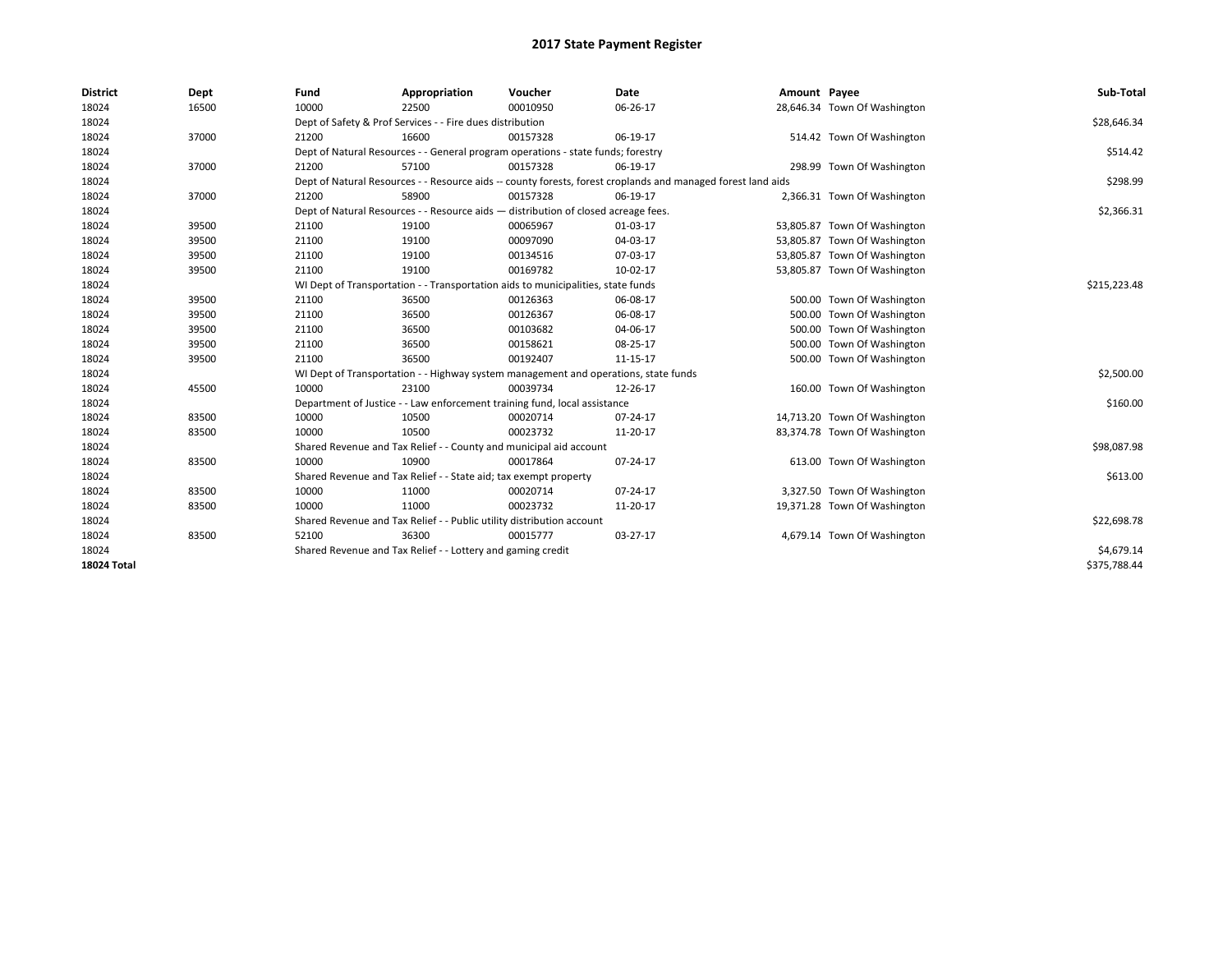| <b>District</b>    | Dept  | Fund  | Appropriation                                                                      | Voucher  | Date                                                                                                         | Amount Payee |                     | Sub-Total    |
|--------------------|-------|-------|------------------------------------------------------------------------------------|----------|--------------------------------------------------------------------------------------------------------------|--------------|---------------------|--------------|
| 18026              | 16500 | 10000 | 22500                                                                              | 00012416 | 06-30-17                                                                                                     |              | 949.04 Tn Wilson    |              |
| 18026              |       |       | Dept of Safety & Prof Services - - Fire dues distribution                          |          |                                                                                                              |              |                     | \$949.04     |
| 18026              | 37000 | 21200 | 16600                                                                              | 00157329 | 06-19-17                                                                                                     |              | 1,092.58 Tn Wilson  |              |
| 18026              |       |       | Dept of Natural Resources - - General program operations - state funds; forestry   |          |                                                                                                              |              |                     | \$1,092.58   |
| 18026              | 37000 | 21200 | 57100                                                                              | 00157329 | 06-19-17                                                                                                     |              | 4,586.94 Tn Wilson  |              |
| 18026              |       |       |                                                                                    |          | Dept of Natural Resources - - Resource aids -- county forests, forest croplands and managed forest land aids |              |                     | \$4,586.94   |
| 18026              | 37000 | 21200 | 58900                                                                              | 00157329 | 06-19-17                                                                                                     |              | 5.025.88 Tn Wilson  |              |
| 18026              |       |       | Dept of Natural Resources - - Resource aids - distribution of closed acreage fees. |          | \$5,025.88                                                                                                   |              |                     |              |
| 18026              | 37000 | 36300 | TA170                                                                              | 00141556 | 04-17-17                                                                                                     |              | 19.350.00 Tn Wilson |              |
| 18026              | 37000 | 36300 | TA170                                                                              | 00202853 | 12-21-17                                                                                                     |              | 6,450.00 Tn Wilson  |              |
| 18026              |       |       | Dept of Natural Resources - - PROP DEVELP PROJECTS                                 |          | \$25,800.00                                                                                                  |              |                     |              |
| 18026              | 39500 | 21100 | 19100                                                                              | 00065968 | 01-03-17                                                                                                     |              | 19,449.16 Tn Wilson |              |
| 18026              | 39500 | 21100 | 19100                                                                              | 00097091 | 04-03-17                                                                                                     |              | 19,449.16 Tn Wilson |              |
| 18026              | 39500 | 21100 | 19100                                                                              | 00134517 | 07-03-17                                                                                                     |              | 19,449.16 Tn Wilson |              |
| 18026              | 39500 | 21100 | 19100                                                                              | 00169783 | 10-02-17                                                                                                     |              | 19,449.18 Tn Wilson |              |
| 18026              |       |       | WI Dept of Transportation - - Transportation aids to municipalities, state funds   |          |                                                                                                              |              |                     | \$77,796.66  |
| 18026              | 83500 | 10000 | 10500                                                                              | 00020715 | 07-24-17                                                                                                     |              | 5,874.30 Tn Wilson  |              |
| 18026              | 83500 | 10000 | 10500                                                                              | 00023733 | 11-20-17                                                                                                     |              | 33,287.72 Tn Wilson |              |
| 18026              |       |       | Shared Revenue and Tax Relief - - County and municipal aid account                 |          |                                                                                                              |              |                     | \$39,162.02  |
| 18026              | 83500 | 10000 | 11000                                                                              | 00023733 | 11-20-17                                                                                                     |              | 5,253.55 Tn Wilson  |              |
| 18026              |       |       | Shared Revenue and Tax Relief - - Public utility distribution account              |          |                                                                                                              |              |                     | \$5,253.55   |
| <b>18026 Total</b> |       |       |                                                                                    |          |                                                                                                              |              |                     | \$159,666.67 |
|                    |       |       |                                                                                    |          |                                                                                                              |              |                     |              |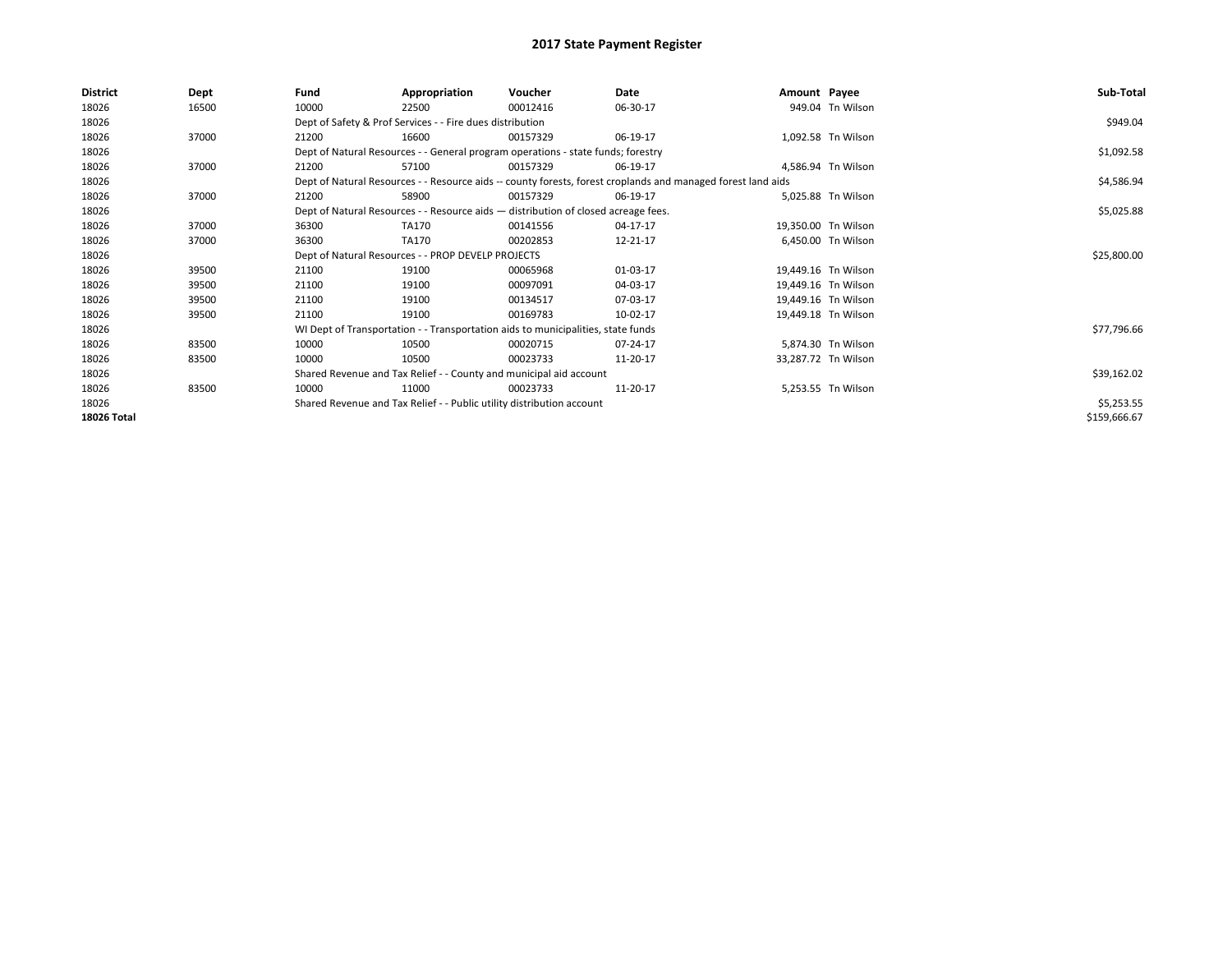| <b>District</b>    | Dept  | Fund  | Appropriation                                                      | Voucher                                                                          | Date     | Amount Payee |                                 | Sub-Total    |  |  |  |
|--------------------|-------|-------|--------------------------------------------------------------------|----------------------------------------------------------------------------------|----------|--------------|---------------------------------|--------------|--|--|--|
| 18126              | 16500 | 10000 | 22500                                                              | 00010951                                                                         | 06-26-17 |              | 542.83 Village Of Fairchild     |              |  |  |  |
| 18126              |       |       | Dept of Safety & Prof Services - - Fire dues distribution          |                                                                                  |          |              |                                 | \$542.83     |  |  |  |
| 18126              | 37000 | 10000 | 50300                                                              | 00124316                                                                         | 02-06-17 |              | 14.73 Village Of Fairchild      |              |  |  |  |
| 18126              | 37000 | 10000 | 50300                                                              | 00142583                                                                         | 04-21-17 |              | 3.00 Village Of Fairchild       |              |  |  |  |
| 18126              |       |       | Dept of Natural Resources - - Aids in lieu of taxes - general fund |                                                                                  |          |              |                                 |              |  |  |  |
| 18126              | 39500 | 21100 | 19100                                                              | 00065969                                                                         | 01-03-17 |              | 5,787.14 Village Of Fairchild   |              |  |  |  |
| 18126              | 39500 | 21100 | 19100                                                              | 00097092                                                                         | 04-03-17 |              | 5,787.14 Village Of Fairchild   |              |  |  |  |
| 18126              | 39500 | 21100 | 19100                                                              | 00134518                                                                         | 07-03-17 |              | 5,787.14 Village Of Fairchild   |              |  |  |  |
| 18126              | 39500 | 21100 | 19100                                                              | 00169784                                                                         | 10-02-17 |              | 5,787.14 Village Of Fairchild   |              |  |  |  |
| 18126              |       |       |                                                                    | WI Dept of Transportation - - Transportation aids to municipalities, state funds |          |              |                                 | \$23,148.56  |  |  |  |
| 18126              | 45500 | 10000 | 23100                                                              | 00039603                                                                         | 12-22-17 |              | 160.00 Village Of Fairchild     |              |  |  |  |
| 18126              |       |       |                                                                    | Department of Justice - - Law enforcement training fund, local assistance        |          |              |                                 | \$160.00     |  |  |  |
| 18126              | 83500 | 10000 | 10500                                                              | 00020716                                                                         | 07-24-17 |              | 34,278.70 Village Of Fairchild  |              |  |  |  |
| 18126              | 83500 | 10000 | 10500                                                              | 00023734                                                                         | 11-20-17 |              | 194,245.98 Village Of Fairchild |              |  |  |  |
| 18126              |       |       |                                                                    | Shared Revenue and Tax Relief - - County and municipal aid account               |          |              |                                 | \$228,524.68 |  |  |  |
| 18126              | 83500 | 10000 | 10900                                                              | 00017865                                                                         | 07-24-17 |              | 97.00 Village Of Fairchild      |              |  |  |  |
| 18126              |       |       | Shared Revenue and Tax Relief - - State aid; tax exempt property   |                                                                                  |          |              |                                 | \$97.00      |  |  |  |
| 18126              | 83500 | 52100 | 36300                                                              | 00015778                                                                         | 03-27-17 |              | 37.61 Village Of Fairchild      |              |  |  |  |
| 18126              |       |       | Shared Revenue and Tax Relief - - Lottery and gaming credit        |                                                                                  |          |              |                                 | \$37.61      |  |  |  |
| <b>18126 Total</b> |       |       |                                                                    |                                                                                  |          |              |                                 | \$252,528.41 |  |  |  |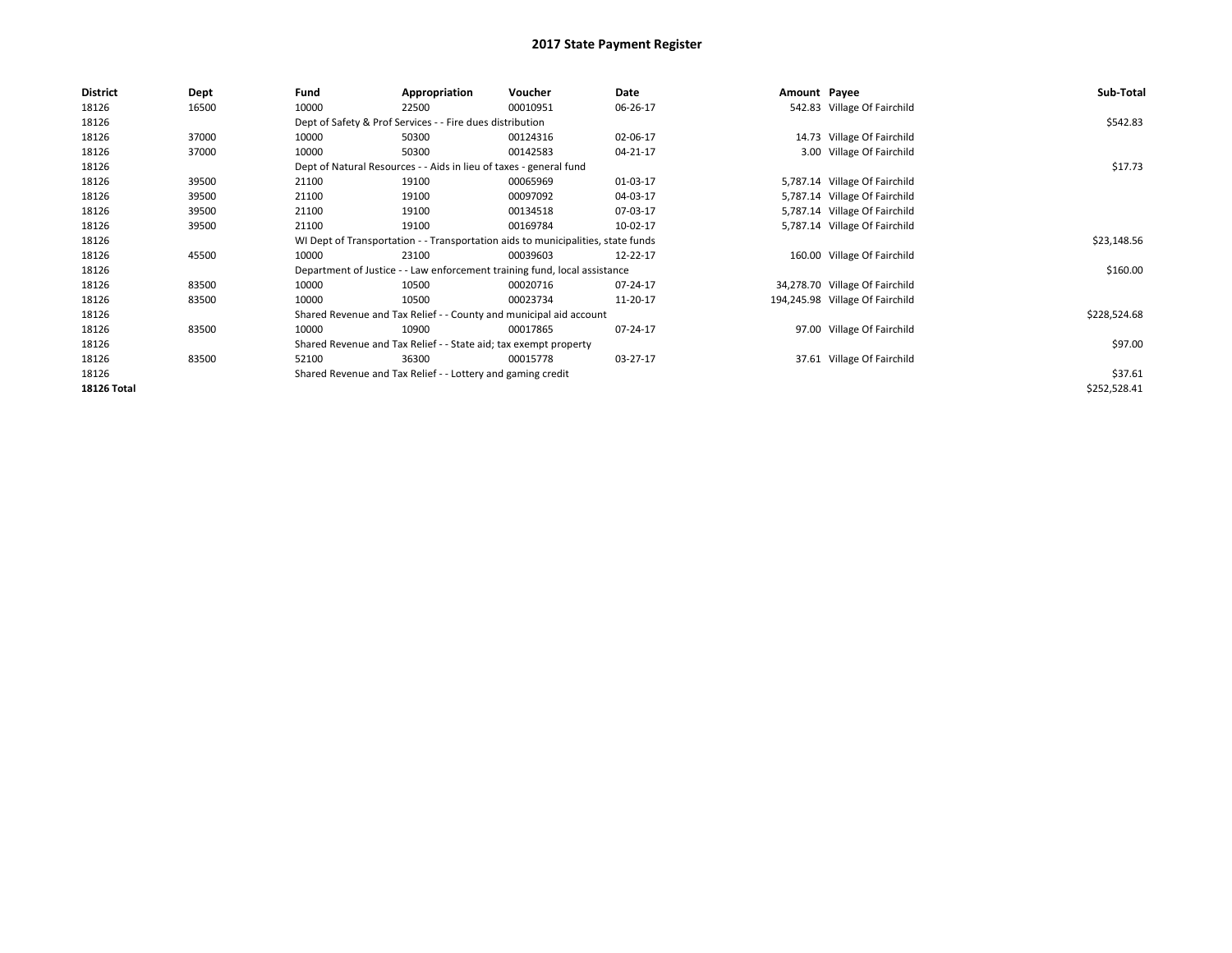| <b>District</b>    | Dept  | Fund                                                                                                     | Appropriation                                                                    | Voucher     | Date     | Amount Payee |                                  | Sub-Total    |
|--------------------|-------|----------------------------------------------------------------------------------------------------------|----------------------------------------------------------------------------------|-------------|----------|--------------|----------------------------------|--------------|
| 18127              | 16500 | 10000                                                                                                    | 22500                                                                            | 00010952    | 06-26-17 |              | 3,569.65 Village Of Fall Creek   |              |
| 18127              |       |                                                                                                          | Dept of Safety & Prof Services - - Fire dues distribution                        |             |          |              |                                  | \$3,569.65   |
| 18127              | 39500 | 21100                                                                                                    | 19100                                                                            | 00065970    | 01-03-17 |              | 20,278.07 Village Of Fall Creek  |              |
| 18127              | 39500 | 21100                                                                                                    | 19100                                                                            | 00097093    | 04-03-17 |              | 20,278.07 Village Of Fall Creek  |              |
| 18127              | 39500 | 21100                                                                                                    | 19100                                                                            | 00134519    | 07-03-17 |              | 20,278.07 Village Of Fall Creek  |              |
| 18127              | 39500 | 21100                                                                                                    | 19100                                                                            | 00169785    | 10-02-17 |              | 20,278.09 Village Of Fall Creek  |              |
| 18127              |       |                                                                                                          | WI Dept of Transportation - - Transportation aids to municipalities, state funds |             |          |              |                                  | \$81,112.30  |
| 18127              | 39500 | 21100                                                                                                    | 26000                                                                            | 00161623    | 09-05-17 |              | 67,548.10 Village Of Fall Creek  |              |
| 18127              |       | WI Dept of Transportation - - Transportation facilities economic assistance and development, state funds |                                                                                  | \$67,548.10 |          |              |                                  |              |
| 18127              | 45500 | 10000                                                                                                    | 23100                                                                            | 00033347    | 08-18-17 |              | 480.00 Village Of Fall Creek     |              |
| 18127              |       | Department of Justice - - Law enforcement training fund, local assistance                                |                                                                                  | \$480.00    |          |              |                                  |              |
| 18127              | 83500 | 10000                                                                                                    | 10100                                                                            | 00020717    | 07-24-17 |              | 9,619.06 Village Of Fall Creek   |              |
| 18127              |       |                                                                                                          | Shared Revenue and Tax Relief - - Expenditure restraint program account          |             |          |              |                                  | \$9,619.06   |
| 18127              | 83500 | 10000                                                                                                    | 10500                                                                            | 00020717    | 07-24-17 |              | 34,405.75 Village Of Fall Creek  |              |
| 18127              | 83500 | 10000                                                                                                    | 10500                                                                            | 00023735    | 11-20-17 |              | 194,965.92 Village Of Fall Creek |              |
| 18127              |       |                                                                                                          | Shared Revenue and Tax Relief - - County and municipal aid account               |             |          |              |                                  | \$229,371.67 |
| 18127              | 83500 | 10000                                                                                                    | 10900                                                                            | 00017866    | 07-24-17 |              | 388.00 Village Of Fall Creek     |              |
| 18127              | 83500 | 10000                                                                                                    | 10900                                                                            | 00019764    | 07-24-17 |              | 735.00 Village Of Fall Creek     |              |
| 18127              |       |                                                                                                          | Shared Revenue and Tax Relief - - State aid; tax exempt property                 |             |          |              |                                  | \$1,123.00   |
| 18127              | 83500 | 10000                                                                                                    | 11000                                                                            | 00020717    | 07-24-17 |              | 1,565.40 Village Of Fall Creek   |              |
| 18127              | 83500 | 10000                                                                                                    | 11000                                                                            | 00023735    | 11-20-17 |              | 9,923.32 Village Of Fall Creek   |              |
| 18127              |       |                                                                                                          | Shared Revenue and Tax Relief - - Public utility distribution account            |             |          |              |                                  | \$11,488.72  |
| <b>18127 Total</b> |       |                                                                                                          |                                                                                  |             |          |              |                                  | \$404,312.50 |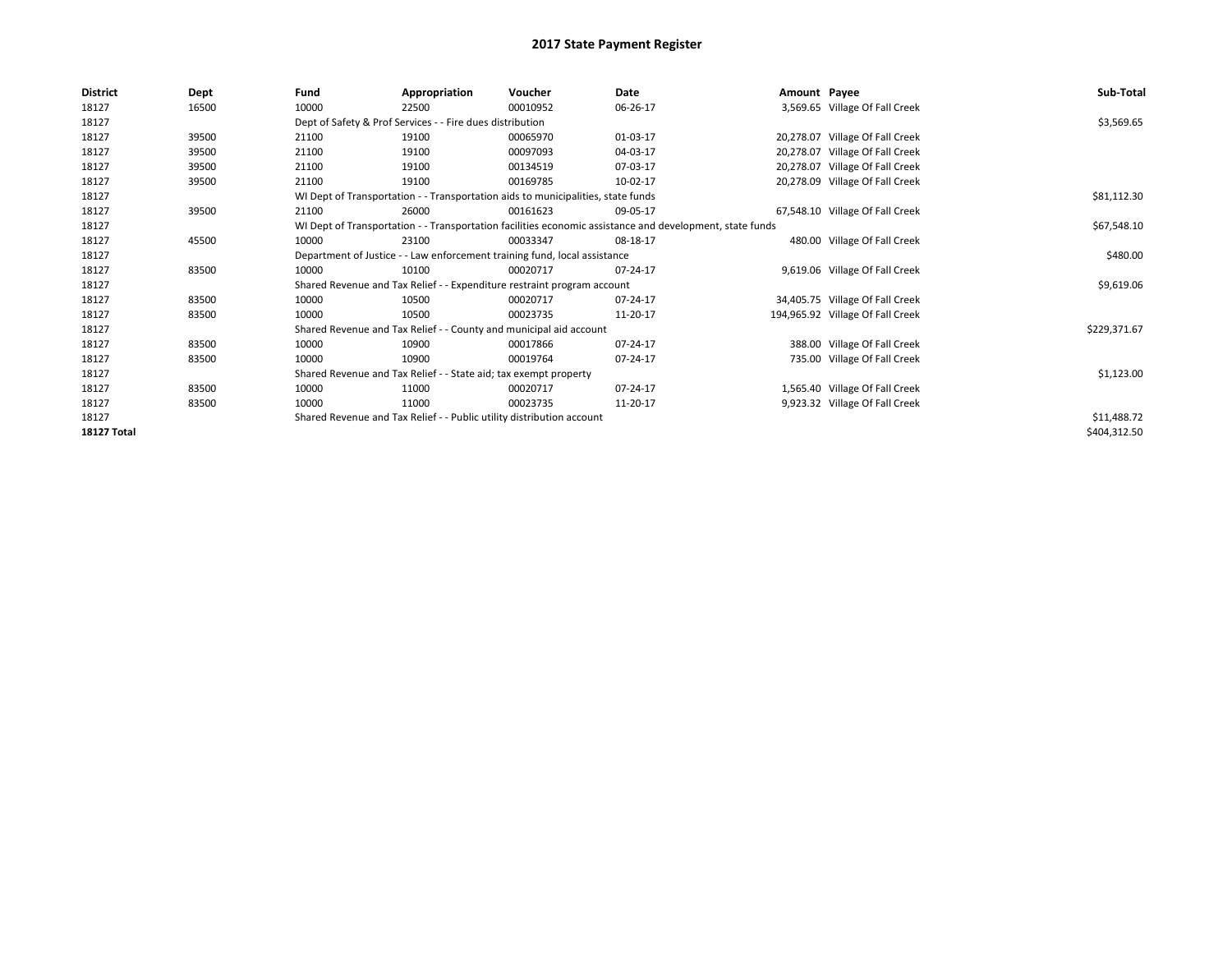| <b>District</b>    | Dept  | Fund                                                                  | Appropriation                                                                    | Voucher                                                                   | Date     | Amount Payee |                            | Sub-Total      |  |  |  |
|--------------------|-------|-----------------------------------------------------------------------|----------------------------------------------------------------------------------|---------------------------------------------------------------------------|----------|--------------|----------------------------|----------------|--|--|--|
| 18201              | 16500 | 10000                                                                 | 22500                                                                            | 00010953                                                                  | 06-26-17 |              | 26,231.50 City Of Altoona  |                |  |  |  |
| 18201              |       |                                                                       | Dept of Safety & Prof Services - - Fire dues distribution                        |                                                                           |          |              |                            | \$26,231.50    |  |  |  |
| 18201              | 37000 | 10000                                                                 | 94100                                                                            | 00133402                                                                  | 03-13-17 |              | 45,000.00 City Of Altoona  |                |  |  |  |
| 18201              |       |                                                                       |                                                                                  | Dept of Natural Resources - - General program operations - federal funds  |          |              |                            | \$45,000.00    |  |  |  |
| 18201              | 39500 | 21100                                                                 | 19100                                                                            | 00065971                                                                  | 01-03-17 |              | 120,631.40 City Of Altoona |                |  |  |  |
| 18201              | 39500 | 21100                                                                 | 19100                                                                            | 00097094                                                                  | 04-03-17 |              | 120,631.40 City Of Altoona |                |  |  |  |
| 18201              | 39500 | 21100                                                                 | 19100                                                                            | 00134520                                                                  | 07-03-17 |              | 120,631.40 City Of Altoona |                |  |  |  |
| 18201              | 39500 | 21100                                                                 | 19100                                                                            | 00169786                                                                  | 10-02-17 |              | 120,631.41 City Of Altoona |                |  |  |  |
| 18201              |       |                                                                       | WI Dept of Transportation - - Transportation aids to municipalities, state funds |                                                                           |          |              |                            |                |  |  |  |
| 18201              | 45500 | 10000                                                                 | 23100                                                                            | 00039579                                                                  | 12-22-17 |              | 2,400.00 City Of Altoona   |                |  |  |  |
| 18201              |       |                                                                       |                                                                                  | Department of Justice - - Law enforcement training fund, local assistance |          |              |                            | \$2,400.00     |  |  |  |
| 18201              | 45500 | 10000                                                                 | 24100                                                                            | 00028898                                                                  | 06-02-17 |              | 1,039.49 City Of Altoona   |                |  |  |  |
| 18201              |       | Department of Justice - - Federal aid, state operations               |                                                                                  | \$1,039.49                                                                |          |              |                            |                |  |  |  |
| 18201              | 45500 | 10000                                                                 | 28400                                                                            | 00028867                                                                  | 06-02-17 |              | 162.82 City Of Altoona     |                |  |  |  |
| 18201              |       |                                                                       | Department of Justice - - Internet Crimes Against Childr                         |                                                                           |          |              |                            | \$162.82       |  |  |  |
| 18201              | 83500 | 10000                                                                 | 10500                                                                            | 00020718                                                                  | 07-24-17 |              | 170,203.44 City Of Altoona |                |  |  |  |
| 18201              | 83500 | 10000                                                                 | 10500                                                                            | 00023736                                                                  | 11-20-17 |              | 964,486.13 City Of Altoona |                |  |  |  |
| 18201              |       |                                                                       |                                                                                  | Shared Revenue and Tax Relief - - County and municipal aid account        |          |              |                            | \$1,134,689.57 |  |  |  |
| 18201              | 83500 | 10000                                                                 | 10900                                                                            | 00017867                                                                  | 07-24-17 |              | 6,900.00 City Of Altoona   |                |  |  |  |
| 18201              | 83500 | 10000                                                                 | 10900                                                                            | 00019765                                                                  | 07-24-17 |              | 156,855.00 City Of Altoona |                |  |  |  |
| 18201              |       |                                                                       | Shared Revenue and Tax Relief - - State aid; tax exempt property                 |                                                                           |          |              |                            | \$163,755.00   |  |  |  |
| 18201              | 83500 | 10000                                                                 | 11000                                                                            | 00020718                                                                  | 07-24-17 |              | 475.38 City Of Altoona     |                |  |  |  |
| 18201              | 83500 | 10000                                                                 | 11000                                                                            | 00023736                                                                  | 11-20-17 |              | 2,907.04 City Of Altoona   |                |  |  |  |
| 18201              |       | Shared Revenue and Tax Relief - - Public utility distribution account |                                                                                  | \$3,382.42                                                                |          |              |                            |                |  |  |  |
| 18201              | 83500 | 52100                                                                 | 36300                                                                            | 00015779                                                                  | 03-27-17 |              | 26,377.56 City Of Altoona  |                |  |  |  |
| 18201              |       |                                                                       | Shared Revenue and Tax Relief - - Lottery and gaming credit                      |                                                                           |          |              |                            | \$26,377.56    |  |  |  |
| <b>18201 Total</b> |       |                                                                       |                                                                                  |                                                                           |          |              |                            | \$1,885,563.97 |  |  |  |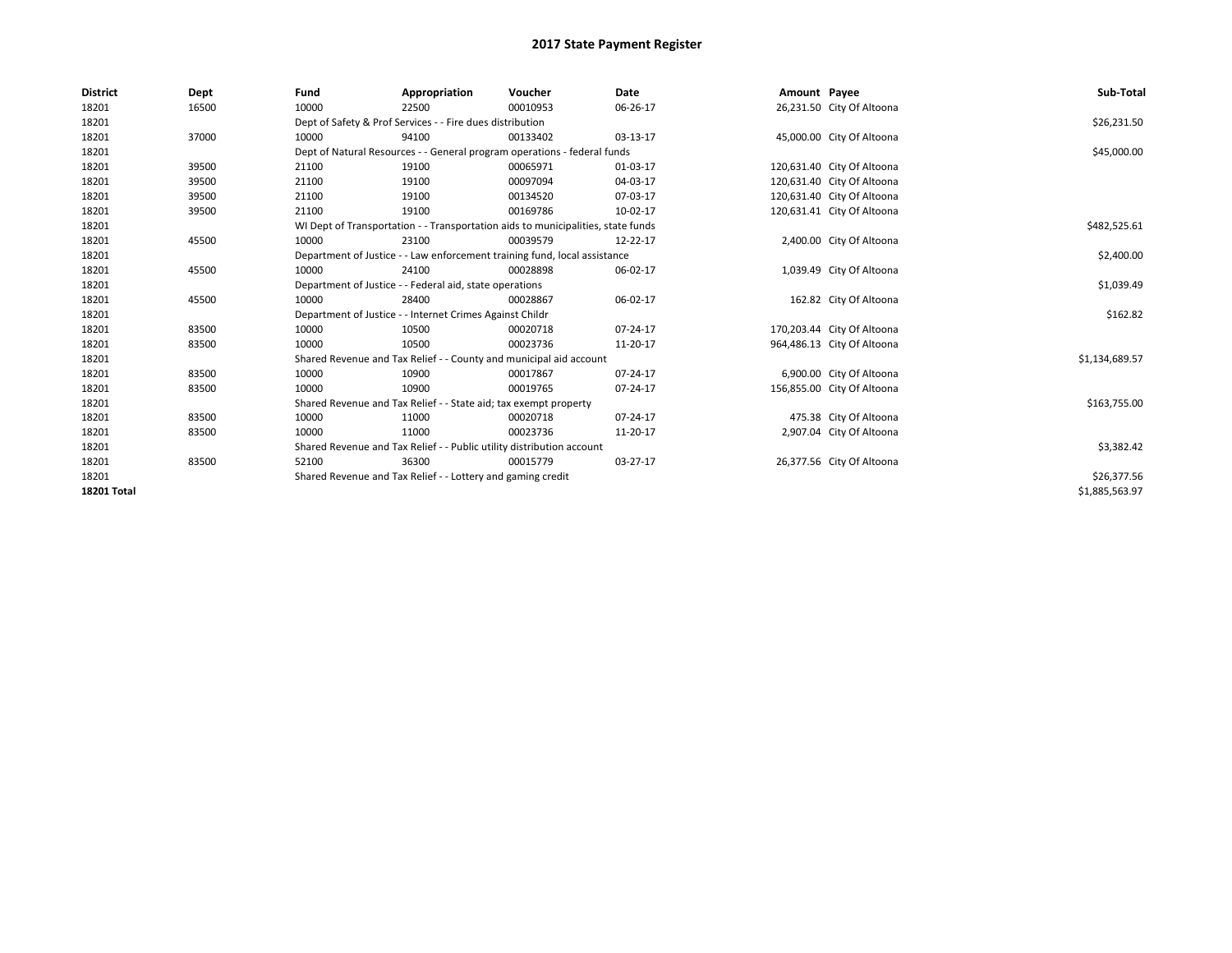| <b>District</b>    | Dept  | Fund                                                              | Appropriation                                                             | Voucher                                                                          | Date       | Amount Payee |                            | Sub-Total    |
|--------------------|-------|-------------------------------------------------------------------|---------------------------------------------------------------------------|----------------------------------------------------------------------------------|------------|--------------|----------------------------|--------------|
| 18202              | 16500 | 10000                                                             | 22500                                                                     | 00010954                                                                         | 06-26-17   |              | 3,915.96 City Of Augusta   |              |
| 18202              |       |                                                                   | Dept of Safety & Prof Services - - Fire dues distribution                 |                                                                                  |            |              |                            | \$3,915.96   |
| 18202              | 37000 | 10000                                                             | 50300                                                                     | 00124353                                                                         | 02-06-17   |              | 2,173.12 City Of Augusta   |              |
| 18202              |       |                                                                   | Dept of Natural Resources - - Aids in lieu of taxes - general fund        |                                                                                  |            |              |                            | \$2,173.12   |
| 18202              | 39500 | 21100                                                             | 19100                                                                     | 00065972                                                                         | 01-03-17   |              | 24,040.32 City Of Augusta  |              |
| 18202              | 39500 | 21100                                                             | 19100                                                                     | 00097095                                                                         | 04-03-17   |              | 24,040.32 City Of Augusta  |              |
| 18202              | 39500 | 21100                                                             | 19100                                                                     | 00134521                                                                         | 07-03-17   |              | 24,040.32 City Of Augusta  |              |
| 18202              | 39500 | 21100                                                             | 19100                                                                     | 00169787                                                                         | 10-02-17   |              | 24,040.35 City Of Augusta  |              |
| 18202              |       |                                                                   |                                                                           | WI Dept of Transportation - - Transportation aids to municipalities, state funds |            |              |                            | \$96,161.31  |
| 18202              | 45500 | 10000                                                             | 23100                                                                     | 00021594                                                                         | 01-03-17   |              | 800.00 City Of Augusta     |              |
| 18202              | 45500 | 10000                                                             | 23100                                                                     | 00039617                                                                         | 12-22-17   |              | 640.00 City Of Augusta     |              |
| 18202              |       |                                                                   | Department of Justice - - Law enforcement training fund, local assistance |                                                                                  | \$1,440.00 |              |                            |              |
| 18202              | 83500 | 10000                                                             | 10500                                                                     | 00020719                                                                         | 07-24-17   |              | 76,889.68 City Of Augusta  |              |
| 18202              | 83500 | 10000                                                             | 10500                                                                     | 00023737                                                                         | 11-20-17   |              | 435,708.19 City Of Augusta |              |
| 18202              |       |                                                                   |                                                                           | Shared Revenue and Tax Relief - - County and municipal aid account               |            |              |                            | \$512,597.87 |
| 18202              | 83500 | 10000                                                             | 10900                                                                     | 00017868                                                                         | 07-24-17   |              | 1,485.00 City Of Augusta   |              |
| 18202              | 83500 | 10000                                                             | 10900                                                                     | 00019766                                                                         | 07-24-17   |              | 5,272.00 City Of Augusta   |              |
| 18202              |       |                                                                   | Shared Revenue and Tax Relief - - State aid; tax exempt property          |                                                                                  |            |              |                            | \$6,757.00   |
| 18202              | 83500 | 10000                                                             | 11000                                                                     | 00020719                                                                         | 07-24-17   |              | 918.89 City Of Augusta     |              |
| 18202              | 83500 | 10000                                                             | 11000                                                                     | 00023737                                                                         | 11-20-17   |              | 5,439.04 City Of Augusta   |              |
| 18202              |       |                                                                   | Shared Revenue and Tax Relief - - Public utility distribution account     |                                                                                  |            |              |                            | \$6,357.93   |
| 18202              | 83500 | 10000                                                             | 50100                                                                     | 00015237                                                                         | 01-31-17   |              | 1,596.55 City Of Augusta   |              |
| 18202              |       | Shared Revenue and Tax Relief - - Payments for municipal services |                                                                           | \$1,596.55                                                                       |            |              |                            |              |
| 18202              | 83500 | 52100                                                             | 36300                                                                     | 00015780                                                                         | 03-27-17   |              | 912.24 City Of Augusta     |              |
| 18202              |       | Shared Revenue and Tax Relief - - Lottery and gaming credit       |                                                                           | \$912.24                                                                         |            |              |                            |              |
| <b>18202 Total</b> |       |                                                                   |                                                                           |                                                                                  |            |              |                            | \$631,911.98 |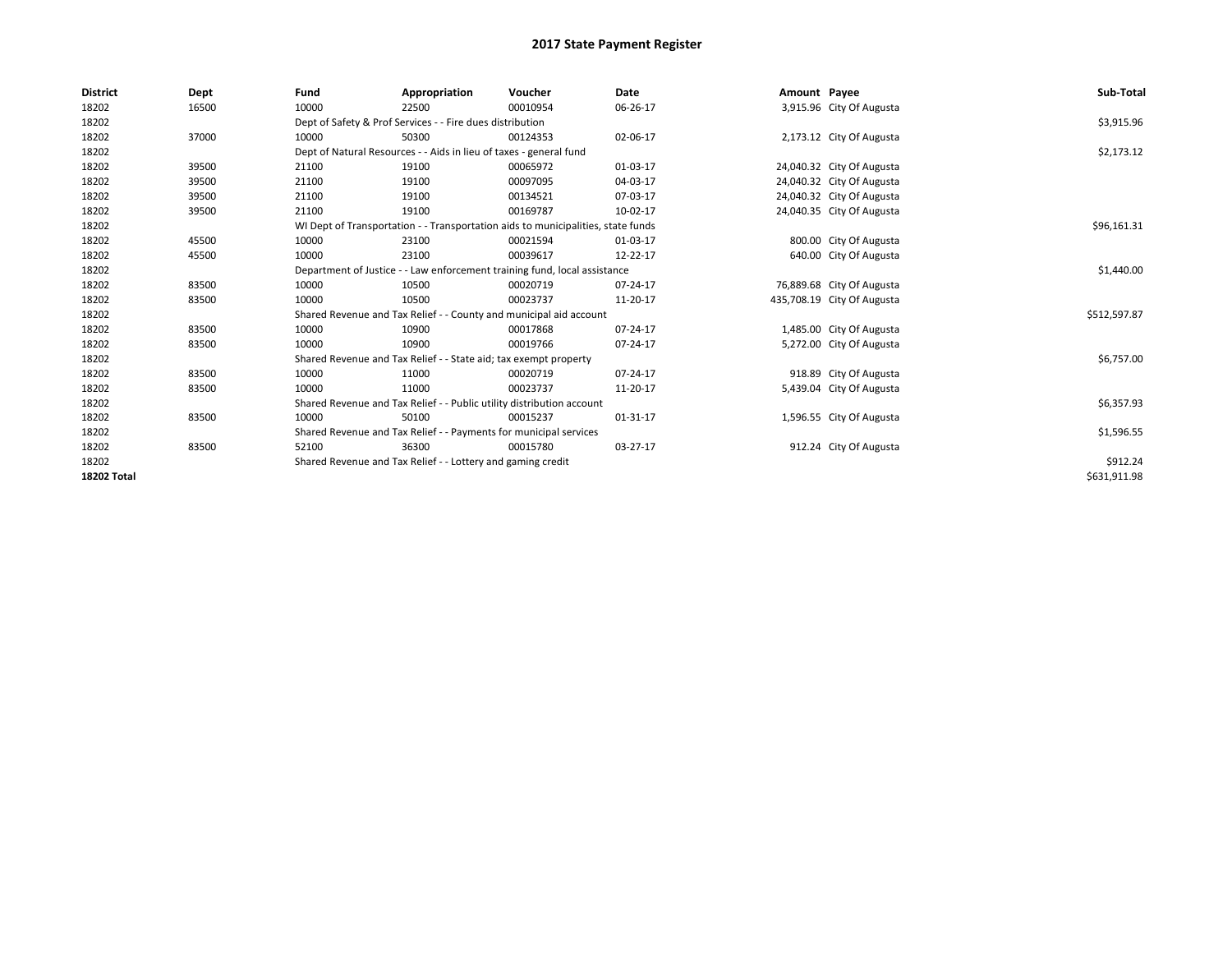| <b>District</b> | Dept  | Fund  | Appropriation                                                                    | Voucher  | <b>Date</b>    | Amount Payee |                                 | Sub-Total      |
|-----------------|-------|-------|----------------------------------------------------------------------------------|----------|----------------|--------------|---------------------------------|----------------|
| 18221           | 16500 | 10000 | 22500                                                                            | 00012417 | 06-30-17       |              | 206,665.81 CITY OF EAU CLAIRE   |                |
| 18221           |       |       | Dept of Safety & Prof Services - - Fire dues distribution                        |          |                |              |                                 | \$206,665.81   |
| 18221           | 37000 | 10000 | 50300                                                                            | 00144182 | 04-21-17       |              | 2,339.23 CITY OF EAU CLAIRE     |                |
| 18221           |       |       | Dept of Natural Resources - - Aids in lieu of taxes - general fund               |          |                |              |                                 | \$2,339.23     |
| 18221           | 39500 | 21100 | 17500                                                                            | 00117042 | 05-18-17       |              | 59,849.00 CITY OF EAU CLAIRE    |                |
| 18221           |       |       | WI Dept of Transportation - - Paratransit aids                                   |          |                |              |                                 | \$59,849.00    |
| 18221           | 39500 | 21100 | 17600                                                                            | 00125343 | 06-13-17       |              | 350,113.00 CITY OF EAU CLAIRE   |                |
| 18221           | 39500 | 21100 | 17600                                                                            | 00154626 | 08-17-17       |              | 906,982.00 CITY OF EAU CLAIRE   |                |
| 18221           |       |       | WI Dept of Transportation - - Tier B transit operating aids, state funds         |          |                |              |                                 | \$1,257,095.00 |
| 18221           | 39500 | 21100 | 19100                                                                            | 00065973 | 01-03-17       |              | 744,225.05 CITY OF EAU CLAIRE   |                |
| 18221           | 39500 | 21100 | 19100                                                                            | 00097096 | 04-03-17       |              | 744,225.05 CITY OF EAU CLAIRE   |                |
| 18221           | 39500 | 21100 | 19100                                                                            | 00134522 | 07-03-17       |              | 744,225.05 CITY OF EAU CLAIRE   |                |
| 18221           | 39500 | 21100 | 19100                                                                            | 00169788 | 10-02-17       |              | 744,225.07 CITY OF EAU CLAIRE   |                |
| 18221           |       |       | WI Dept of Transportation - - Transportation aids to municipalities, state funds |          |                |              |                                 | \$2,976,900.22 |
| 18221           | 43500 | 10000 | 00000                                                                            | 90708    | $01-02-17$     |              | 27,710.00 CITY OF EAU CLAIRE    |                |
| 18221           | 43500 | 10000 | 00000                                                                            | 90710    | 02-01-17       |              | 22,863.00 CITY OF EAU CLAIRE    |                |
| 18221           | 43500 | 10000 | 00000                                                                            | 90711    | 03-01-17       |              | 86,512.00 CITY OF EAU CLAIRE    |                |
| 18221           | 43500 | 10000 | 00000                                                                            | 90715    | 05-01-17       |              | 67,776.00 CITY OF EAU CLAIRE    |                |
| 18221           | 43500 | 10000 | 00000                                                                            | 90716    | 06-01-17       |              | 107,275.00 CITY OF EAU CLAIRE   |                |
| 18221           | 43500 | 10000 | 00000                                                                            | 90800    | $07 - 01 - 17$ |              | 103,144.00 CITY OF EAU CLAIRE   |                |
| 18221           | 43500 | 10000 | 00000                                                                            | 90801    | 08-01-17       |              | 81,944.00 CITY OF EAU CLAIRE    |                |
| 18221           | 43500 | 10000 | 00000                                                                            | 90802    | 09-01-17       |              | 80,573.00 CITY OF EAU CLAIRE    |                |
| 18221           | 43500 | 10000 | 00000                                                                            | 90805    | 10-02-17       |              | 90,840.00 CITY OF EAU CLAIRE    |                |
| 18221           | 43500 | 10000 | 00000                                                                            | 90806    | 11-01-17       |              | 91,704.00 CITY OF EAU CLAIRE    |                |
| 18221           | 43500 | 10000 | 00000                                                                            | 90807    | 12-01-17       |              | 124,364.00 CITY OF EAU CLAIRE   |                |
| 18221           | 43500 | 10000 | 00000                                                                            | 90713    | 04-01-17       |              | 16,941.00 CITY OF EAU CLAIRE    |                |
| 18221           | 43500 | 10000 | 00000                                                                            | 90714    | 04-03-17       |              | 18,037.00 CITY OF EAU CLAIRE    |                |
| 18221           |       |       | Department of Health Services - - State/Federal Aids                             |          |                |              |                                 | \$919,683.00   |
| 18221           | 43500 | 00005 | 16300                                                                            | 01LGS    | 11-17-17       |              | 165,735.85 CITY OF EAU CLAIRE   |                |
| 18221           |       |       | Department of Health Services - - Guardianship grant program                     |          |                |              |                                 | \$165,735.85   |
| 18221           | 46500 | 10000 | 30600                                                                            | 00022096 | 02-09-17       |              | 28,978.62 CITY OF EAU CLAIRE    |                |
| 18221           | 46500 | 10000 | 30600                                                                            | 00027329 | 06-09-17       |              | 28,988.62 CITY OF EAU CLAIRE    |                |
| 18221           | 46500 | 10000 | 30600                                                                            | 00028005 | 06-19-17       |              | 28,988.62 CITY OF EAU CLAIRE    |                |
| 18221           | 46500 | 10000 | 30600                                                                            | 00033989 | 11-07-17       |              | 28,988.62 CITY OF EAU CLAIRE    |                |
| 18221           |       |       | Department of Military Affairs - - Regional emergency response teams             |          |                |              |                                 | \$115,944.48   |
| 18221           | 83500 | 10000 | 10100                                                                            | 00020720 | 07-24-17       |              | 1,120,321.21 CITY OF EAU CLAIRE |                |
| 18221           | 83500 | 10000 | 10100                                                                            | 00023738 | 11-20-17       |              | 0.02 CITY OF EAU CLAIRE         |                |
| 18221           |       |       | Shared Revenue and Tax Relief - - Expenditure restraint program account          |          |                |              |                                 | \$1,120,321.23 |
| 18221           | 83500 | 10000 | 10500                                                                            | 00020720 | 07-24-17       |              | 912,170.45 CITY OF EAU CLAIRE   |                |
| 18221           | 83500 | 10000 | 10500                                                                            | 00023738 | 11-20-17       |              | 5,003,230.03 CITY OF EAU CLAIRE |                |
| 18221           |       |       | Shared Revenue and Tax Relief - - County and municipal aid account               |          |                |              |                                 | \$5,915,400.48 |
| 18221           | 83500 | 10000 | 10900                                                                            | 00017869 | 07-24-17       |              | 243,998.00 CITY OF EAU CLAIRE   |                |
| 18221           | 83500 | 10000 | 10900                                                                            | 00019767 | 07-24-17       |              | 102,089.00 CITY OF EAU CLAIRE   |                |
| 18221           |       |       | Shared Revenue and Tax Relief - - State aid; tax exempt property                 |          |                |              |                                 | \$346,087.00   |
| 18221           | 83500 | 10000 | 11000                                                                            | 00020720 | 07-24-17       |              | 88,524.11 CITY OF EAU CLAIRE    |                |
|                 |       | 10000 | 11000                                                                            | 00023738 |                |              |                                 |                |
| 18221           | 83500 |       |                                                                                  |          | 11-20-17       |              | 564,948.95 CITY OF EAU CLAIRE   |                |
| 18221           |       |       | Shared Revenue and Tax Relief - - Public utility distribution account            |          |                |              |                                 | \$653,473.06   |
| 18221           | 83500 | 10000 | 30200                                                                            | 00020088 | 07-24-17       |              | 1,329,043.53 CITY OF EAU CLAIRE |                |
| 18221           | 83500 | 10000 | 30200                                                                            | 00022133 | 07-24-17       |              | 7,243,315.86 CITY OF EAU CLAIRE |                |
| 18221           |       |       | Shared Revenue and Tax Relief - - School levy tax credit and first dollar credit |          |                |              |                                 | \$8,572,359.39 |
| 18221           | 83500 | 10000 | 50100                                                                            | 00015238 | $01-31-17$     |              | 487,960.99 CITY OF EAU CLAIRE   |                |
| 18221           |       |       | Shared Revenue and Tax Relief - - Payments for municipal services                |          |                |              |                                 | \$487,960.99   |